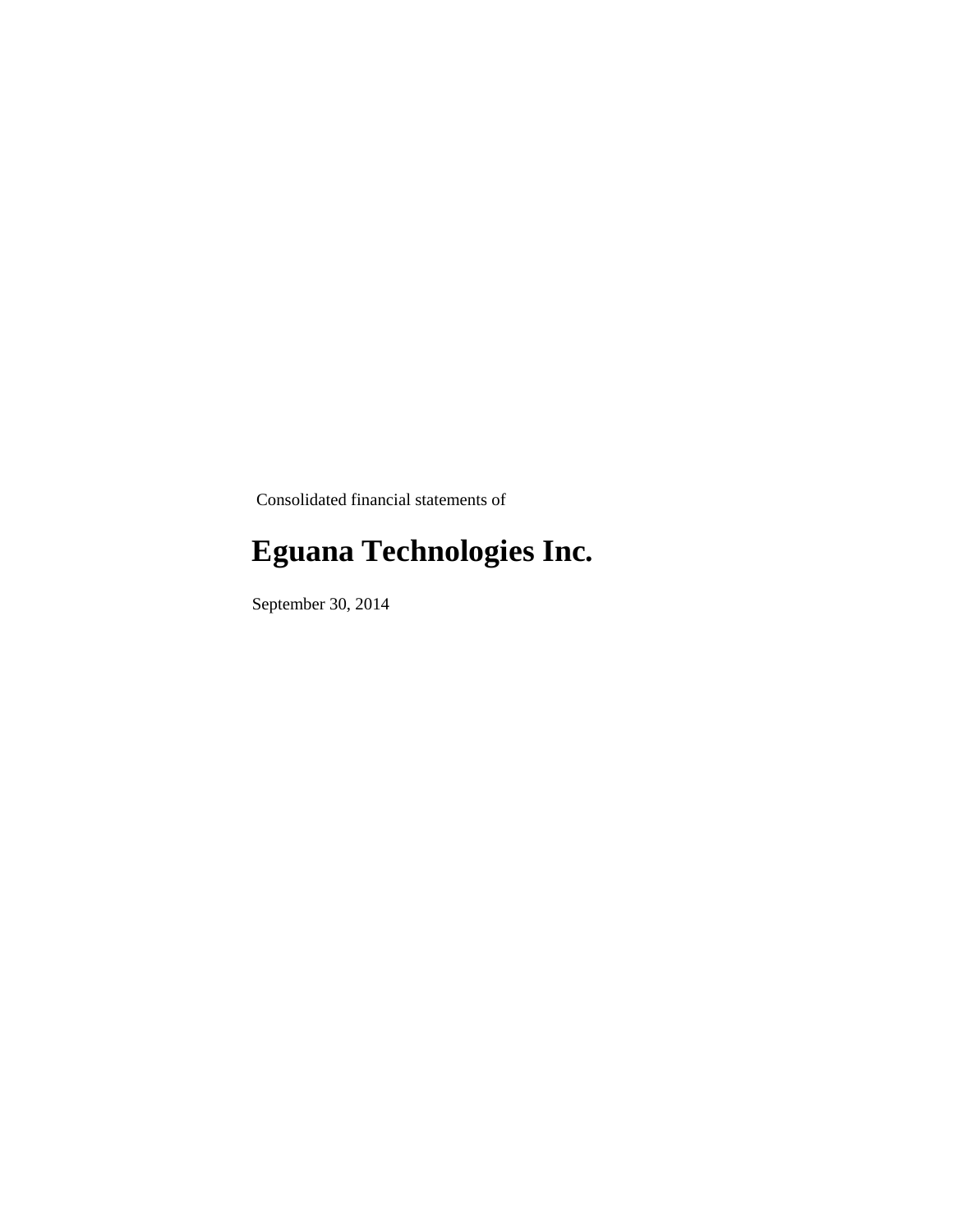September 30, 2014

### Table of contents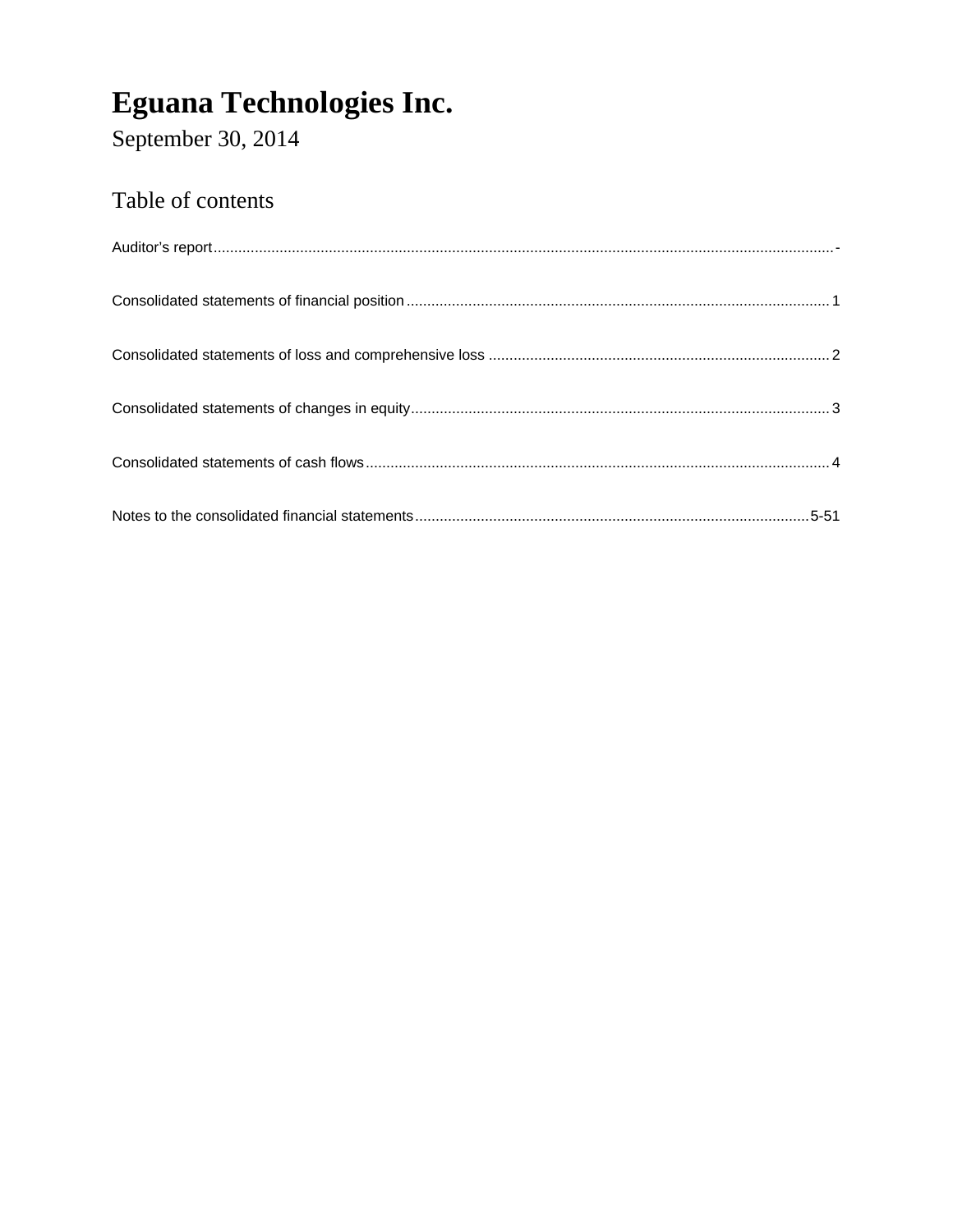

Tel: 403 266 5608 Fax: 403 233 7833 Toll-free: 888 444 4840 www.bdo.ca

**BDO Canada LLP** 620, 903 8<sup>th</sup> Avenue SW Calgary, Alberta T2P OP7 Canada

### **Independent Auditor's Report**

#### To the shareholders of Eguana Technologies Inc.

We have audited the accompanying consolidated financial statements of Eguana Technologies Inc., which comprise the consolidated statements of financial position as at September 30, 2014 and September 30, 2013, and the consolidated statements of loss and comprehensive loss, consolidated statements of change in equity and consolidated statements of cash flows for the years then ended, and a summary of significant accounting policies and other explanatory information.

#### Management's Responsibility for the Consolidated Financial Statements

Management is responsible for the preparation and fair presentation of these consolidated financial statements in accordance with International Financial Reporting Standards, and for such internal control as management determines is necessary to enable the preparation of consolidated financial statements that are free from material misstatement, whether due to fraud or error.

#### Auditor's Responsibility

Our responsibility is to express an opinion on these consolidated financial statements based on our audit. We conducted our audit in accordance with Canadian generally accepted auditing standards. Those standards require that we comply with ethical requirements and plan and perform the audit to obtain reasonable assurance about whether the consolidated financial statements are free from material misstatement.

An audit involves performing procedures to obtain audit evidence about the amounts and disclosures in the consolidated financial statements. The procedures selected depend on the auditor's judgment, including the assessment of the risks of material misstatement of the consolidated financial statements, whether due to fraud or error. In making those risk assessments, the auditor considers internal control relevant to the entity's preparation and fair presentation of the consolidated financial statements in order to design audit procedures that are appropriate in the circumstances, but not for the purpose of expressing an opinion on the effectiveness of the entity's internal control. An audit also includes evaluating the appropriateness of accounting policies used and the reasonableness of accounting estimates made by management, as well as evaluating the overall presentation of the consolidated financial statements.

We believe that the audit evidence we have obtained is sufficient and appropriate to provide a basis for our audit opinion.

#### Opinion

In our opinion, the consolidated financial statements present fairly, in all material respects, the financial position of Eguana Technologies Inc. as at September 30, 2014 and September 30, 2013 and its financial performance and its cash flows for the years then ended in accordance with International Financial Reporting Standards.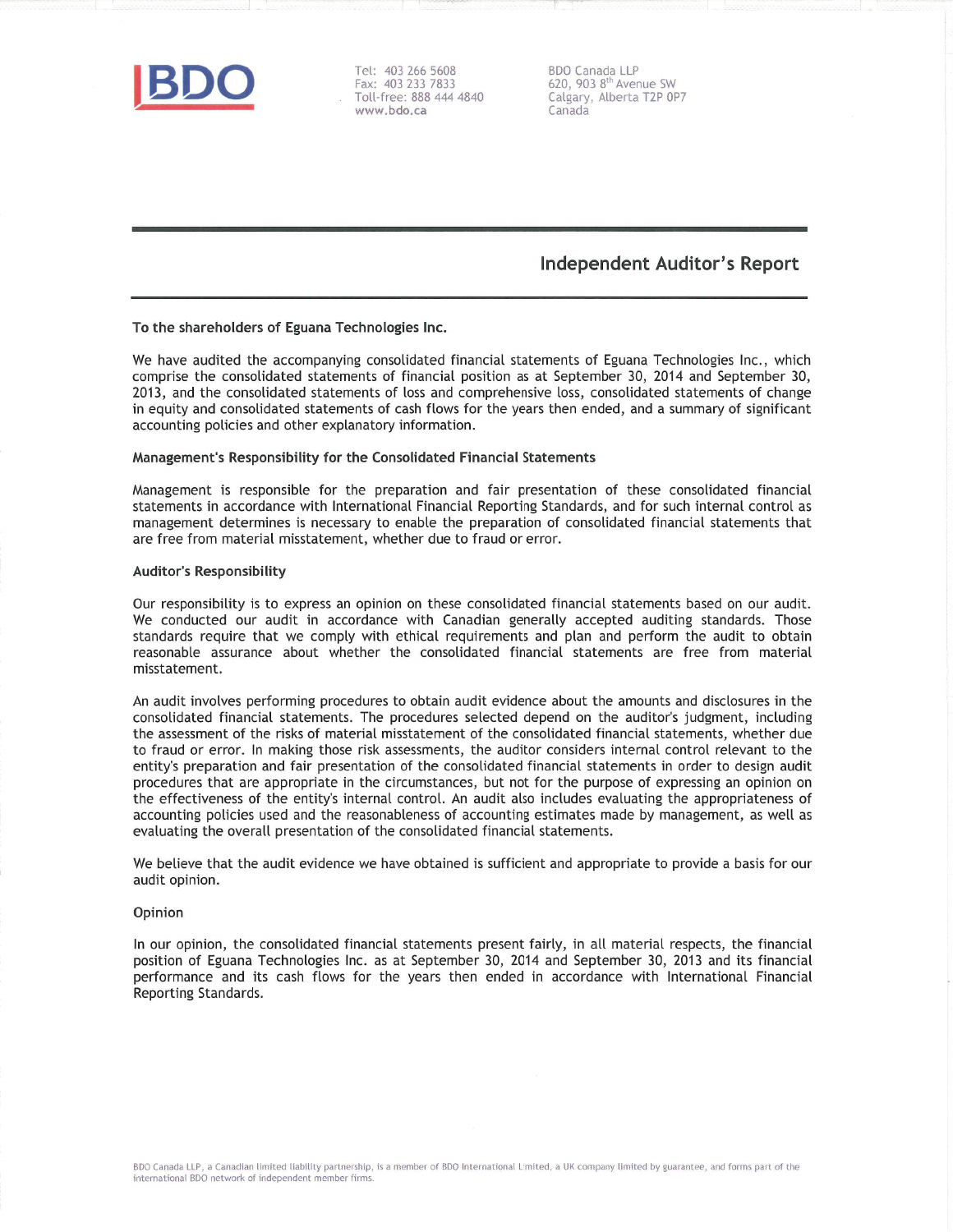

#### **Emphasis of Matter**

Without qualifying our opinion, we draw attention to Note 3 in the consolidated financial statements which indicates that the entity has not yet achieved profitable operations since its inception, has an accumulated deficit of \$36,614,985 as at September 30, 2014 (2013 - \$31,594,506) and has incurred cash outflows from operating activities of \$4,138,419 for the year then ended (2013 - \$2,505,782). These conditions, along with other matters described in Note 3, indicate the existence of a material uncertainty that may cast significant doubt about the entity's ability to continue as a going concern.

STO Canada LLP

**Chartered Accountants** Calgary, AB January 28, 2015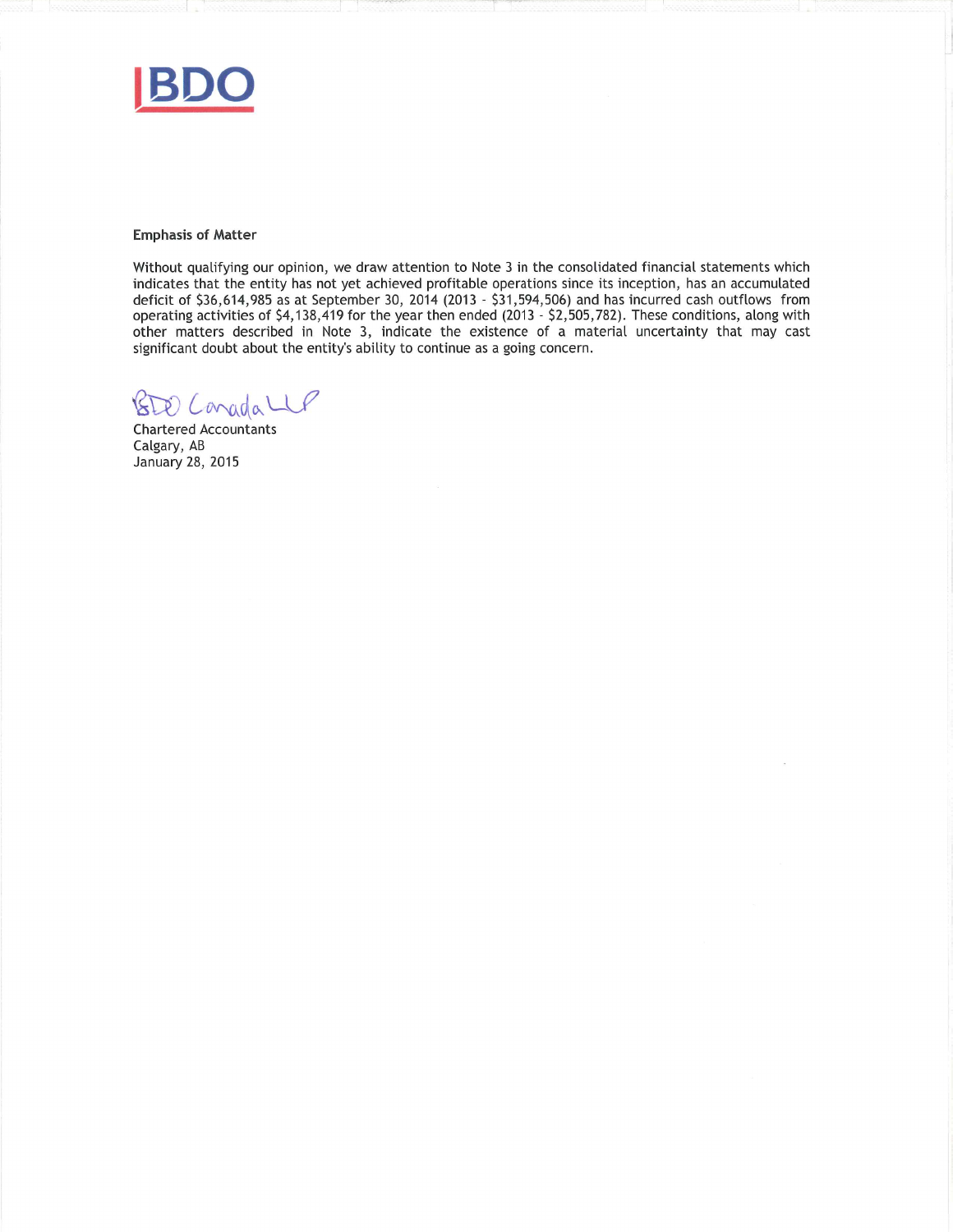### Consolidated statements of financial position

Stated in Canadian dollars

|                                                          | <b>Note</b>    | 2014           | 2013           |
|----------------------------------------------------------|----------------|----------------|----------------|
|                                                          |                | \$             | \$             |
| <b>Assets</b>                                            |                |                |                |
| Current:                                                 |                |                |                |
| Cash                                                     |                | 55,960         | 399,874        |
| Accounts receivable and advances                         |                | 1,692,733      | 499,197        |
| Inventory                                                | 6              | 1,081,191      | 1,137,192      |
| Other assets - current portion                           | 18             | 118,540        |                |
| Prepaid expenses and deposits                            |                | 303,881        | 242,805        |
|                                                          |                | 3,252,305      | 2,279,068      |
| Non-current:                                             |                |                |                |
| Other assets                                             | 18             | 309,260        |                |
| Development costs                                        | $\overline{7}$ | 3              | 484,959        |
| Capital assets                                           | 8              | 280,737        | 166,084        |
|                                                          |                | 3,842,305      | 2,930,111      |
| <b>Liabilities</b>                                       |                |                |                |
| Current:                                                 |                |                |                |
| Accounts payable and accrued liabilities                 |                | 2,143,965      | 2,102,512      |
| Provisions                                               | 9              | 137,579        | 112,000        |
| Bank debt                                                | 10             | 955,104        | 617,157        |
| Fair value of common shares to be issued upon conversion |                |                |                |
| in respect of accreted dividend                          | 14             | 4,244,514      |                |
| Energy Northwest obligation - current portion            | 11             | 73,948         | 61,666         |
| Government grant obligation - current portion            | 12             | 158,056        | 153,363        |
| Debentures and other liabilities - current portion       | 13             | 881,503        | 65,403         |
| Preferred shares - current portion                       | 14             |                | 8,688,848      |
|                                                          |                | 8,594,669      | 11,800,949     |
| Non-current:                                             |                |                |                |
| Deferred lease inducement                                |                | 54,600         | 70,200         |
| <b>Energy Northwest obligation</b>                       | 11             | 58,603         | 47,932         |
| Government grant obligation                              | 12             | 57,771         | 60,038         |
| Debenture                                                | 13             | 1,699,621      | 1,785,423      |
| <b>Preferred shares</b>                                  | 14             |                | 2,859,967      |
|                                                          |                | 10,465,264     | 16,624,509     |
| Shareholders' equity (deficiency)                        |                |                |                |
| Common shares                                            | 15             | 11,003,187     | 5,777,755      |
| <b>Preferred shares</b>                                  | 16             | 10,190,861     |                |
| Warrants                                                 | 18             | 1,177,008      | 540,837        |
| Equity component of preferred shares                     | 14             |                | 4,079,759      |
| Contributed surplus                                      | 19             | 7,717,069      | 7,610,723      |
| Foreign currency translation reserve                     |                | (96,099)       | (108, 966)     |
| Deficit                                                  |                | (36, 614, 985) | (31, 594, 506) |
|                                                          |                | (6,622,959)    | (13,694,398)   |
|                                                          |                | 3,842,305      | 2,930,111      |

*Going concern (Note 3), Commitments (Note 28) and Subsequent events (Note 32) The accompanying notes are an integral part of these consolidated financial statements* 

On behalf of the Board:

 $\{ \text{signed} \}$   $\{ \text{signed} \}$ 

Michael Carten, Director Robert Penner, Director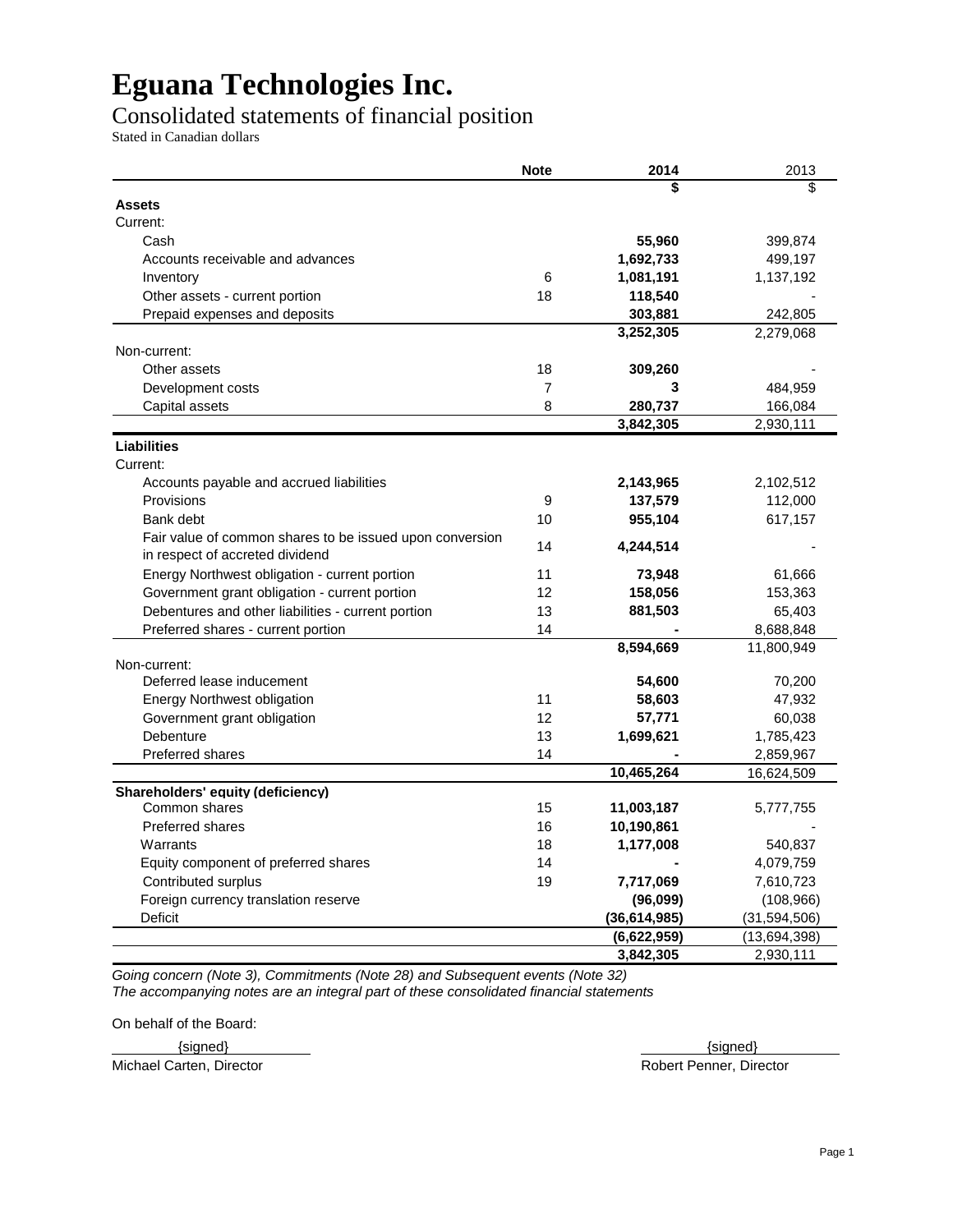Consolidated statements of loss and comprehensive loss

For the years ended September 30,

Stated in Canadian dollars

|                                             | <b>Note</b> | 2014          | 2013          |
|---------------------------------------------|-------------|---------------|---------------|
|                                             |             | \$            | \$            |
| Sales                                       |             | 2,284,764     | 376,526       |
| Cost of goods sold                          |             | 2,103,972     | 1,810,647     |
| Gross margin                                |             | 180,792       | (1,434,121)   |
| <b>Expenses</b>                             |             |               |               |
| General and administrative                  | 22, 25      | 1,680,469     | 1,449,824     |
| Operations                                  | 22          | 725,045       | 810,215       |
| Product research and development            | 25          | 950,574       | 1,009,041     |
| Selling and marketing                       |             | 548,408       | 471,734       |
|                                             |             | 3,904,496     | 3,740,814     |
| Loss before undernoted items                |             | (3,723,704)   | (5, 174, 935) |
| Financing costs                             | 23          | (3, 166, 285) | (3,404,058)   |
| Loss on modification of preferred shares    | 14          | (460, 933)    |               |
| Other income                                | 31          | 203,646       | 322,005       |
| <b>Net loss</b>                             |             | (7, 147, 276) | (8, 256, 988) |
| Foreign currency adjustment to equity       |             | (12, 867)     | (75, 659)     |
| <b>Total comprehensive loss</b>             |             | (7, 160, 143) | (8,332,647)   |
| Loss per common share                       |             |               |               |
| <b>Basic and diluted</b>                    |             | (0.22)        | (0.39)        |
| Weighted average number of<br>common shares |             |               |               |
| Basic and diluted                           | 15          | 32,272,332    | 21,212,237    |

*The accompanying notes are an integral part of these consolidated financial statements.*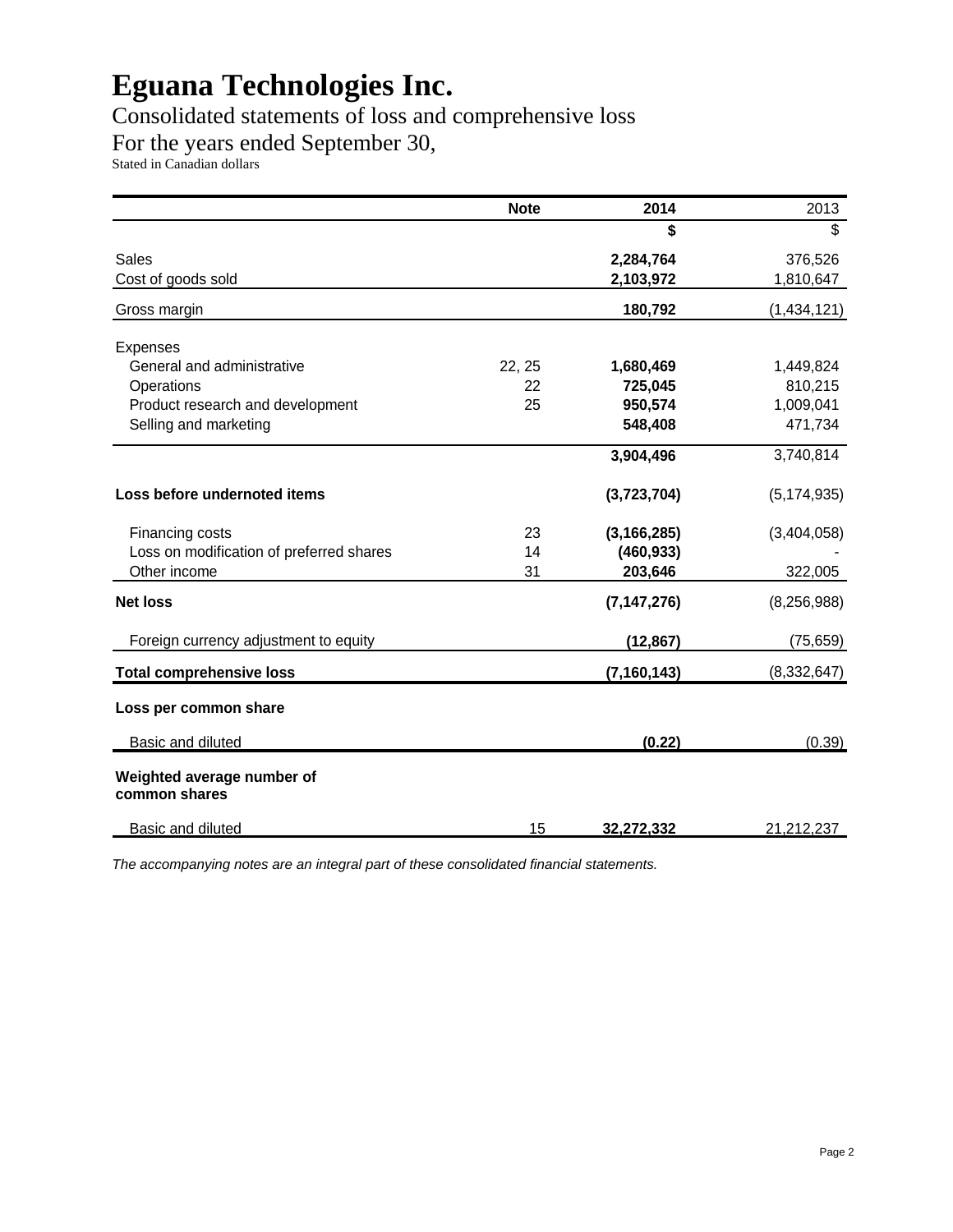Consolidated statements of change in equity

### For the years ended September 30,

Stated in Canadian dollars

|                                        | Common     | Preferred  | <b>Contributed</b> |             | Equity<br>component of<br>preferred |                | Foreign<br>currency<br>translation |               |
|----------------------------------------|------------|------------|--------------------|-------------|-------------------------------------|----------------|------------------------------------|---------------|
|                                        | shares     | shares     | <b>Surplus</b>     | Warrants    | shares                              | <b>Deficit</b> | reserve                            | <b>Total</b>  |
|                                        |            | \$         | \$.                | \$.         |                                     |                |                                    | \$            |
| Balance, October 1, 2013               | 5,777,755  |            | 7,610,723          | 540,837     | 4,079,759                           | (31, 594, 506) | (108, 966)                         | (13,694,398)  |
| Loss for the period                    |            |            |                    |             |                                     | (7, 147, 276)  |                                    | (7, 147, 276) |
| Other comprehensive gain(loss)         |            |            |                    |             |                                     |                | 12,867                             | 12,867        |
| Issue of share capital                 | 3,435,797  |            |                    |             |                                     |                |                                    | 3,435,797     |
| Conversion of preferred shares         | 1,643,204  | (480,000)  |                    |             | (215, 289)                          |                |                                    | 947,915       |
| Warrants exercised                     | 127,293    |            |                    | (29, 318)   |                                     |                |                                    | 97,975        |
| Options exericised                     | 19,138     |            | (8,638)            |             |                                     |                |                                    | 10,500        |
| Warrants issued                        |            |            |                    | 153,724     |                                     |                |                                    | 153,724       |
| Warrants modified                      |            |            |                    | 511,765     |                                     |                |                                    | 511,765       |
| Modificiation of preferred shares      |            | 10,670,861 |                    |             | (3,864,470)                         | 2,104,607      |                                    | 8,910,998     |
| Loss on conversion of preferred shares |            |            |                    |             |                                     | 22,190         |                                    | 22,190        |
| Share based payments                   |            |            | 114,984            |             |                                     |                |                                    | 114,984       |
| Balance, September 30, 2014            | 11,003,187 | 10,190,861 | 7,717,069          | 1,177,008   |                                     | (36, 614, 985) | (96, 099)                          | (6,622,959)   |
| Balance, October 1, 2012               | 5,004,531  |            | 5,317,378          | 2,270,651   | 3,387,391                           | (23, 337, 518) | (184.625)                          | (7, 542, 192) |
| Loss for the period                    |            |            |                    |             |                                     | (8, 256, 988)  |                                    | (8,256,988)   |
| Other comprehensive gain(loss)         |            |            |                    |             |                                     |                | 75,659                             | 75,659        |
| Issue of share capital                 | 773,224    |            |                    |             |                                     |                |                                    | 773,224       |
| Warrants issued                        |            |            |                    | 557,890     |                                     |                |                                    | 557,890       |
| Warrants expired                       |            |            | 2,270,651          | (2,270,651) |                                     |                |                                    |               |
| Warrants exercised                     |            |            |                    | (17,053)    |                                     |                |                                    | (17,053)      |
| Equity component of preferred shares   |            |            |                    |             | 692,368                             |                |                                    | 692,368       |
| Share based payments                   |            |            | 22,694             |             |                                     |                |                                    | 22,694        |
| Balance, September 30, 2013            | 5,777,755  |            | 7,610,723          | 540,837     | 4,079,759                           | (31,594,506)   | (108,966)                          | (13,694,398)  |

*The accompany notes are an integral part of these consolidated financial statements*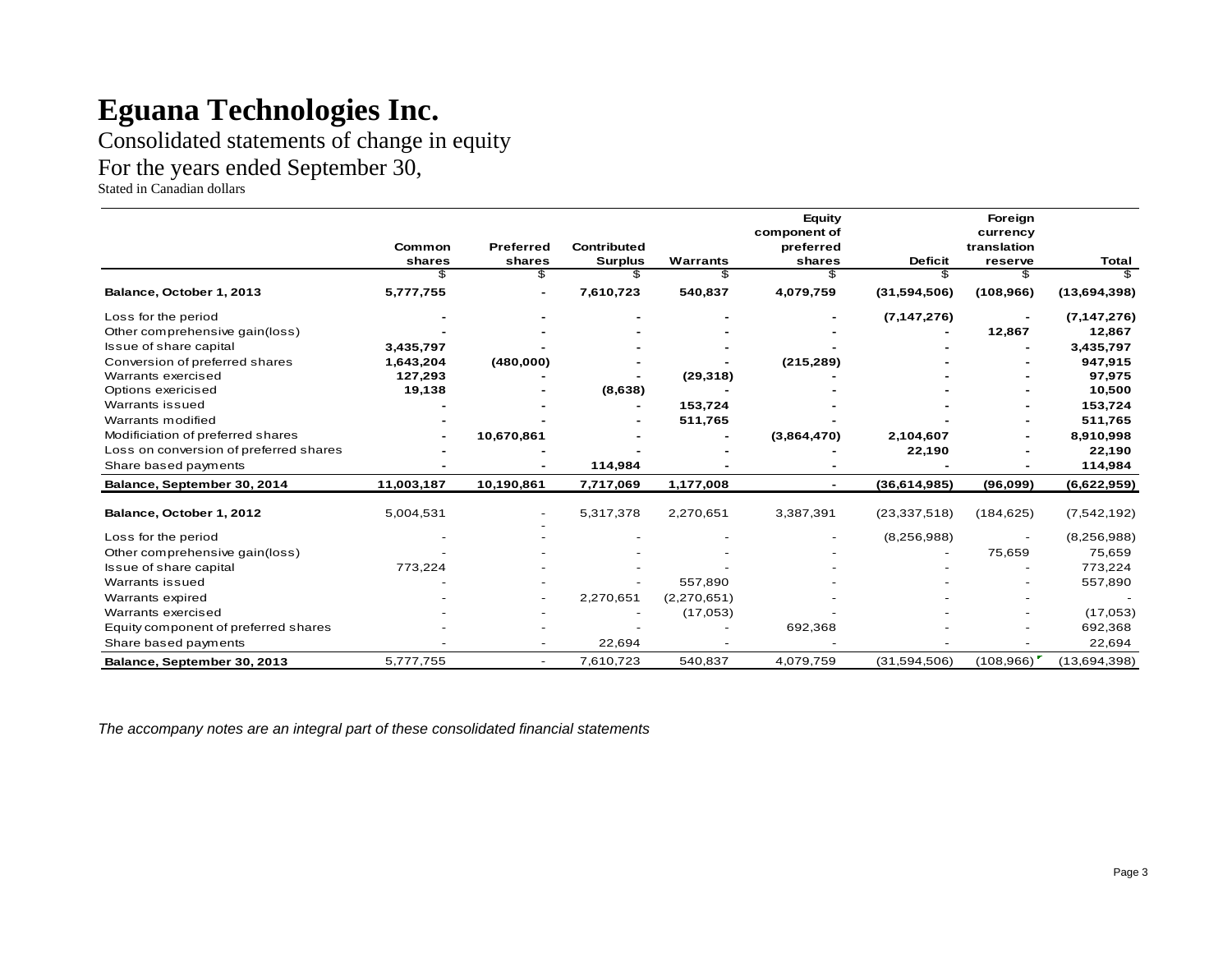Consolidated statements of cash flows

For the years ended September 30,

Stated in Canadian dollars

|                                                             | <b>Note</b> | 2014          | 2013          |
|-------------------------------------------------------------|-------------|---------------|---------------|
|                                                             |             | S             | \$            |
| <b>Operating activities</b>                                 |             |               |               |
| Net loss                                                    |             | (7, 147, 276) | (8, 256, 988) |
| Amortization of capital assets and                          |             |               |               |
| development costs                                           |             | 567,113       | 529,994       |
| Amortization of deferred lease inducement                   |             | (15,600)      | (7,800)       |
| Share-based payments                                        |             | 114,984       | 22,694        |
| Write down of inventory                                     |             | 50,272        | 1,175,655     |
| Loss on settlement of debt                                  |             | 15,308        |               |
| Warranty provision                                          |             | 25,579        | 89,399        |
| Finance costs                                               |             | 3,166,285     | 3,404,058     |
| Loss on modification of preferred shares                    |             | 460,933       |               |
| Unrealized foreign exchange loss (gain)                     |             | (2,622)       | 27,190        |
|                                                             |             | (2,765,024)   | (3,015,798)   |
| Net change in non-cash working capital                      | 27          | (1, 373, 395) | 510,016       |
| Cash flow used in operating activities                      |             | (4, 138, 419) | (2,505,782)   |
| <b>Financing activities</b>                                 |             |               |               |
| Bank loan                                                   |             | 337,947       | (826, 673)    |
| Proceeds from preferred shares                              |             |               | 1,100,000     |
| Proceeds from common shares                                 |             | 2,397,750     |               |
| Proceeds from limited partnership units                     |             | 1,200,500     |               |
| Cost of issuing common shares and limited partnership units |             | (254, 584)    |               |
| Proceeds from convertible debenture                         |             |               | 500,000       |
| Proceeds on excerise of warrants                            |             | 97,975        | 498,750       |
| Proceeds on excerise of options                             |             | 10,500        |               |
| Proceeds from debentures                                    |             | 315,000       | 1,492,500     |
| Costs of issuing debentures                                 |             | (17, 749)     | (40, 282)     |
| Advance from director                                       |             |               | 100,000       |
| Repayment of government contribution                        |             | (34,000)      | (15,500)      |
| Repayment of debentures                                     |             | (66, 667)     |               |
| Cash financing costs paid                                   |             | (156, 769)    | (113, 252)    |
| Cash flow from financing activities                         |             | 3,829,903     | 2,695,543     |
| <b>Investing activities</b>                                 |             |               |               |
| Capital asset additions                                     |             | (33.254)      | (42, 104)     |
| Cash flow used in investing activities                      |             | (33, 254)     | (42, 104)     |
| Foreign exchange on cash held in foreign<br>operations      |             |               |               |
|                                                             |             | (2, 144)      | (3,887)       |
| Net change in cash                                          |             | (343, 914)    | 143,770       |
| Cash, beginning of period                                   |             | 399,874       | 256,104       |
| Cash, end of period                                         |             | 55,960        | 399,874       |

*The accompanying notes are an integral part of these consolidated financial statements.*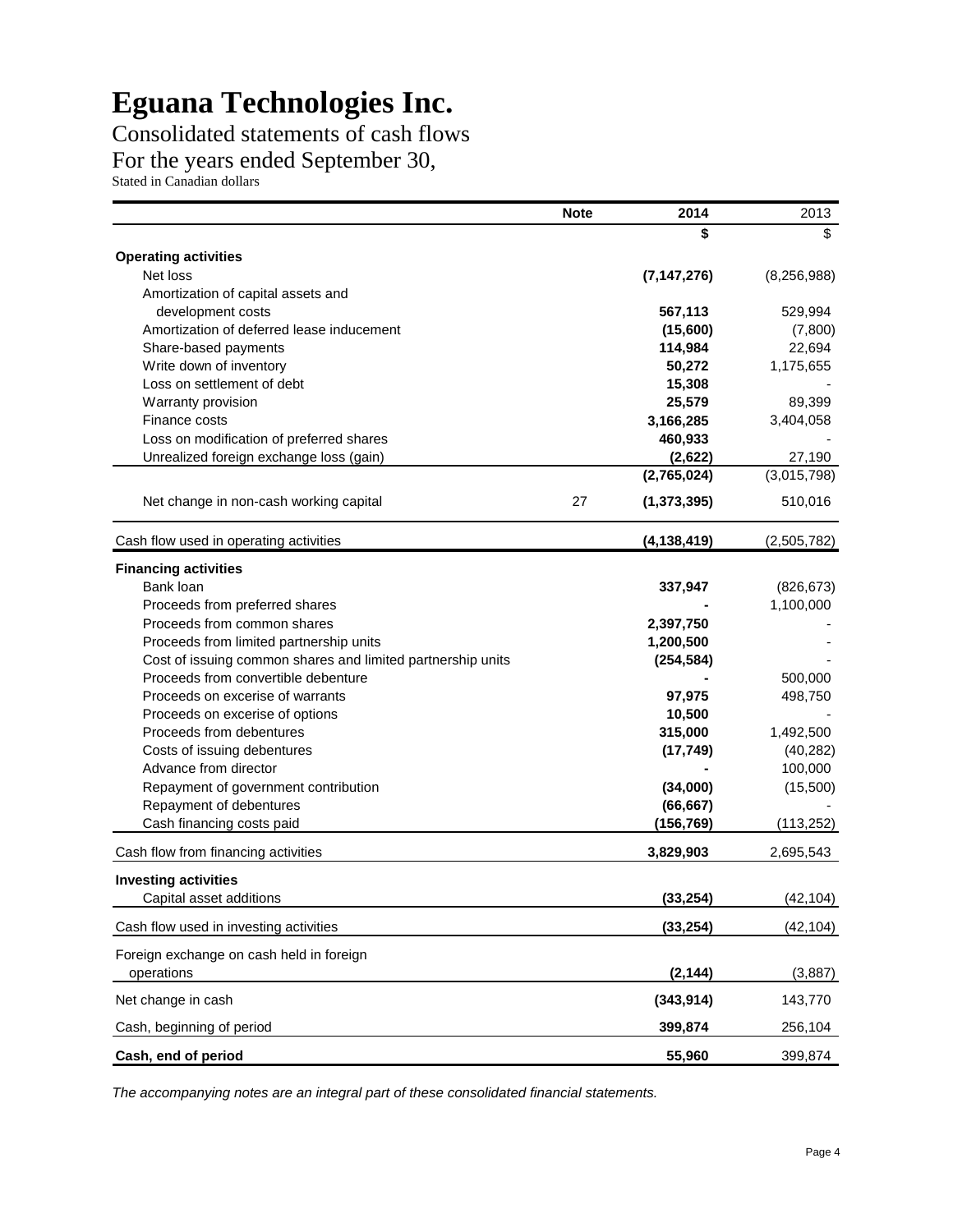Notes to the consolidated financial statements September 30, 2014 Stated in Canadian dollars

#### **1. Description of the business**

Eguana Technologies Inc. ("Eguana", or the "Company"), incorporated under the Business Corporations Act of Alberta, develops and manufactures advanced power inverters for the emerging alternative and renewable energy industry - solar photovoltaic ("PV") systems, small wind turbines, fuel cells and all forms of energy storage. The Company is a publicly traded company headquartered at Unit 3, 6143 –  $4<sup>th</sup>$ Street SE, Calgary, Alberta, Canada and its shares trade on the Toronto Stock Exchange Venture Exchange "TSX-V" under the symbol "EGT".

On October 29, 2013, the shareholders of the Company approved a change of name of the Company to Eguana Technologies Inc. from Sustainable Energy Technologies Ltd.

#### **2. Basis of preparation**

#### **(a) Statement of compliance**

These consolidated financial statements ("the financial statements") were prepared in accordance with International Financial Reporting Standards ("IFRS"), as issued by the International Accounting Standards Board ("IASB").

The consolidated financial statements are presented on a historical cost bases and except for derivative instruments which are at fair value.

These consolidated financial statements were approved and authorized for issuance by the Board of Directors of Company on January 28, 2015.

#### **(b) Basis of consolidation**

The consolidated financial statements of Eguana Technologies Inc. include the accounts of the Company and its wholly owned subsidiaries: Sustainable Energy Systems Inc. ("SES"), Sustainable Energy Europa S.L. ("SEE"), STG Markets Limited Partnership ("STGLP"), Sustainable Energy Laboratories Ltd. ("SEL"), International Power Systems, Inc. ("IPS"), and Sustainable Energy France ("SEF").

All intra-Company transactions, balances, revenue and expenses are eliminated in full on consolidation.

Subsidiaries that are directly controlled by the parent company or indirectly controlled by other consolidated subsidiaries are fully consolidated. All intercompany balances, transactions and income are eliminated. The Company currently has no special purpose entities of which it retains control and accordingly the consolidated financial statements do not include the accounts of any such entities.

The Company had an interest in a joint venture, which is a jointly controlled operation, whereby a contractual arrangement has been entered into without establishing a separate entity. Each venturer uses its own assets, incurs its own expenses and liabilities and funds its own participation in the operation. These consolidated financial statements include the Company's share of assets and liabilities and a proportionate share of the relevant revenues and related costs, classified according to their function. The Company has a 60% interest in Profab Solar which was formed to market turnkey solar systems. The joint venture was terminated in March 2013.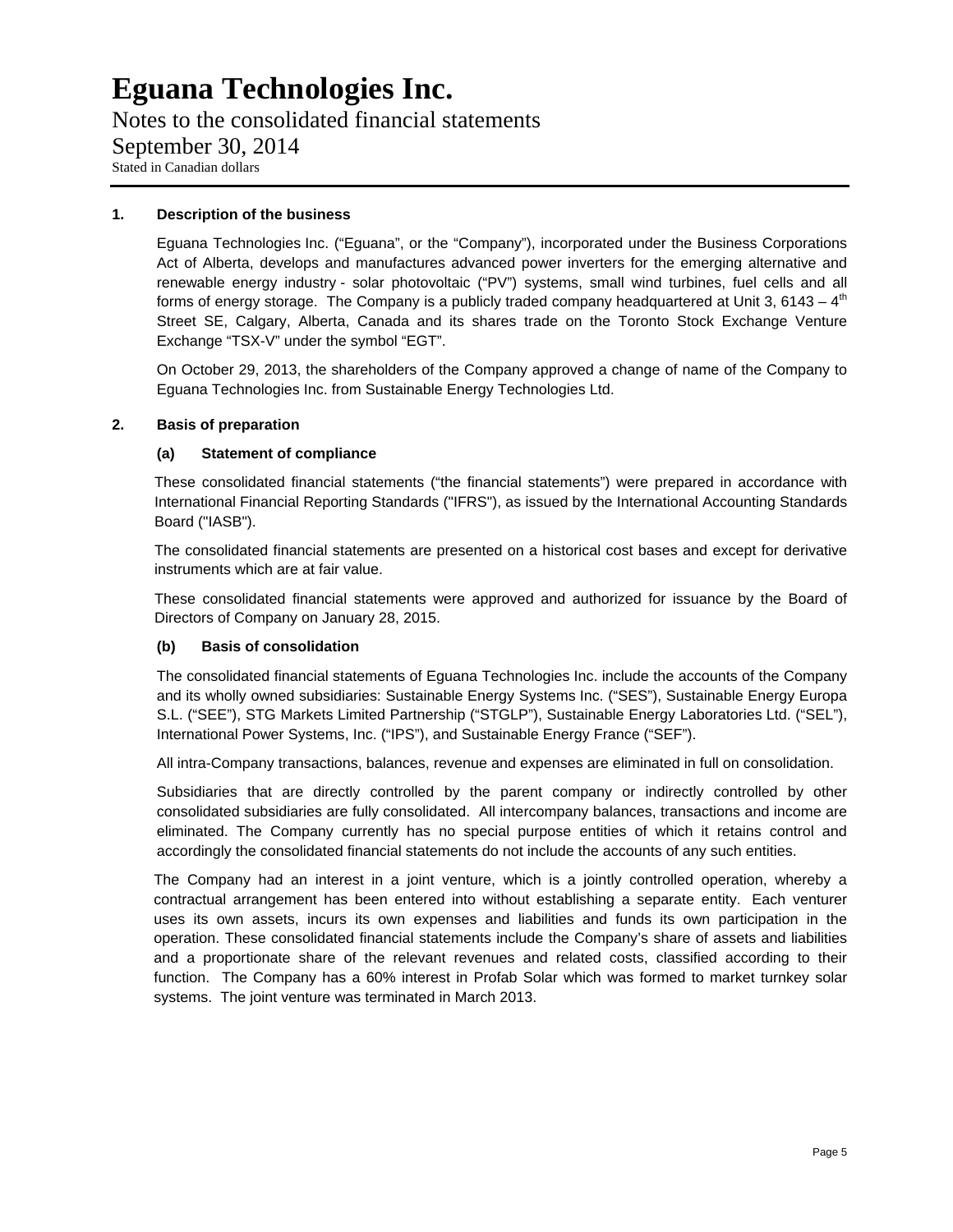Notes to the consolidated financial statements September 30, 2014 Stated in Canadian dollars

### **2. Basis of preparation (continued)**

#### **(c) Critical accounting estimates**

The preparation of these consolidated financial statements requires management to make estimates, judgments and assumptions that affect the reported amounts of assets, liabilities, sales and expenses, and related disclosure of contingent assets and liabilities. On an ongoing basis, management bases its estimates on historical experience and other assumptions that it believes are reasonable in the circumstances. Actual results may differ from the estimates. There have been no changes made to the methodology to determine critical accounting estimates.

The following reflect the most significant estimates and assumptions used in the preparation of the Company's consolidated financial statements.

#### *i. Capital assets and development costs*

Capital assets and development costs are reviewed for impairment at least annually or when events or changes in circumstances indicate that the carrying amount of such assets may not be fully recoverable. To determine recoverability, management estimates the fair value less costs to sell of the asset or the asset's value in use using estimates. The value in use is determined by estimating the future cash flows projected to be generated by these assets. These cash flows are discounted using an estimated rate of return and compared to their respective carrying value. In performing this analysis, estimates and assumptions are made about factors such as current and future contracts with clients, margins, market conditions and the useful lives of assets. If estimates or assumptions change from those used in the current analysis, the Company may be required to recognize an impairment loss in future periods, which would decrease capital assets or development costs and increase reported expenses.

The Company reviews the estimated useful lives of capital assets and development costs at the end of each reporting period.

#### *ii. Valuation adjustments for inventory*

Valuation adjustments for inventory are comprised of the impairments or recoveries recorded against inventories. The Company records valuation adjustments for inventory by comparing the inventory cost to its net realizable value. This process requires the use of estimates and assumptions related to future market demand, costs and prices. Such assumptions are reviewed quarterly and have a significant impact on the valuation adjustments for inventory.

#### *iii. Share-based payment transactions*

Share-based payments comprise compensation expense related to the granting of stock options and warrants. The Company values stock option expense and warrants using a fair value-based method of accounting. The fair value of stock options and warrants is estimated at the grant or issue date using the Black-Scholes option pricing model (the "model") or the fair value of services received in the case of warrants. The model requires the input of a number of assumptions, including expected dividend yield, expected stock price volatility, life of the options, forfeiture rate, and risk-free interest rates.

These assumptions are determined using management's best estimates and involve inherent uncertainties relating to market conditions, forfeitures and exercise which are outside of the control of the Company. Such assumptions are reviewed quarterly and have a significant impact on the estimates of fair value produced by the Black-Scholes option pricing model.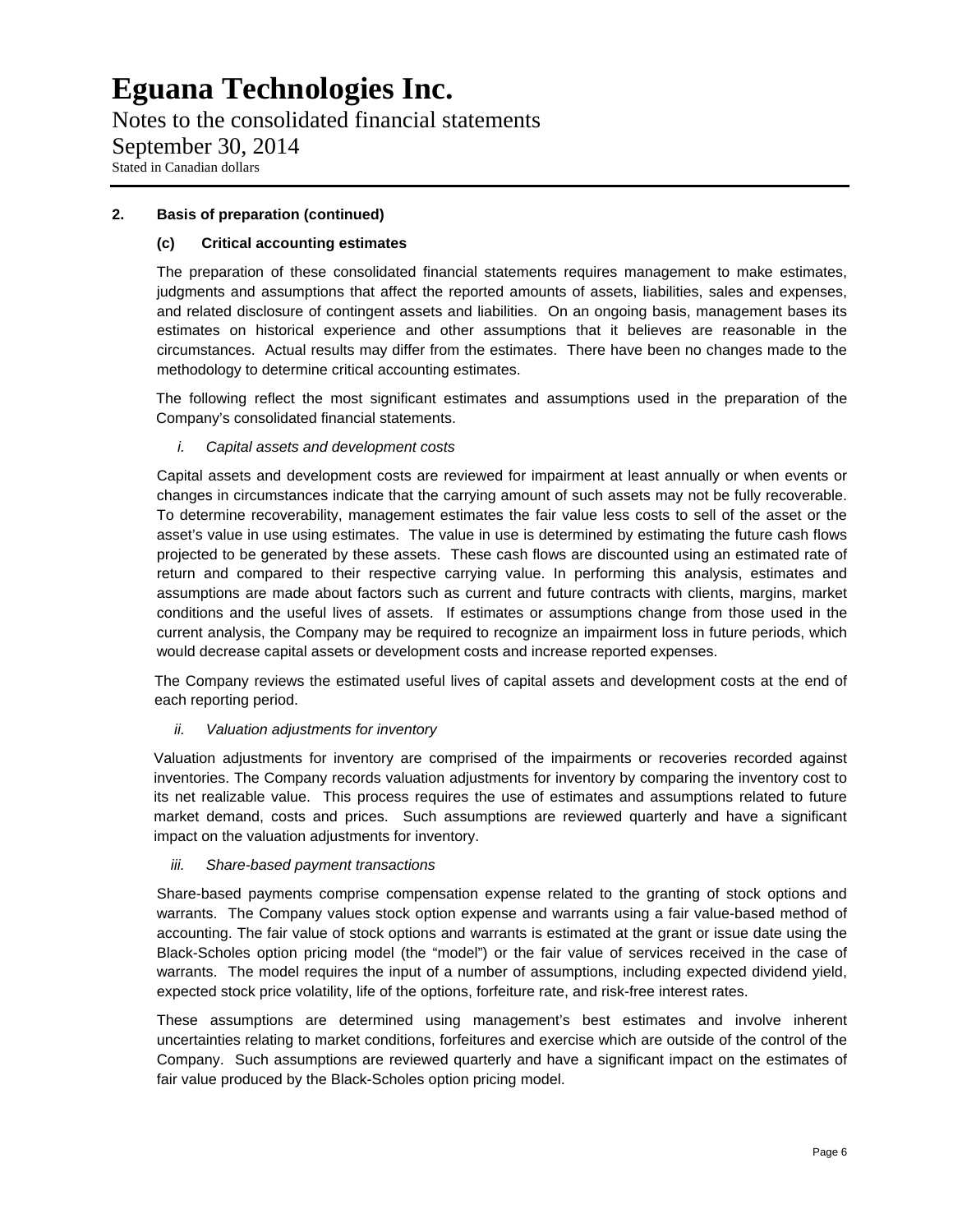Notes to the consolidated financial statements September 30, 2014 Stated in Canadian dollars

### **2. Basis of preparation (continued)**

#### **(c) Critical accounting estimates (continued)**

#### *iv. Debentures and Convertible Debentures*

The Company issues debentures and convertible debentures which are comprised of embedded derivatives, debt and equity components. In determining the fair value of the Company's debentures and convertible debentures on the date of issuance and at the date of the consolidated statement of financial position, management uses internally developed models. This method requires the input of a number of assumptions including estimated market rate of interest and timing and quantity of forecasted revenues. These assumptions are determined using management's best estimates and involve inherent uncertainties. They are reviewed quarterly and have a significant impact on the estimates of fair value of the embedded derivatives and debt components.

#### *v. Income taxes*

The Company carries on business in several countries and as a result, is subject to income taxes in numerous jurisdictions. The determination of income tax is inherently complex and the Company is required to interpret continually changing regulations and make certain estimates and assumptions about future events. While income tax filings are subject to audits and reassessments, the Company believes it has adequately provided for all income tax obligations. However, changes in facts and circumstances as a result of income tax audits, reassessments, jurisprudence and any new legislation may result in an increase or decrease in the provision for income taxes.

#### *vi. Energy Northwest obligation*

 The Company is required to provide for amounts that will be payable to Energy Northwest as compensation for services and contributed by Energy Northwest during the early development of the Company's step wave power converter ("SWPC") technology. The compensation payable to Energy Northwest in any year is dependent on the sales of products utilizing the SWPC in the year subject to annual minimum and maximum payments. Due to the emerging nature of the Company's business, the provision requires the Company to estimate sales for each year during the period of time for which the agreement will be in place (Note 13). This estimate of sales is based on past sales related to the SWPC technology and management's forecast of SWPC sales until the end of the agreement on January 1, 2016.

#### *vii. Government grant obligation*

The Company has received government funding related to certain historical research and development projects. Under the terms of certain of these arrangements, the Company is obligated to make payments in the form of royalties contingent upon sales of its products. The financial liability has been measured based on the net present value of estimated future royalties. In order to measure the financial liability for each reporting period, the Company makes estimates regarding future revenues during the life of the arrangements and the discount rate to be used in determining the net present value. The discount rate used to determine the present value of the government contribution liability is 25%.

#### viii. Preferred Shares

 The Company makes estimates in allocating the gain (loss) upon the removal of the mandatory redemption feature for the preferred shares. This includes measuring the fair value of the preferred shares liability before removal of the mandatory redemption feature based on estimated market rates of interest.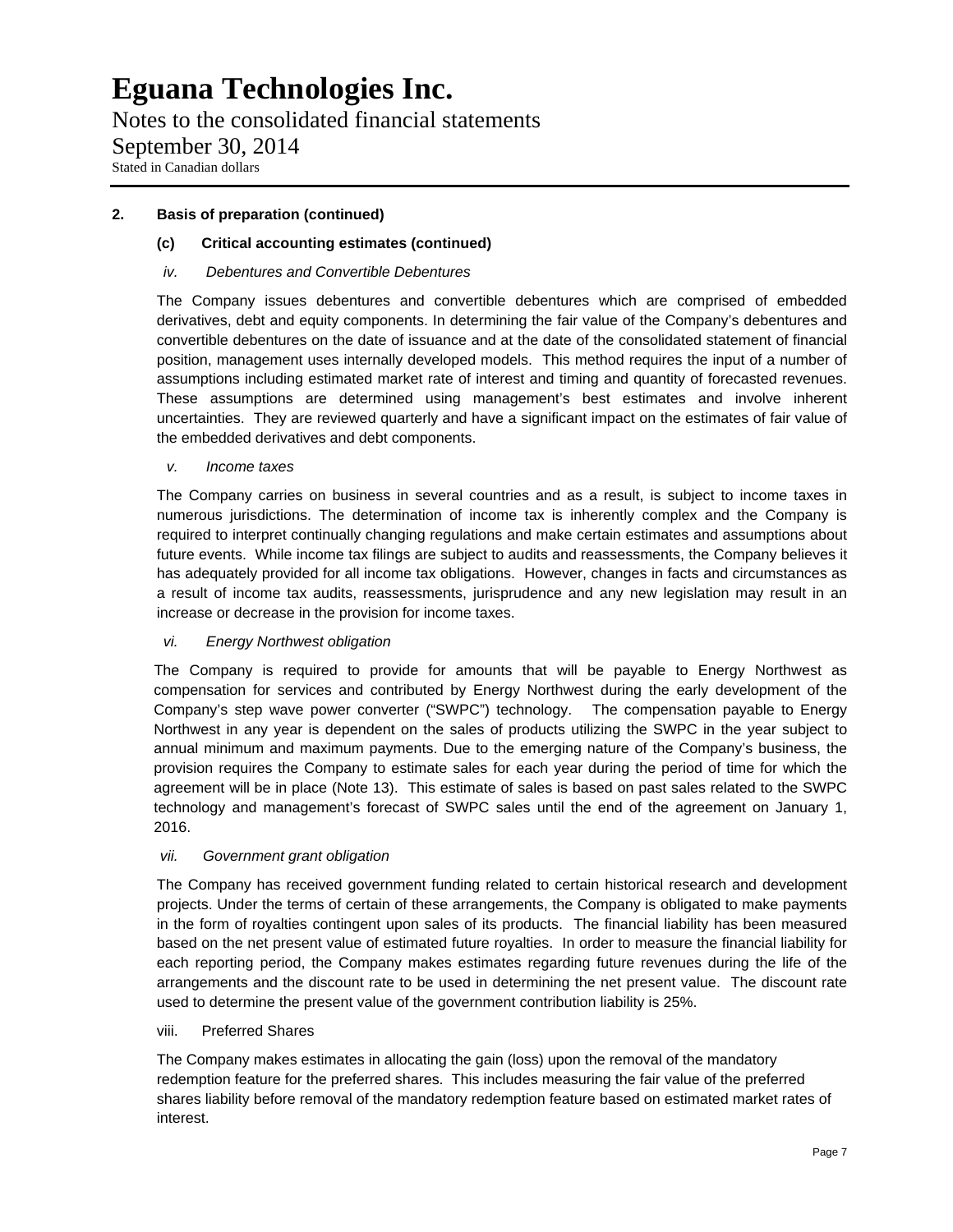Notes to the consolidated financial statements September 30, 2014 Stated in Canadian dollars

#### **2. Basis of preparation (continued)**

#### **(d) Critical accounting judgments**

In applying the Company's accounting policies, management has made certain judgments that may have a significant effect on the amounts recognized in the consolidated financial statements. Such judgments include the determination of the functional currency.

#### *i. Commitments, Contingencies and Guarantees*

By their nature, contingencies will only be resolved when one or more future events transpire. The assessment of contingencies inherently involves estimating the outcome of future events.

#### *ii. Determination of functional currency*

In determining the Company's functional currency, it periodically reviews its primary and secondary indicators as stipulated under IAS 21 "The Effects of Changes in Foreign Exchange Rates" to assess each subsidiary's primary economic environment in which the entity operates. The Company analyzes the currency that mainly influences labor, material and other costs of providing goods or services which is often the currency in which such costs are denominated and settled. The Company also analyzes secondary indicators such as the currency in which funds from financing activities such as equity issuances are generated and the funding dependency of the parent company whose predominant transactional currency is the Canadian dollar. Determining the Company's predominant economic environment requires significant judgment.

#### **3. Going concern**

The consolidated financial statements were prepared on a going concern basis. The going concern basis assumes that the Company will continue its operations for the foreseeable future and will be able to realize its assets and discharge its liabilities and commitments in the normal course of business.

At September 30, 2014, the Company had not yet achieved profitable operations since its inception and accumulated a deficit of \$36,614,985 (2013 - \$31,594,506) and recognized a cash flow deficiency from operations in 2014 of \$4,138,419 (2013 - \$2,505,782). Whether and when the Company can attain profitability and positive cash flows from operations is uncertain. The lack of profitable operations and cash flow deficiency may cast significant doubt on the Company's ability to continue as a going concern.

The Company currently has a significant working capital deficit, which includes the liability for the fair value of common shares to be issued upon conversion in respect of accreted dividends. Subsequent to year end, all preferred shares outstanding were converted to common shares resulting in the settlement of this liability.

The ability to continue as a going concern is dependent on completing equity or debt financings or generating profitable operations in the future in order to meet liabilities as they come due and enable the Company to continue operations. The ability to continue as a going concern may be adversely impacted by the loss of customers and falling sales per customer. To address its financing requirements, the Company will seek financing through the issuance of common shares, first preferred shares, units of STG Limited Partnership and debentures. The outcome of these matters cannot be predicted at this time. Subsequent to year end, the Company raised additional equity and issued STG Limited Partnership Units for gross proceeds of \$5,131,371. (Note 32)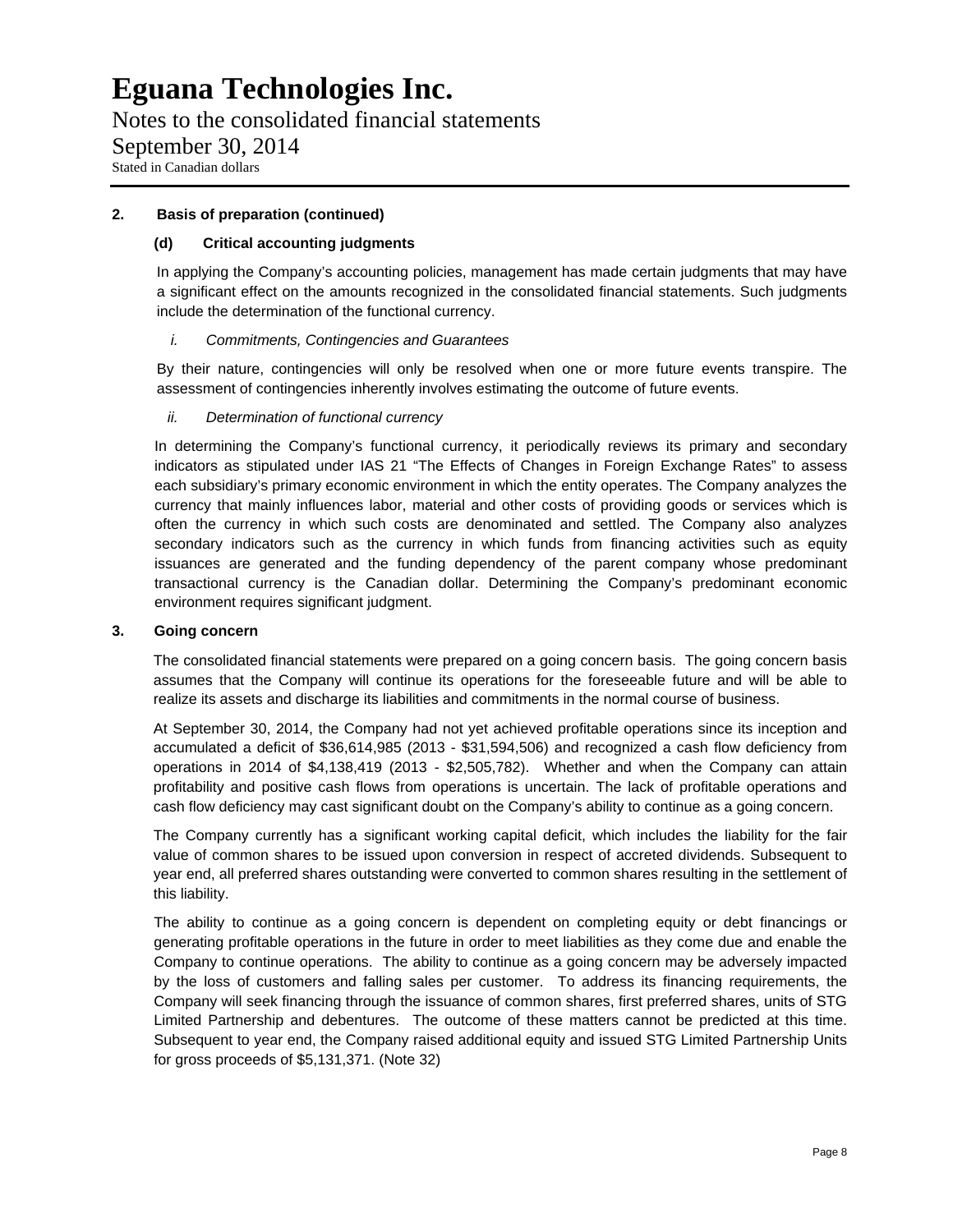Notes to the consolidated financial statements September 30, 2014 Stated in Canadian dollars

#### **3. Going concern (continued)**

These consolidated financial statements do not include any adjustments which could be significant to the amounts and classification of assets and liabilities that may be necessary should the Company be unable to obtain equity or debt financings or generate profitable operations in the future. Failure to continue as a going concern would require the restatement of assets, liabilities and shareholders' deficiency on a liquidation basis, which could differ materially from the going concern basis.

#### **4. Significant accounting policies**

The significant accounting policies are set out below. All dollar amounts are expressed in Canadian dollars unless otherwise noted.

#### **(a) Financial instruments**

A financial instrument is any contract that gives rise to a financial asset of one entity and a financial liability or equity instrument to another. Upon initial recognition all financial instruments, including derivatives, are recognized on the consolidated statements of financial position at fair value. Subsequent measurement is then based on financial instruments being classified into one of the following five categories: 1) loans and receivables, 2) assets held-to-maturity, 3) assets available-for-sale, 4) other financial liabilities, and 5) fair value through profit or loss. Financial instruments classified at fair value through profit or loss or assets available-for-sale as a result of initially adopting this section are measured at fair value. Gains or losses on the subsequent measurement of fair value are recognized in net income (loss), while gains and losses on subsequent measurement of available-for-sale items are recognized as an adjustment to other comprehensive loss.

At September 30, 2014, the Company's financial instruments include cash, accounts receivable and advances, accounts payable and accrued liabilities, bank debt, fair value of common shares to be issued upon conversion in respect of accreted dividend, debentures, Energy Northwest obligation, and government grant obligation. Cash, the embedded derivative in the Energy Northwest obligation, the embedded derivative in the government grant obligation, the embedded derivatives in the debentures, and the fair value of common shares to be issued upon conversion in respect of accreted dividends are measured at fair value consistent with the "fair value through profit or loss" classification. Net gains and losses arising from changes in fair value are recognized in net loss upon de-recognition or impairment. Accounts receivable and advances are measured at amortized cost consistent with the "loans and receivables" classification. Loans and receivables are subsequently measured at their amortized cost, using the effective interest rate method. Under this method, estimated future cash receipts are discounted over the asset's expected life, or other appropriate period, to its net carrying value. Accounts payable and accrued liabilities, bank loan, debentures, Energy Northwest obligation, government grant obligation, and the debentures are measured at amortized cost using the effective interest method, consistent with the "other financial liabilities" classification. Equity instruments are recorded at the proceeds received with direct issue costs deducted.

Embedded derivatives are separated from the host contract and accounted for separately when all three of the following conditions are met: i) the economic characteristics and risks of the host contract and the embedded derivative are not closely related; ii) a separate instrument with the same terms as the embedded derivative would meet the definition of a derivative; and iii) the hybrid instrument is not measured at fair value with changes in fair value recognized in profit or loss. Changes in the fair value of the embedded derivative are recognized immediately in the statement of loss and comprehensive loss.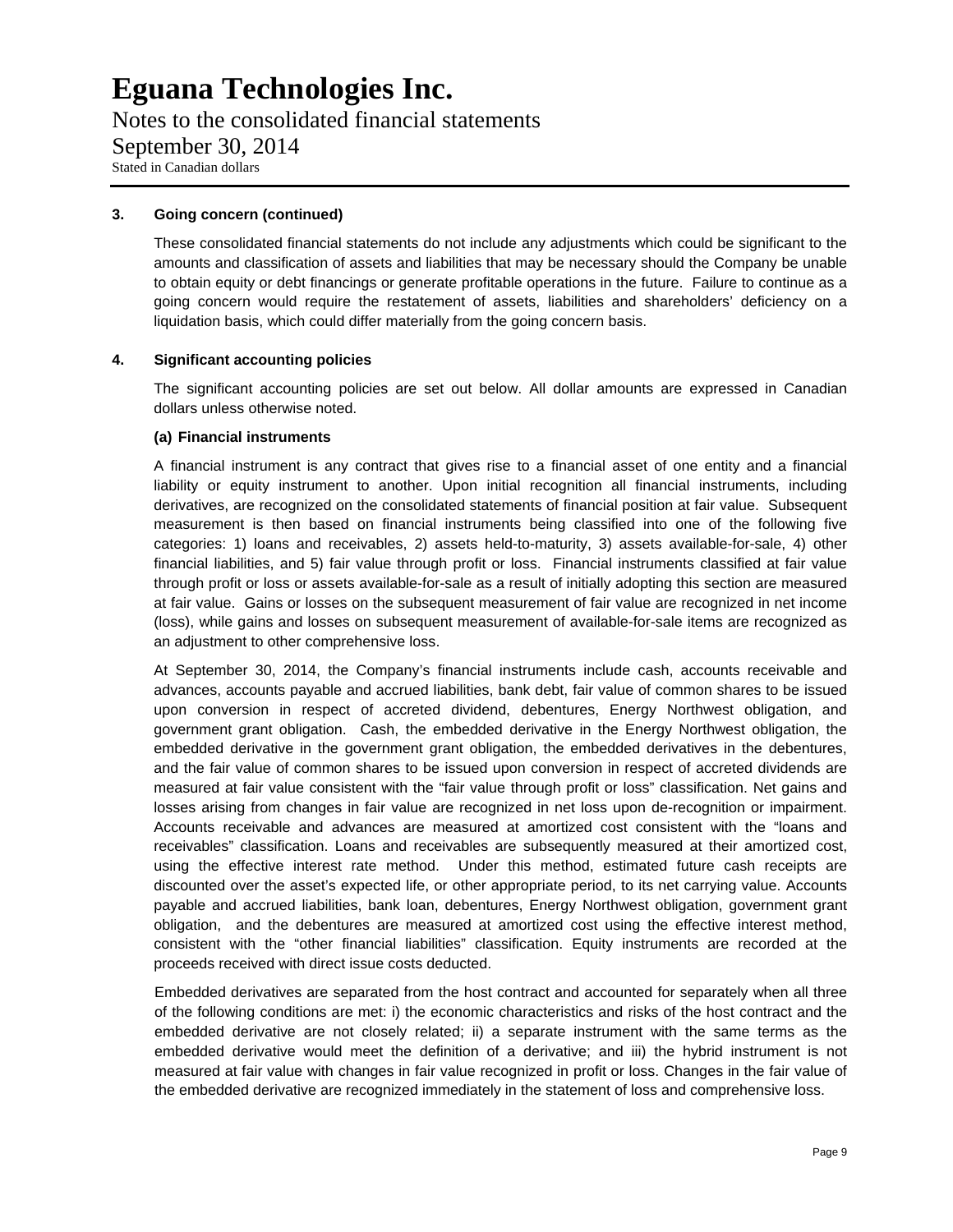Notes to the consolidated financial statements September 30, 2014 Stated in Canadian dollars

### **4. Significant accounting policies (continued)**

### **(a) Financial instruments (continued)**

The Company has an embedded derivative related to the Company's ability to call the debentures (Note 13) at par at any time after the second or third anniversary of issue. The Company also has an embedded derivative related to the royalty payments on the debentures. The Company estimates sales each reporting period during the term of the agreement to determine the estimated royalties and determines the fair value of the embedded derivatives. The embedded derivatives related to the call and the royalty payment have been determined as one value as management considers them to be closely linked and have been presented within the line item denoted "Debentures and other liabilities" in the consolidated statements of financial position.

The Company has an embedded derivative related to the compensation payable on the Energy Northwest obligation (Note 11). The Company estimates sales revenue each reporting period throughout the term of the agreement to determine the fair value of the estimated compensation payments. This embedded derivative has been presented within the line item denoted "Energy Northwest obligation" in the consolidated statements of financial position.

The embedded derivative in the debenture and Energy Northwest obligation are recognized at fair value with changes in fair value recorded in the consolidated statement of loss and comprehensive loss every period.

On initial recognition, the financial instruments were classified into debt and other financial liabilities (embedded derivatives) based upon fair value with the equity components being the residual amounts. Subsequent to the initial recognition, the liability component is measured at amortized cost using the effective interest rate method. The equity component is not re-measured subsequent to initial recognition.

The effective interest method is a method of calculating the amortized cost of a financial asset/liability and of allocating interest income/expense over the relevant period. The effective interest rate is the rate that discounts estimated future cash flows (including all fees paid that form an integral part of the effective interest rate, transaction costs and other premiums or discounts) through the expected life of the financial asset/liability, or, where appropriate, a shorter period. Transaction costs are comprised primarily of legal, accounting, underwriters' fees and other costs directly attributable to the issuance of the financial instruments*.* 

#### **(b) Foreign currencies**

#### *i. Foreign currency transactions*

The consolidated financial statements are prepared in Canadian dollars, which is the parent's functional currency. Transactions in foreign currencies are initially recorded at the functional currency spot rate at the date of the transaction. Monetary assets and liabilities denominated in foreign currencies are translated at the functional currency prevailing rate of exchange at the reporting date. Non-monetary items that are measured in terms of historical cost in foreign currency are translated using the prevailing exchange rates as at the dates of the initial transactions. Non-monetary items measured at fair value in a foreign currency are translated using the exchange rates at the date when the fair value was determined.

#### *ii. Foreign currency transactions*

The assets and liabilities of foreign operations are translated to Canadian dollars at exchange rates at the reporting date. Foreign currency differences are recognized and presented in other comprehensive income (loss) and in the foreign currency translation reserve in equity.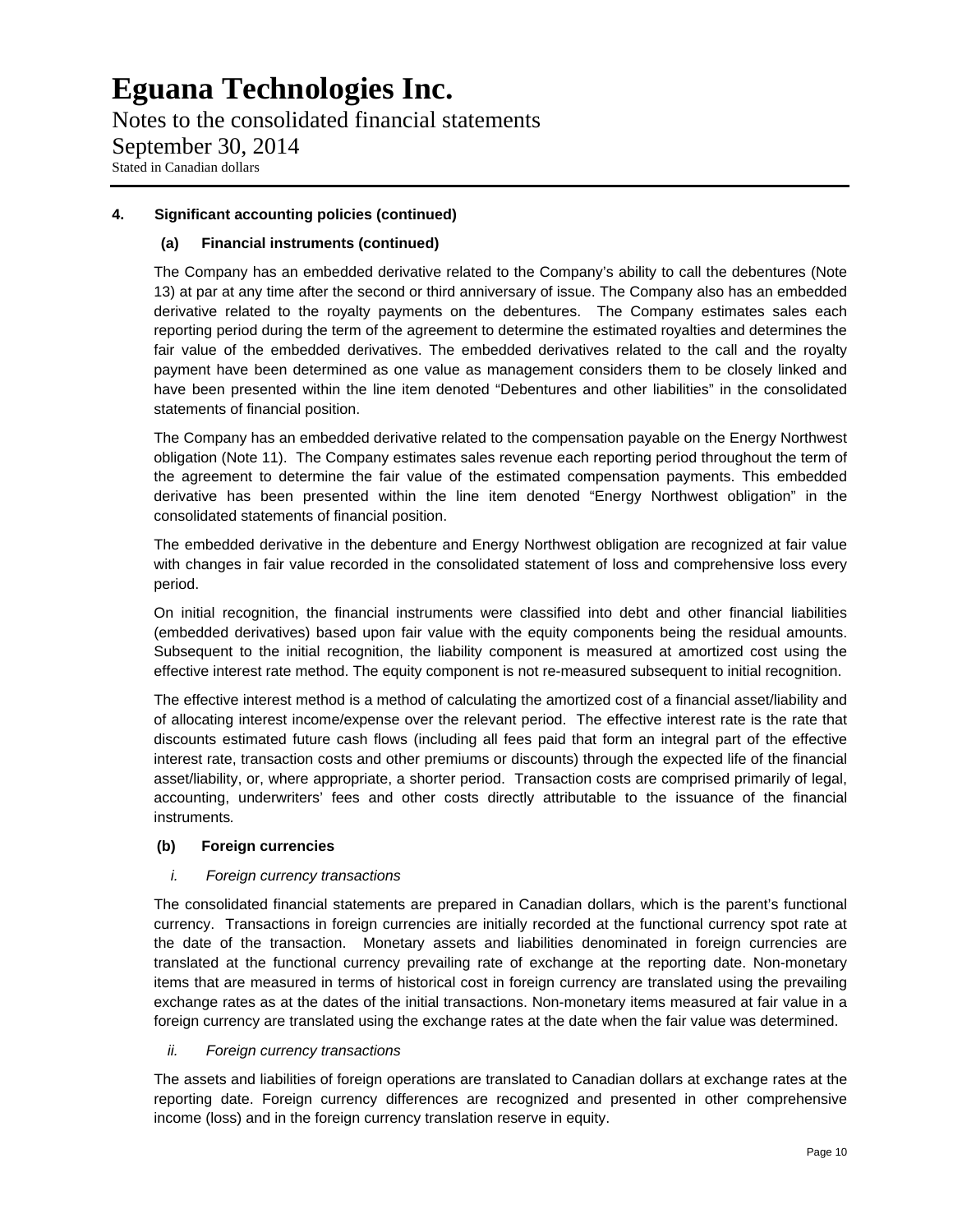Notes to the consolidated financial statements September 30, 2014 Stated in Canadian dollars

#### **4. Significant accounting policies (continued)**

### **(b) Foreign currencies (continued)**

When the settlement of a monetary item receivable from or payable to a foreign operation is neither planned nor likely in the foreseeable future, foreign exchange gains and losses, net of tax, arising from those items are considered to form part of a net investment in a foreign operation and are recognized in other comprehensive income (loss) and presented in the translation reserve in equity.

On disposal of a foreign operation, any cumulative exchange differences held in equity and arising after the date of transition to IFRS are transferred to the consolidated statement of comprehensive income (loss) as part of the profit or loss on sale.

#### **(c) Inventory**

Inventories are stated at the lower of cost or net realizable value. Inventory is valued on a weighted average cost basis. Net realizable value represents the estimated selling price for inventories less all estimated costs necessary to make the sale. The reversal of previous net realizable value write-downs is recorded when there is a subsequent increase in the value of inventory.

#### **(d) Deferred financing costs**

Deferred financing costs related to the operating line of credit, when it is probable that some or all of the line will be drawn down, are included in other assets and are amortized on a straight-line basis over the expected life that the financing costs relate to.

#### **(e) Capital assets**

Capital assets are stated in the consolidated statements of financial position at cost less accumulated amortization, impairment losses and government grants. Amortization is charged so as to write off the cost of assets, other than land, over their estimated useful lives, using the straight-line method. Amortization is charged once an asset is determined to be available for use. The estimated useful lives, residual values and amortization method are reviewed at each year end, with the effect of any changes in estimates accounted for on a prospective basis.

Assets held under finance leases are amortized over their expected useful lives on the same basis as owned assets or, where shorter, the term of the relevant lease. Amortization is charged over the estimated useful life of the asset at the following rates:

| Furniture and equipment and leasehold improvements | 5 years straight-line      |
|----------------------------------------------------|----------------------------|
| Computer equipment                                 | 3 years straight-line      |
| Computer software                                  | 1 year straight-line       |
| Lab equipment                                      | 3 to 5 years straight-line |
| Dies and molds                                     | 1 year straight-line       |

The gain or loss arising on the disposal of capital assets is determined as the difference between the sales proceeds and the carrying amount of the asset, and is recognized in profit or loss.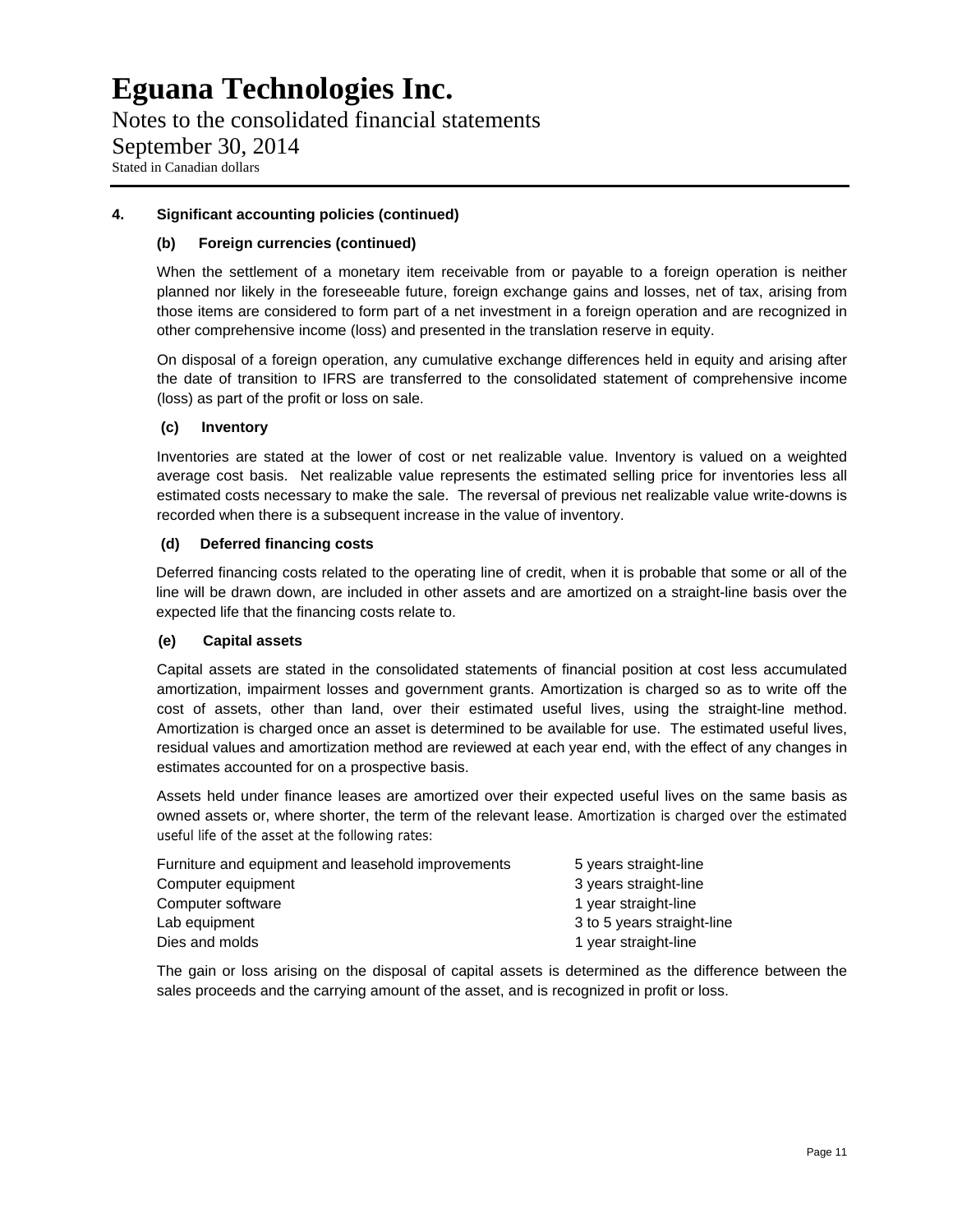Notes to the consolidated financial statements September 30, 2014 Stated in Canadian dollars

#### **4. Significant accounting policies (continued)**

#### **(f) Research and development costs**

Expenditures on research activities are recognized as an expense in the period in which they are incurred.

Internally-generated intangible assets arising from development (or from the development phase of an internal project) are recognized if, and only if, all of the following have been demonstrated:

- The technical feasibility of completing the intangible asset so that it will be available for use or sale;
- The intention to complete the intangible asset and use or sell it;
- The ability to use or sell the intangible asset;
- How the intangible asset will generate probable future economic benefits;
- The availability of adequate technical, financial and other resources to complete the development and to use or sell the intangible asset; and
- The ability to measure reliably the expenditures attributable to the intangible asset during its development.

The amount initially recognized for internally-generated intangible assets is the sum of the expenditures incurred from the date when the intangible asset first meets the recognition criteria listed above. Where no internally-generated intangible asset can be recognized, development expenditures are charged to consolidated statement of comprehensive income (loss) in the period in which they are incurred.

Subsequent to initial recognition, internally-generated intangible assets are reported at cost less accumulated amortization and impairment losses.

#### **(g) Impairment of capital assets and development costs**

At each consolidated statement of financial position date, the Company reviews the carrying amounts of its capital assets and development costs to determine whether there is any indication that those assets have suffered an impairment loss. If any such indication exists, the recoverable amount of the asset is estimated in order to determine the extent of the impairment loss (if any). Where it is not possible to estimate the recoverable amount of an individual asset, the Company estimates the recoverable amount of the cash-generating unit ("CGU") to which the asset belongs. The recoverable amount is the higher of the fair value less costs to sell of the asset or the asset's value in use using estimates. The value in use is determined by estimating the future cash flows projected to be generated by these assets on a pre-tax basis. These cash flows are discounted at a rate reflecting the estimated time value of money and risk associated with the asset or CGU. If the recoverable amount of an asset or CGU is estimated to be less than its carrying amount, the carrying amount of the asset or CGU is reduced to its recoverable amount. An impairment loss is recognized immediately in profit or loss, unless the relevant asset is carried at a revalued amount, in which case the impairment loss is treated as a revaluation decrease.

Where an impairment loss subsequently reverses, the carrying amount of the asset or CGU is increased to the revised estimate of its recoverable amount, but the increased carrying amount does not exceed the carrying amount that would have been determined had no impairment loss been recognized for the asset or CGU in prior years. A reversal of an impairment loss is recognized immediately in profit or loss, unless the relevant asset is carried at a revalued amount, in which case the reversal of the impairment loss is treated as a revaluation increase.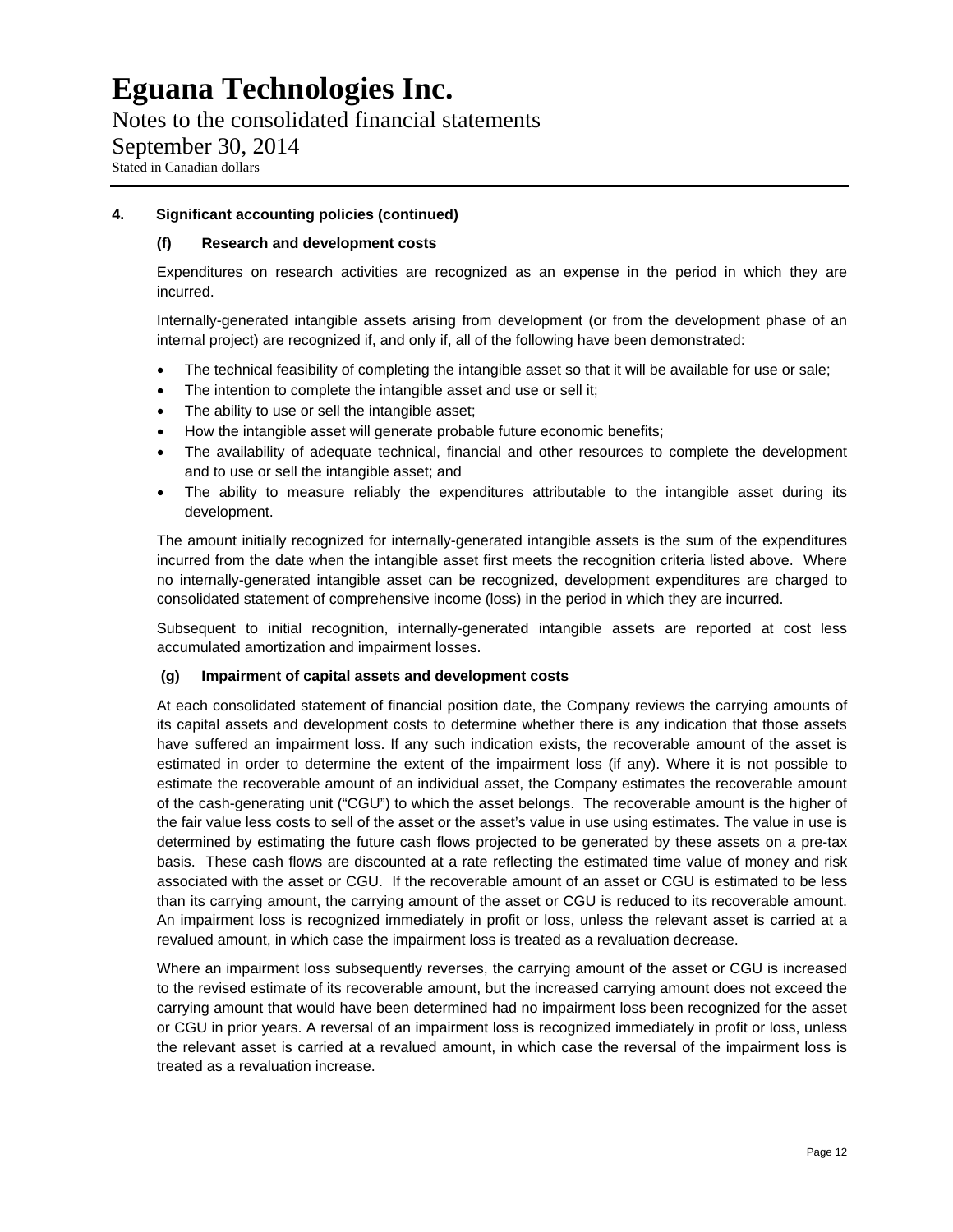Notes to the consolidated financial statements September 30, 2014 Stated in Canadian dollars

#### **4. Significant accounting policies (continued)**

#### **(h) Government grants**

Government grants are utilized to fund the various research and development technologies of the Company. Government grants are not recognized until there is reasonable assurance that the Company will comply with the conditions of the grant and that the grant will be received.

Government grants, including contingently repayable government grants, whose primary condition is that the Company should purchase, construct or otherwise acquire non-current assets are recorded as a deduction of the cost of the asset and transferred to profit or loss on a systematic and rational basis over the useful lives of the related assets.

The Company participates in government programs which are both non-payable and repayable government grants (Note 25). Assistance related to non-payable programs is recorded when there is reasonable assurance that the contribution will be received and all conditions will be complied with. Assistance is presented as a reduction of the related expense or development costs. For repayable government programs, the obligation is treated as a financial liability.

### **(i) Provisions and contingencies**

#### *i. Provisions*

Provisions are recognized when the Company has a present obligation (legal or constructive) as a result of a past event, it is probable that the Company will be required to settle the obligation, and a reliable estimate can be made of the amount of the obligation. The amount recognized as a provision is the best estimate of the consideration required to settle the present obligation at the balance sheet date, taking into account the risks and uncertainties surrounding the obligation. Where a provision is measured using the cash flows estimated to settle the present obligation, its carrying amount is the present value of those cash flows. When some or all of the economic benefits required to settle a provision are expected to be recovered from a third party, the receivable is recognized as an asset if it is virtually certain that reimbursement will be received and the amount of the receivable can be measured reliably.

A provision for warranties is recognized when the underlying products are sold. The provision is based on historical experience. The initial estimate of warranty-related costs is revised annually.

#### *ii. Contingencies*

When a contingency is substantiated by confirming events, can be reliably measured and will likely result in an economic outflow, a liability is recognized in the consolidated financial statements as the best estimate available to settle the obligation. A contingent liability is disclosed where the existence of an obligation will only be confirmed by a future event, or where the amount of a present obligation cannot be measured reliably or will likely not result in an economic outflow. Contingent assets are only disclosed when the inflow of economic benefits is probable. When the economic benefit becomes virtually certain, the asset is no longer contingent and is recognized in the consolidated financial statements.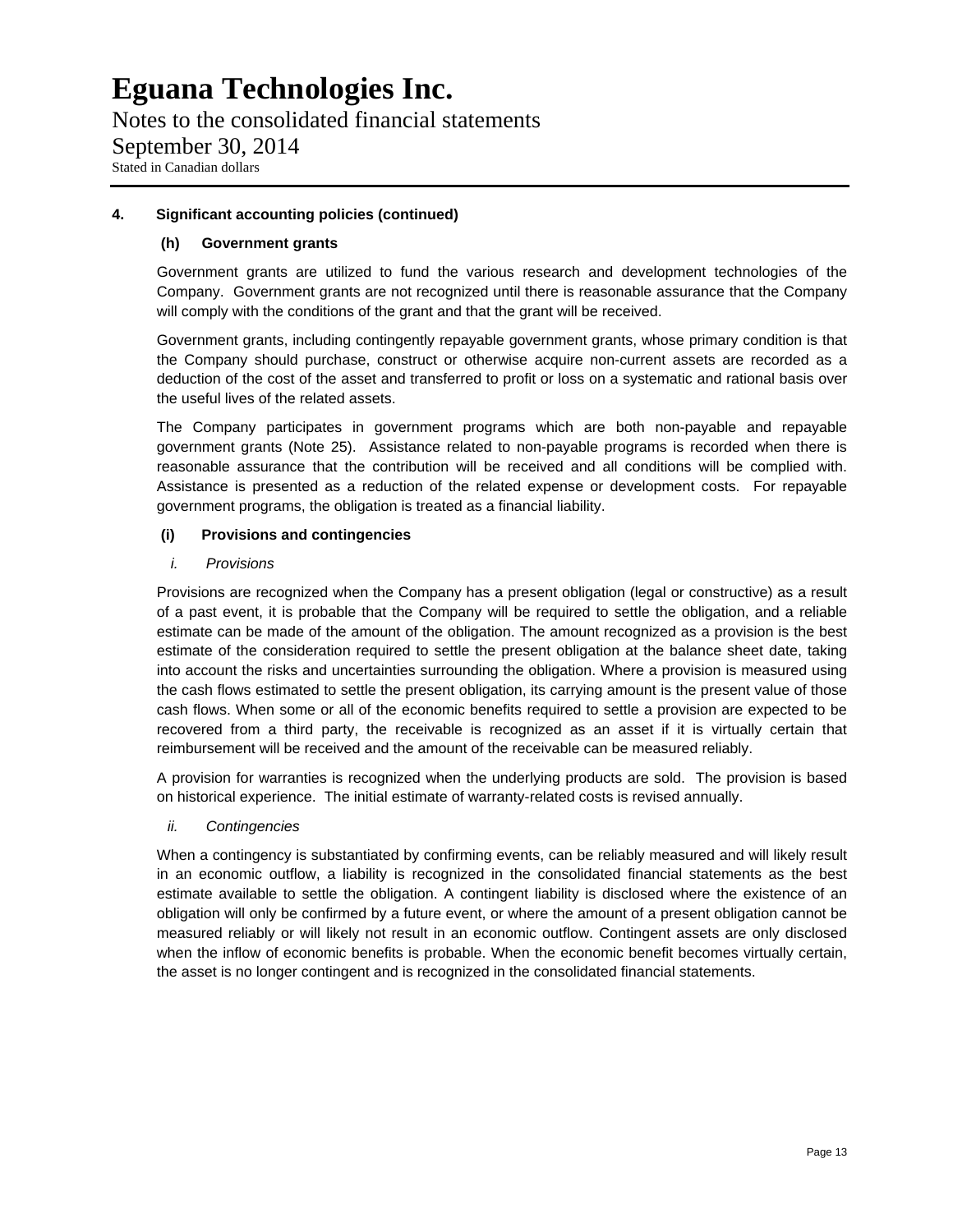Notes to the consolidated financial statements September 30, 2014 Stated in Canadian dollars

### **4. Significant accounting policies (continued)**

#### **(j) Share-based payments**

Share-based payments are comprised of stock option awards granted to employees, directors and others which are equity-settled share-based payments.

These equity-settled share-based payments are measured at the fair value of the equity instruments and are recognized as an employee expense with the offsetting credit as an increase to the share-based payment reserve.

The fair value is measured at the grant date using the Black-Scholes options pricing model based on terms and conditions upon which the options were granted. Each tranche is recognized on a graded vesting basis over the period during which the options vest. At each consolidated statement of financial position date, the Company revises its estimate of the number of equity instruments expected to vest as a result of the effect of non market based vesting conditions. The impact of the revision of the original estimates, if any, is recognized in profit or loss such that the cumulative expense reflects the revised estimate, with a corresponding adjustment to the share-based payment reserve.

Upon exercise of the stock option, the Company issues new shares. The associated fair value amount is reclassified from the share-based payment reserve to share capital. The proceeds received net of any directly attributable transaction costs are credited to share capital when the options are exercised.

#### **(k) Revenue recognition**

Revenue from product sales is generally recognized on transfer of ownership to the customer and when reasonable assurance exists regarding the measurement and collection of the consideration received. The Company enters into contracts for the sale of a mix of products and recognizes revenue for each delivery item that has a stand-alone value based on its best estimate of selling price. There may be instances where customers will request that the Company "bill and hold" their shipments until such time as the customers are prepared to receive the shipment. In these cases, revenue is recognized when the customer is invoiced for the goods which have been packaged and made ready for shipment, the risk of ownership is with the customer, and when reasonable assurance exists regarding the measurement and collection of the consideration received.

Engineering fee revenue is recognized when the service is performed. Licensing fee revenue is recognized when the Company has fulfilled all its obligations under the terms of the operative licensing agreement. In all cases no revenue would be recognized in circumstances where collection is not reasonably assured.

#### **(l) Income taxes**

Income taxes are recognized in the consolidated statement of loss and comprehensive loss, except where they relate to items recognized in other comprehensive loss or directly in equity, in which case the related taxes are recognized in other comprehensive loss or equity. Taxes are recorded using the tax rate that has been enacted or substantively enacted by the consolidated statement of financial position date.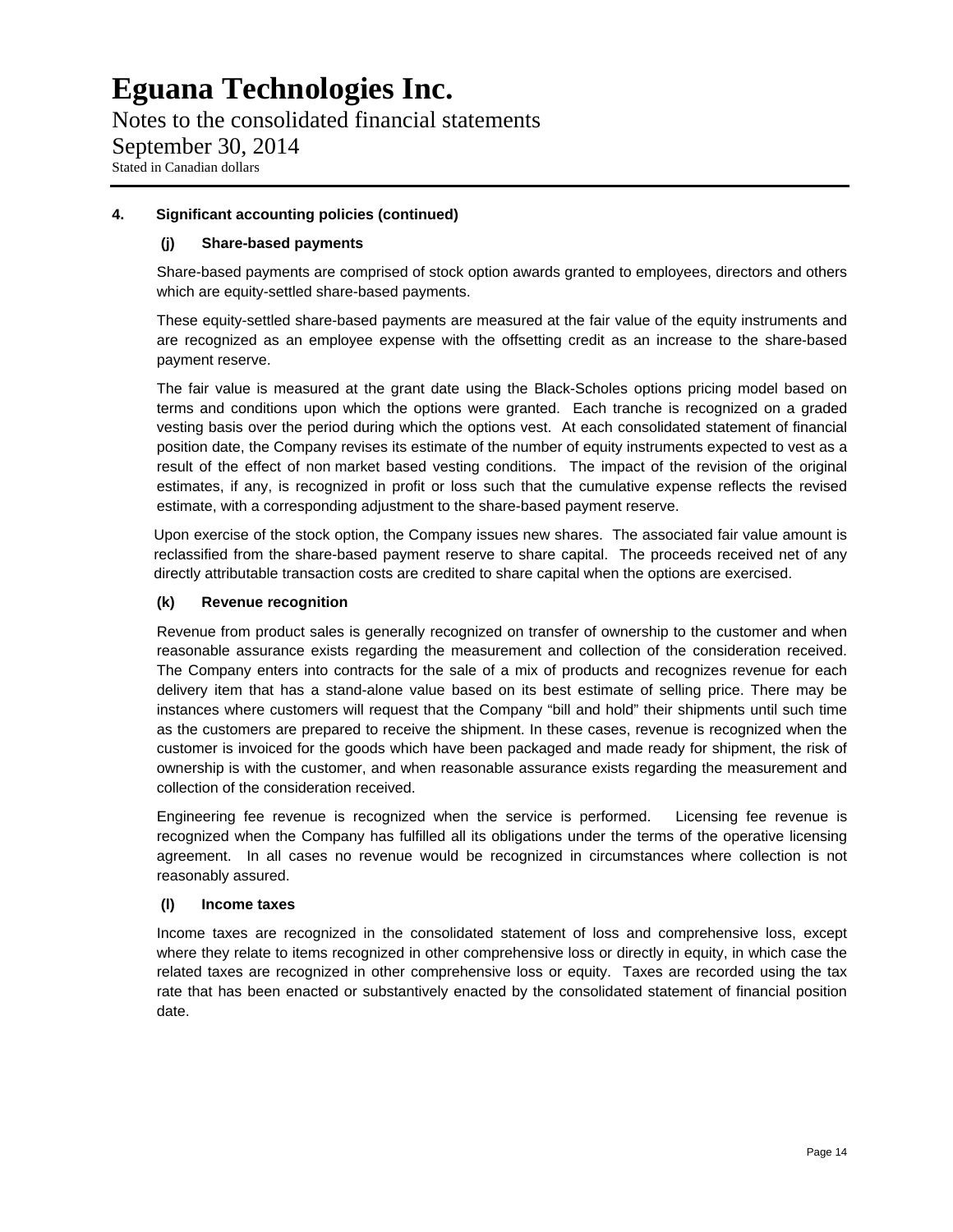Notes to the consolidated financial statements September 30, 2014 Stated in Canadian dollars

### **4. Significant accounting policies (continued)**

#### **(l) Income taxes (continued)**

Deferred tax assets and liabilities are recognized based on unused tax losses and tax credits and the difference between the tax and accounting values of assets and liabilities and are calculated using enacted or substantively enacted tax rates for the periods in which the unused tax losses and tax credits and differences are expected to reverse. The effect of tax rate changes is recognized in earnings or equity, as the case may be, in the period of substantive enactment.

Deferred tax assets are recognized only to the extent that it is probable that future taxable profits will be available against which the assets can be utilized.

Deferred tax liabilities are recognized for taxable temporary differences arising on investments in subsidiaries, joint ventures and associates. However, the Company does not recognize such deferred tax liabilities where the timing of the reversal of the temporary differences can be controlled and it is probable that the temporary differences will not reverse in the foreseeable future.

The Company is subject to assessments by various taxation authorities that may interpret tax legislation differently. The final amount of taxes to be paid depends on a number of factors including the outcomes of audits, appeals, or negotiated settlements. The Company accounts for such differences based on its best estimate of the probable outcome of these matters.

#### **(m) Loss per share**

The Company computes basic loss per share using net loss attributable to Eguana shareholders divided by the weighted-average number of common shares outstanding. The Company does not compute diluted loss per share as this calculation would be anti-dilutive.

#### **5. Recently issued accounting pronouncements**

The standards identified below have recently been adopted by the Company.

#### **(a) IFRS 10, Consolidated Financial Statements ("IFRS 10")**

IFRS 10 requires an entity to consolidate an investee when it is exposed, or has rights, to variable returns from its involvement with the investee and has the ability to affect those returns through its power over the investee. Under existing IFRS, consolidation is required when an entity has the power to govern the financial and operating policies of an entity so as to obtain benefits from its activities.

### **(b) IFRS 11, Joint Arrangements ("IFRS 11")**

This new standard requires a venture to classify its interest in a joint arrangement as a joint venture or joint operation. Joint ventures will be accounted for using the equity method of accounting, whereas for a joint operation the venture will recognize its share of the assets, liabilities, revenue and expenses of the joint operation. Under existing IFRS, entities have the choice to proportionately consolidate or equity account for interests in joint ventures.

The Company's fiscal year ended September 30, 2014 was the first for which IFRS 10 and 11 had to be adopted. The Company's only investees are subsidiaries that are owned 100% and have always been consolidated. There were no provisions in any of these new standards that required the Company to change its accounting for these investees.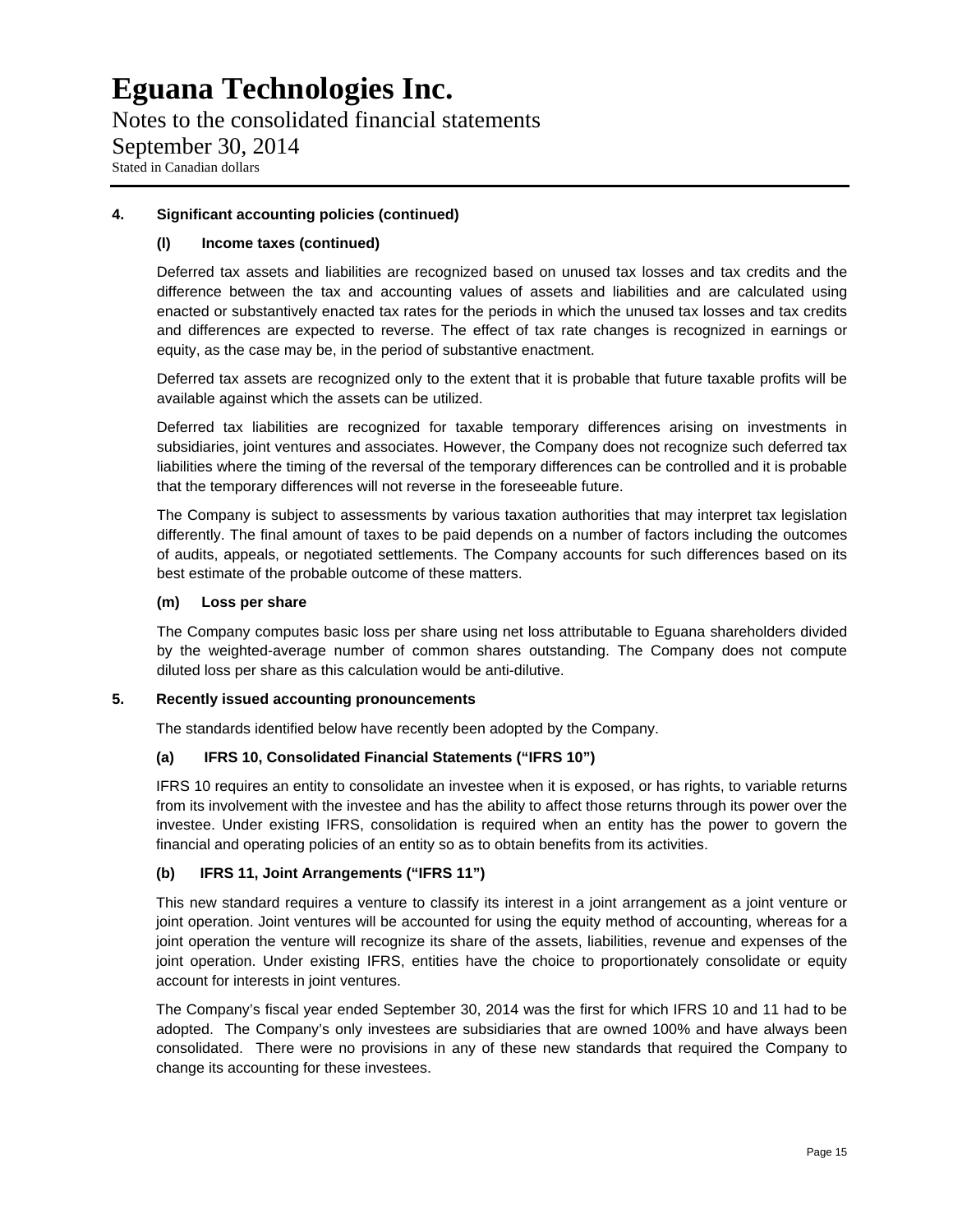Notes to the consolidated financial statements September 30, 2014 Stated in Canadian dollars

#### **5. Recently issued accounting pronouncements**

#### **New standards and interpretations not yet adopted**

The IASB has issued the following new and revised standards and amendments, which are not yet effective for the period ended September 30, 2014:

#### **(b) IFRS 9, Financial Instruments ("IFRS 9")**

IFRS 9 Financial Instruments was issued by the IASB in July 2014 and will replace IAS 39 Financial Instruments: Recognition and Measurement. IFRS 9 uses a single approach to determine whether a financial asset is measured at amortized cost or fair value, replacing the multiple rules in IAS 39. The approach in IFRS 9 is based on how an entity manages its financial instruments in the context of its business model and the contractual cash flow characteristics of the financial assets. Most of the requirements in IAS 39 for classification and measurement of financial liabilities were carried forward unchanged to IFRS 9. The new standard also requires a single impairment method to be used, replacing the multiple impairment methods in IAS 39. IFRS 9 is effective for annual periods beginning on or after January 1, 2018. Earlier application is permitted. The Company has not evaluated the impact of adopting this standard.

#### **6. Inventory**

|                | 2014      | 2013                     |
|----------------|-----------|--------------------------|
|                |           | r<br>ง                   |
| Finished goods | 262,315   | $\overline{\phantom{0}}$ |
| Components     | 818,876   | 1,137,192                |
|                | 1,081,191 | 1,137,192                |

As at September 30, 2014, \$1,081,191 (2013 - \$1,137,192) of inventory was carried at cost and \$nil (2013 - \$nil) was carried at net realizable value. During the year, the Company wrote off \$50,272 of additional inventory related to raw materials which will no longer be used. In 2013, the Company wrote off \$1,175,655 of inventory to cost of goods sold to reflect that the Company is no longer producing Sunergy II units.

The cost of inventory expensed was \$2,078,393 (2013 - \$545,593).

#### **7. Development costs**

| <b>Carrying value</b>                                  | 2014 | 2013    |
|--------------------------------------------------------|------|---------|
|                                                        |      |         |
| Development of wind turbine technology                 |      |         |
| Development of power electronics intellectual property |      | 484.957 |
| Development of power electronics platform              |      |         |
|                                                        |      | 484.959 |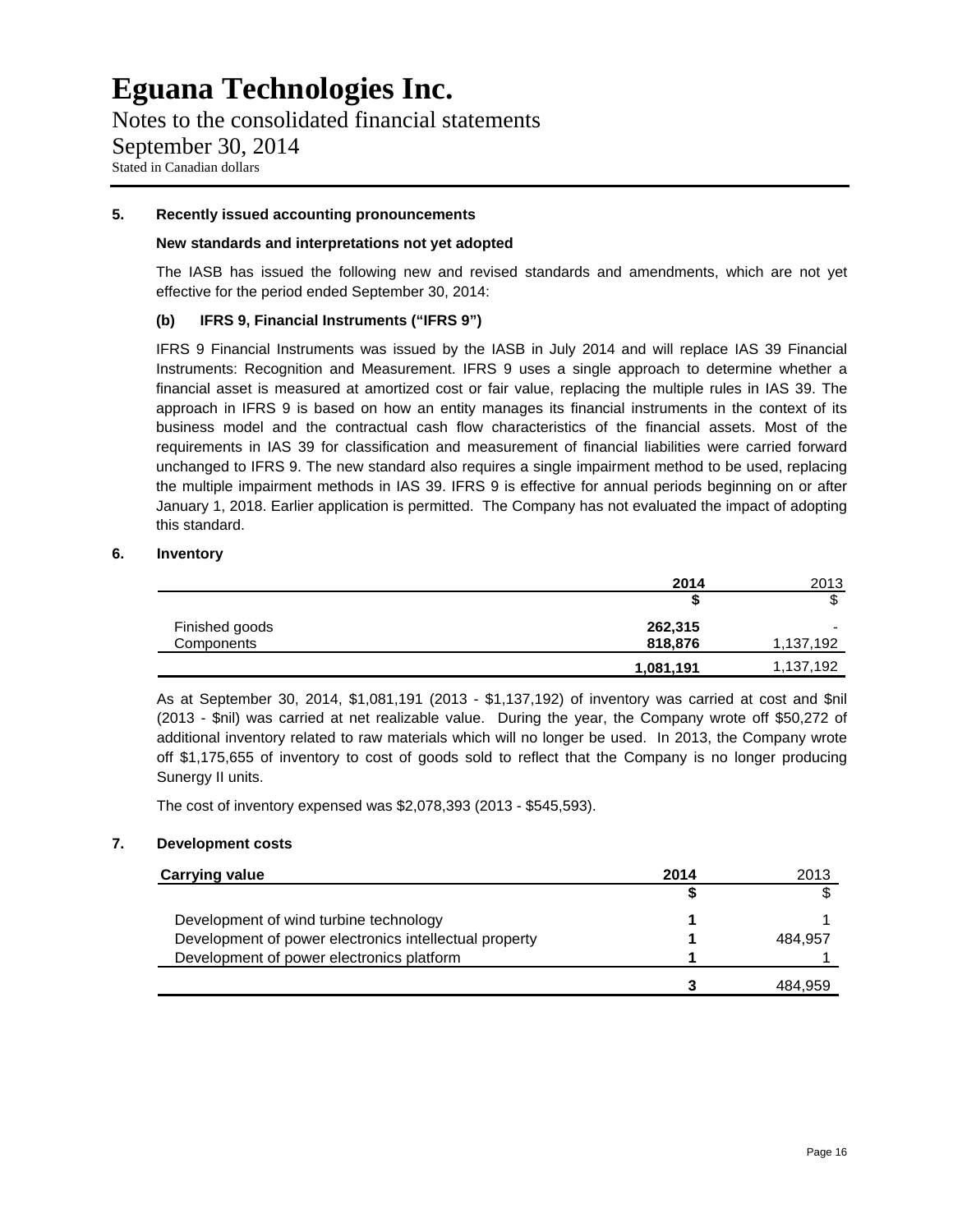Notes to the consolidated financial statements September 30, 2014 Stated in Canadian dollars

### **7. Development costs (continued)**

|                                   |             | Development  |             |           |
|-----------------------------------|-------------|--------------|-------------|-----------|
|                                   | Development | of power     | Development |           |
|                                   | of wind     | electronics  | of power    |           |
|                                   | turbine     | intellectual | electronics |           |
| Cost                              | technology  | property     | platform    | Total     |
|                                   | \$          | \$           | \$          | \$        |
| Balance October 1, 2012           | 1,894,618   | 3,735,448    | 1,443,839   | 7,073,905 |
| Foreign currency translation      |             | 151,142      | 12,385      | 163,527   |
| Balance September 30, 2013        | 1,894,618   | 3,886,590    | 1,456,224   | 7,237,432 |
| Foreign currency translation      |             | 268,713      | 21,873      | 290,586   |
| <b>Balance September 30, 2014</b> | 1,894,618   | 4,155,303    | 1,478,097   | 7,528,018 |

| September 30, 2014           | 1.894.617   | 4,155,302    | 1.478.096   | 7,528,015 |
|------------------------------|-------------|--------------|-------------|-----------|
| Foreign currency translation |             | 249,228      | 21,873      | 271,101   |
| Amortization                 |             | 504,441      |             | 504.441   |
| Balance September 30, 2013   | 1,894,617   | 3,401,633    | 1,456,223   | 6,752,473 |
| Foreign currency translation |             | 124.476      | 12.385      | 136,861   |
| Amortization                 |             | 479,399      |             | 479,399   |
| Balance October 1, 2012      | 1,894,617   | 2,797,758    | 1,443,838   | 6,136,213 |
|                              | \$          | \$           | \$          | S         |
|                              | technology  | property     | platform    | Total     |
| and impairment               | turbine     | intellectual | electronics |           |
| Accumulated amortization     | of wind     | electronics  | of power    |           |
|                              | Development | of power     | Development |           |
|                              |             | Development  |             |           |

Amortization of the intangible asset is included in the consolidated statement of loss and comprehensive loss under the line item "product research and development".

### **8. Capital assets**

| 2014    | 2013    |
|---------|---------|
| 5       |         |
|         |         |
| 3.249   | 16.937  |
| 186,445 | 30,364  |
| 87,774  | 116,666 |
| 3,269   | 2,117   |
| 280,737 | 166,084 |
|         |         |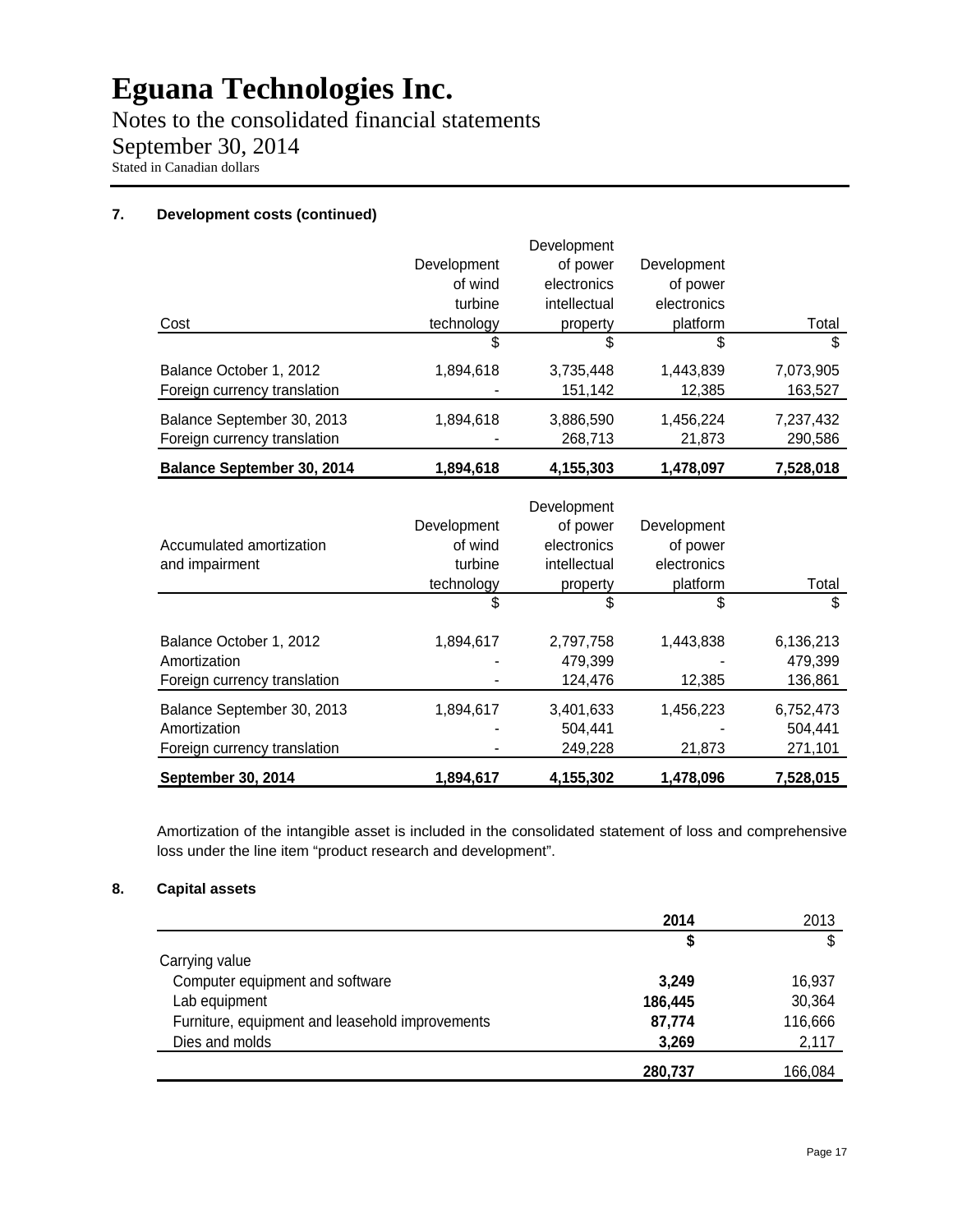Notes to the consolidated financial statements September 30, 2014 Stated in Canadian dollars

### **8. Capital assets (continued)**

|                            | Computer  |           |                  |          |           |
|----------------------------|-----------|-----------|------------------|----------|-----------|
|                            | equipment |           | Furniture        |          |           |
|                            | and       | Lab       | and              | Dies and |           |
| Cost                       | software  | equipment | equipment        | molds    | Total     |
|                            | \$        | \$        | \$               | \$       | \$        |
|                            |           |           |                  |          |           |
| Balance September 30, 2013 | 476,148   | 581,517   | 224,540          | 35,797   | 1,318,002 |
| Additions                  | 2,631     | 167,778   |                  | 6,917    | 177,326   |
| <b>Disposals</b>           | (23, 970) |           | (7,503)          |          | (31, 473) |
| Balance September 30, 2014 | 454,809   | 749,295   | 217,037          | 42,714   | 1,463,855 |
|                            |           |           |                  |          |           |
|                            | Computer  |           |                  |          |           |
| Accumulated amortization   | equipment |           | <b>Furniture</b> |          |           |
| and impairment             | and       | Lab       | and              | Dies and |           |
|                            | software  | equipment | equipment        | molds    | Total     |
|                            | \$        | \$        | \$               | \$       | \$        |
| Balance September 30, 2013 | 459,211   | 551,153   | 107,874          | 33,680   | 1,151,918 |
| Amortization               | 16,319    | 11,697    | 28,892           | 5,765    | 62,673    |
| <b>Disposals</b>           | (23, 970) |           | (7,503)          |          | (31,473)  |
|                            |           |           |                  |          |           |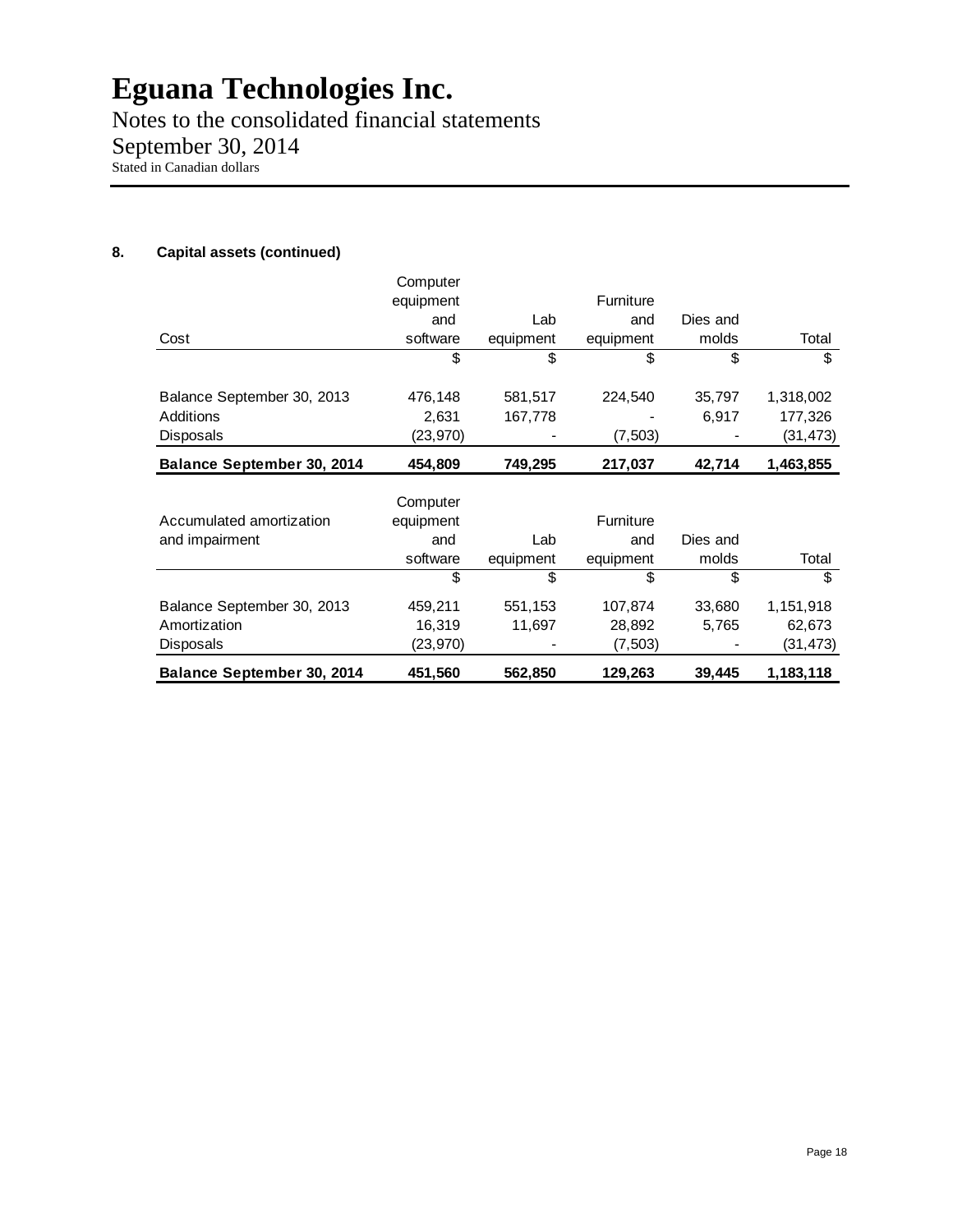Notes to the consolidated financial statements September 30, 2014 Stated in Canadian dollars

### **8. Capital assets (continued)**

|                            | Computer  |           |                  |          |           |
|----------------------------|-----------|-----------|------------------|----------|-----------|
|                            | equipment |           | <b>Furniture</b> |          |           |
|                            | and       | Lab       | and              | Dies and |           |
| Cost                       | software  | equipment | equipment        | models   | Total     |
|                            | \$        | \$        | \$               | \$       | \$        |
| Balance October 1, 2012    | 477,011   | 580,984   | 136,236          | 35,797   | 1,230,028 |
| Additions                  | 1,334     | 533       | 118,237          |          | 120,104   |
| <b>Disposals</b>           | (2, 197)  |           | (29, 933)        |          | (32, 130) |
| Balance September 30, 2013 | 476,148   | 581,517   | 224,540          | 35,797   | 1,318,002 |
|                            | Computer  |           |                  |          |           |
| Accumulated amortization   | equipment |           | Furniture        |          |           |
| and impairment             | and       | Lab       | and              | Dies and |           |
|                            | software  | equipment | equipment        | models   | Total     |
|                            | \$        | \$        | \$               | \$       | \$        |
| Balance October 1, 2012    | 457,504   | 529,877   | 112,814          | 33,258   | 1,133,453 |
| Amortization               | 3,904     | 21,276    | 24,993           | 422      | 50,595    |
| Disposals                  | (2, 197)  |           | (29,933)         |          | (32, 130) |
| Balance September 30, 2013 | 459,211   | 551,153   | 107,874          | 33,680   | 1,151,918 |

Amortization of the capital assets is included in the consolidated statement of loss and comprehensive loss under the line item "general and administrative".

As at September 30, 2014 \$140,394 (2013 - \$nil) of lab equipment additions had not been paid for and the amount owing has been included in accounts payable and accrued liabilities.

#### **9. Provisions**

|                                  | 2014    | 2013    |
|----------------------------------|---------|---------|
| <b>Warranty provision</b>        |         |         |
| Balance, beginning of year       | 112,000 | 22,601  |
| Increase (decrease) in provision | 25.579  | 89,399  |
|                                  | 137,579 | 112,000 |

The provision for warranty claims represents the present value of the Company's best estimate of the future outflow that will be required for the Company's obligations for warranties. The estimate has been made on the basis of historical warranty trends and may vary as a result of new material, altered manufacturing processes or other events affecting product quality.

The Company reviews the assumptions used in the determination of the warranty provision on an annual basis. During the current year, management determined that the failure rate used for the Bidirex units should be adjusted to reflect the claims made in the current year. The financial effect of the reassessment is to increase the provision for warranty expense in the current year by \$25.579 (2013 - \$89,399).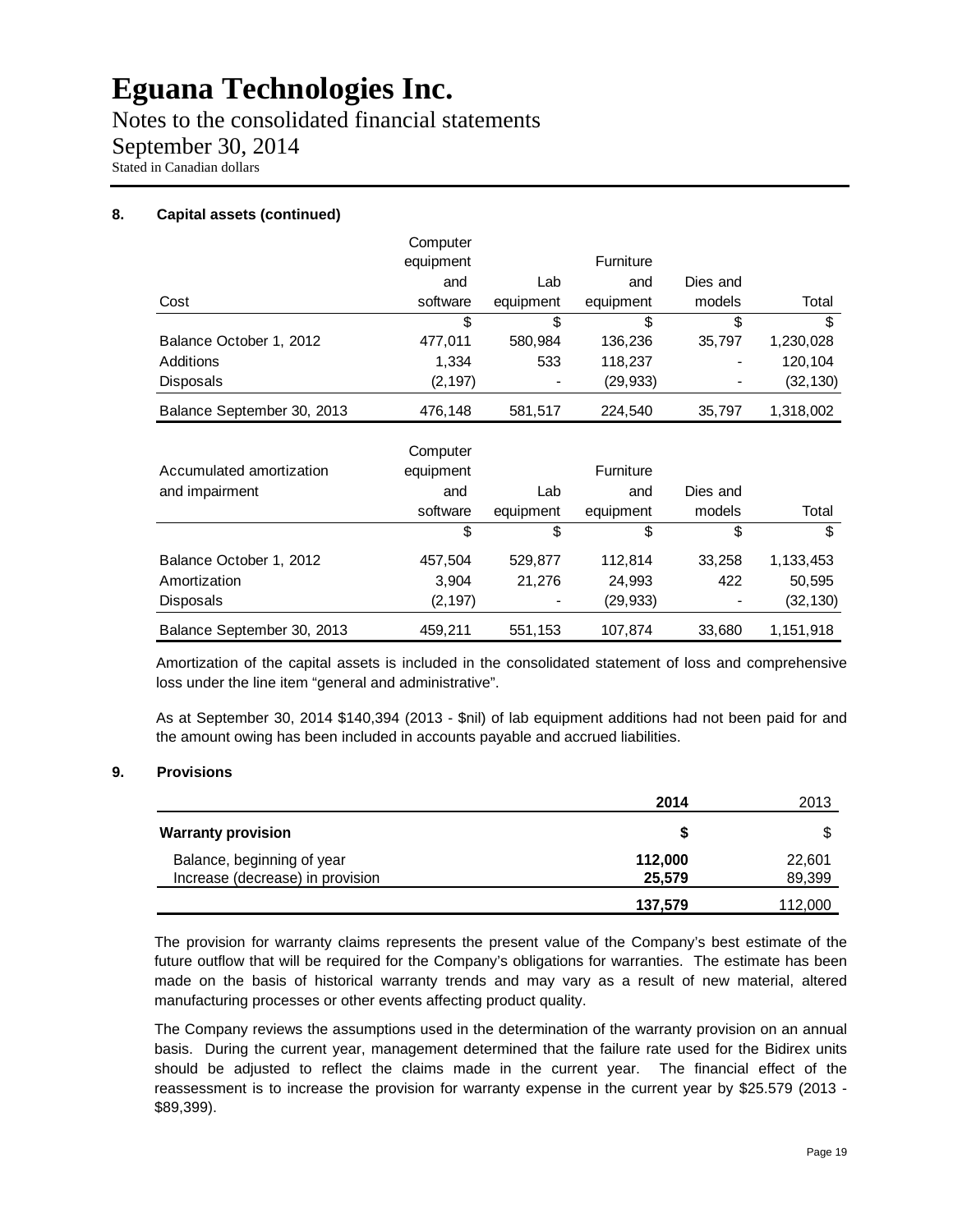Notes to the consolidated financial statements September 30, 2014 Stated in Canadian dollars

#### **10. Bank debt**

The Company has a \$1,500,000 operating line of credit. The operating line is secured by Doughty Hanson through an Equity Commitment Agreement. Interest is payable at the bank's prime rate plus 3% (2013 – prime rate plus 3%) and amounts outstanding are repayable upon demand. The Company cannot grant a security interest, declare or pay dividends, redeem any shares without prior written bank consent.

The Equity Commitment Agreement allows the Company, in conjunction with a demand for repayment by the bank, to obligate Doughty Hanson to pay to the bank up to a maximum of \$1,500,000. In the event that this occurs Doughty Hanson has the option to be compensated by one of the following methods at their discretion:

- a) have the bank assign the Company's debt to them, or
- b) have the Company issue convertible redeemable voting preferred shares at a price of \$10 per share based on the amount paid to the bank. This series of preferred shares features will be similar and rank pari passu to the Series 9 preferred shares. (Note 16)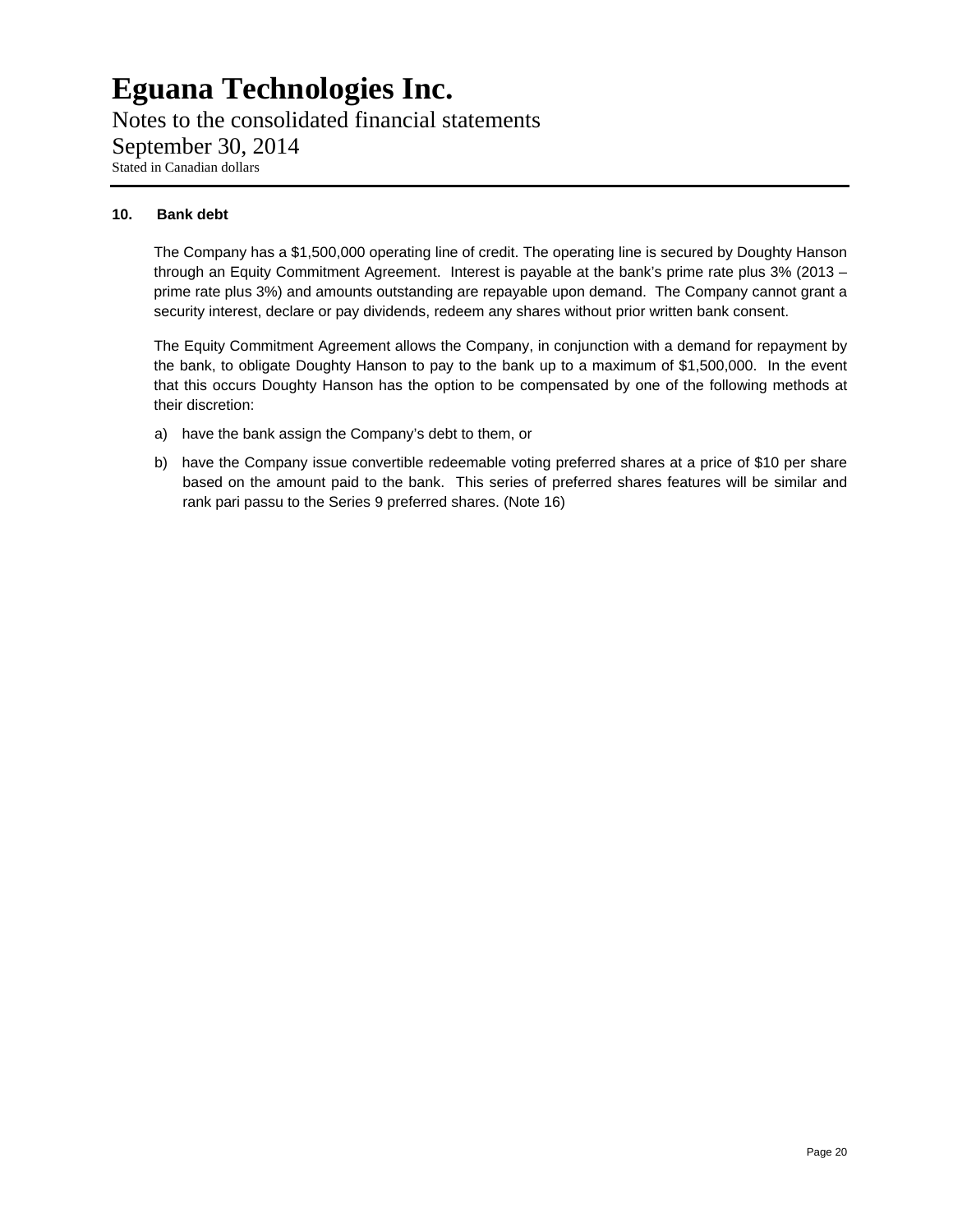Notes to the consolidated financial statements September 30, 2014 Stated in Canadian dollars

#### **11. Energy Northwest obligation**

|                                                      | 2014     | 2013      |
|------------------------------------------------------|----------|-----------|
|                                                      |          |           |
| Obligation to Energy Northwest (\$115,229 US;        |          |           |
| September 2013 - \$102,492 US)                       | 132,551  | 109,598   |
| Less: current portion of Energy Northwest obligation | (73,948) | (61, 666) |
|                                                      | 58,603   | 47,932    |

Energy Northwest (formerly "Washington Public Power Supply System") made contributions of services to SEL towards the development of SEL's step wave power conversion technology valued at US\$182,178. Under its agreement with SEL, Energy Northwest is entitled to annual compensation for such contribution in an amount equal to 10% of SEL's gross monthly sales in any year; provided, however, that the compensation payable in any year is not to be less than US\$7,000 and not more than 20% of Energy Northwest's total contribution plus interest calculated at an annual (APR) rate of 20% of the outstanding balance unpaid at the end of the year. Compensation payments are to be completed by January 1, 2016. The obligation is unsecured.

The compensation payable to Energy Northwest in any year until January 1, 2016, is dependent on product sales using the SWPC technology, subject to the above noted annual minimum and maximum thresholds in the year. As the sole basis for the repayment of the loan was linked to future gross sales in SEL, management has determined that the obligation to Energy Northwest contained an embedded derivative and accordingly accounted for in accordance with IAS 39. This requires the embedded derivative be recognized at fair value with subsequent changes in value being recognized in the consolidated statement of loss and comprehensive loss each period. At September 30, 2014, the Company completed the development of the 3<sup>rd</sup> generation STX inverter, which does not use the SWPC technology, and the Company has ceased production of inverters based on the SWPC technology resulting in the minimum compensation being payable in subsequent years. The embedded derivative is valued at nil (2013 – nil).

The Energy Northwest obligation and embedded derivative were valued using Level 3 valuation information (inputs not based on observable market data). The amount estimated to be due over the remaining term of the agreement has been discounted at the rate of 25% which on inception of the obligation represented the interest rates that would be available for the Company for similar obligations. Should the Company in the future change its expectation of product sales in SEL, the loan and embedded derivative values will increase.

#### **12. Government grant obligation**

#### *National Research Council*

The Company entered into an agreement with the National Research Council ("NRC") to fund 60% of the salaries it incurs to commercialize the universal electronic platform to a maximum of \$245,241. The Company has received the maximum amount. A royalty of 1.9% of gross revenue after October 1, 2008 is payable until the National Research Council has recovered one and a half times the amount advanced to the Company or for a period of eleven years after the beginning of the repayment schedule. The remaining payable or potentially payable under the agreement is \$267,420 (2013 - \$301,420).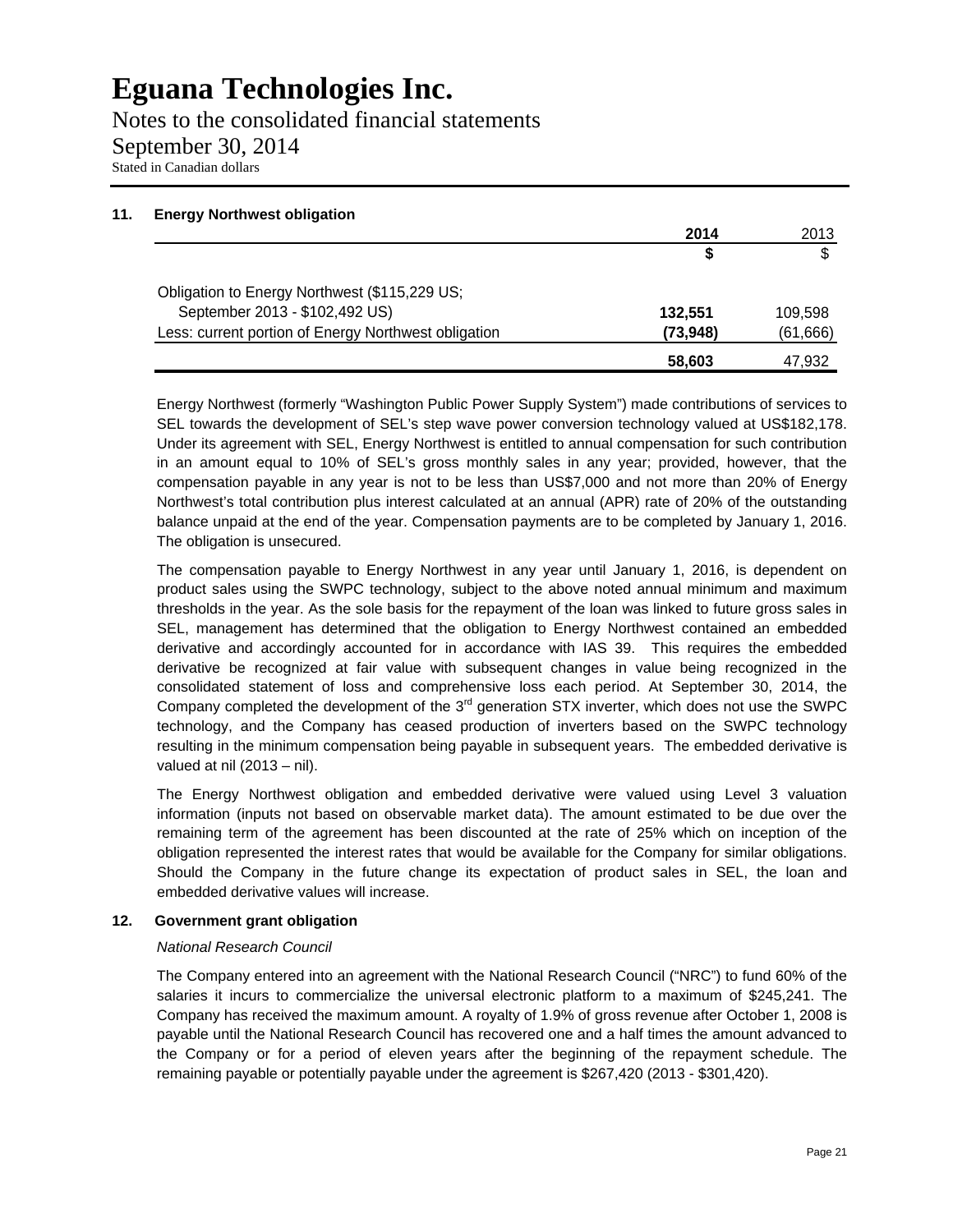Notes to the consolidated financial statements September 30, 2014 Stated in Canadian dollars

#### **12. Government grant obligation (continued)**

In order to measure the financial liability related to government contributions during the year ended September 30, 2014, the Company revised it estimates regarding the timing of gross revenues expected during the life of the arrangement. As a result of the change in estimate, financing costs have decreased by \$14,289 (2013 - \$35,990). Accretion expense recognized was \$50,715 (2013 - \$48,155).

The carrying amount of the financial liability related to the government grant obligation is the following:

|                                                 | 2014                  | 2013                  |
|-------------------------------------------------|-----------------------|-----------------------|
|                                                 |                       |                       |
| Government grant (NRC)<br>Less: current portion | 215,827<br>(158, 056) | 213,401<br>(153, 363) |
|                                                 | 57,771                | 60,038                |

The repayments are due quarterly and are subject to interest for late payments. The liability is unsecured. The current portion of the obligation includes \$65,584 (2013 - \$57,863) related to past due royalty payments.

### **13. Debentures and other financial liabilities**

|                                                        | Debt                   |                      | Warrant      |                         |
|--------------------------------------------------------|------------------------|----------------------|--------------|-------------------------|
|                                                        | component              | Embedded             | component    |                         |
|                                                        | of debenture           | derivative           | of debenture | Total                   |
|                                                        | \$                     | \$                   | \$           | \$                      |
| Balance at October 1, 2012                             | 429,546                | 115,165              |              | 544,711                 |
| Debenture                                              | 1,235,467              | 54,953               | 110,330      | 1,400,750               |
| Accretion / Change in fair value                       | 148,896                | (147, 935)           |              | 961                     |
| Loss (gain) on change in cash flow                     | 68,860                 | (12, 984)            |              | 55,876                  |
| Repayments                                             | (31, 943)              | (9, 199)             |              | (41,142)                |
| Balance at September 30, 2013                          | 1,850,826              |                      | 110,330      | 1,961,156               |
| Accretion / Change in fair value                       | 465,626                |                      |              | 465,626                 |
| Change in fair value of embedded<br>derivative         |                        | 234,310              |              | 234,310                 |
| Debenture                                              | 216,611                |                      |              | 216,611                 |
| Repayments                                             | (147,939)              | (38,310)             |              | (186, 249)              |
| Balance at September 30, 2014<br>Less: current portion | 2,385,124<br>(685,503) | 196,000<br>(196,000) | 110,330      | 2,691,454<br>(881, 503) |
|                                                        | 1,699,621              |                      | 110,330      | 1,809,951               |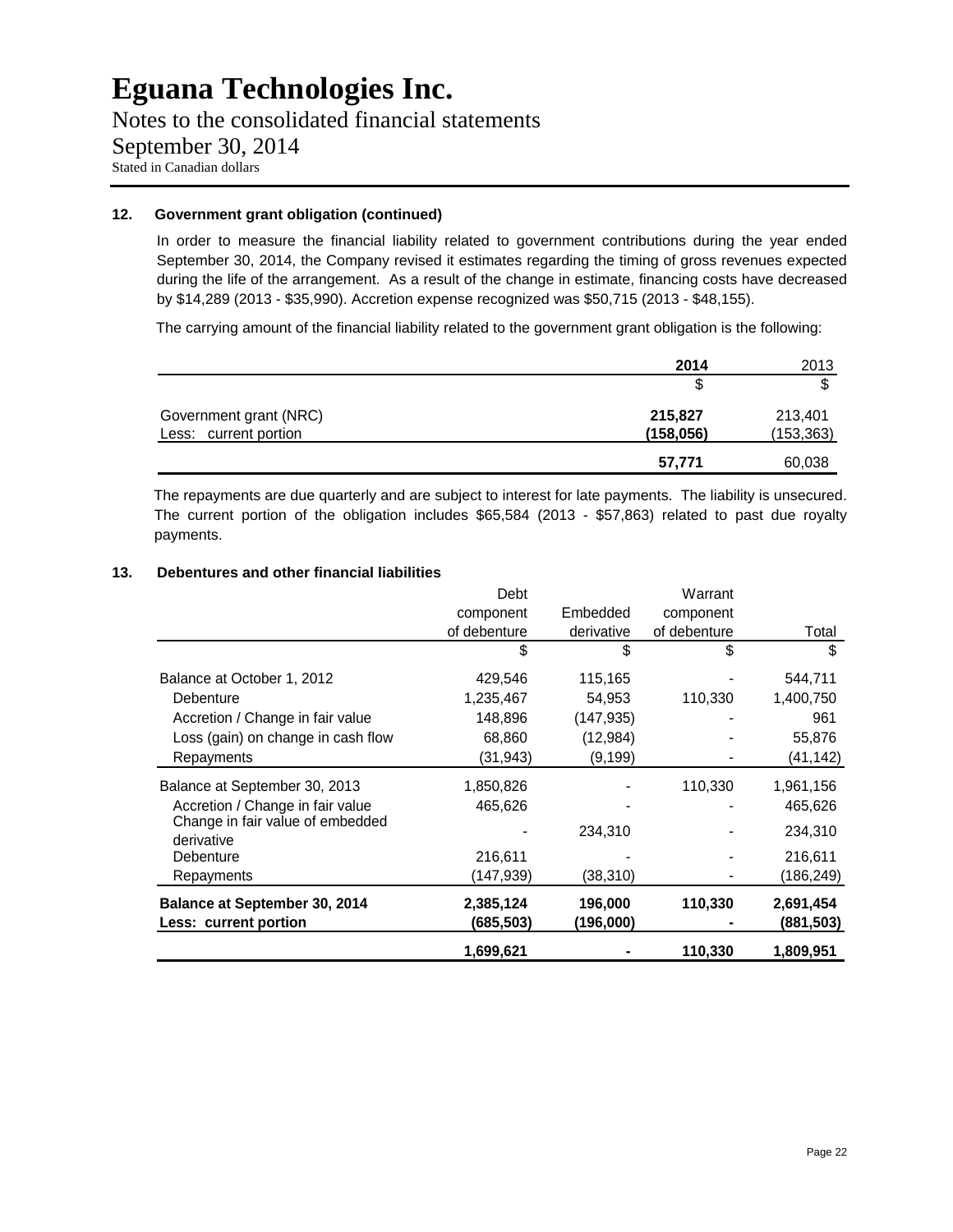Notes to the consolidated financial statements September 30, 2014 Stated in Canadian dollars

#### **13. Debentures (continued)**

On June 29, 2012, the Company issued \$800,000 in 5-year subordinated debentures ("Debentures**"**), issued at an original issue discount of 12.5% to net the Company \$699,875. The debentures bear interest at a rate of 3% per annum, plus an amount equal to 0.8% of the consolidated revenues realized by the Company and are both payable on a quarterly basis during the term of the debenture. The Debenture is callable by the Company at par at any time after the third anniversary of issue. Purchasers of the debentures have also been issued a total of 280,000 restricted common shares of the Company, which will be released on a quarterly basis over the 2 year period following issuance. The restricted common shares were valued at the residual amount of \$140,000. The debentures are secured by a general security agreement. The principal amount of \$800,000 is repayable in 12 equal quarterly payments commencing September 30, 2014. The Company incurred transaction costs related to the issue of the debentures of \$39,902. The effective interest rate on the debentures is estimated to be 25.83%.

On August 7, 2013, and September 17, 2013, the Company issued \$1,820,000 in 5-year subordinated debentures ("Debentures**"**), issued at an original issue discount of 12.5% to net the Company \$1,592,500. The debentures bear interest at a rate of 3% per annum, plus an amount in total equal to 1.82% of the consolidated quarterly revenues realized by the Company and are both payable on a quarterly basis during the term of the debenture. The Debenture is callable by the Company at par at any time after the second anniversary of issue. Purchasers of the debentures had the option of receiving common shares or warrants. The Company issued 424,000 commons shares valued at \$156,880 and 608,000 warrants exercisable at \$0.50 for a period of four years from the date of issue valued at \$110,330. The debentures are secured by a general security agreement. The principal amount of \$1,820,000 is repayable in 12 equal quarterly payments commencing September 30, 2015. The Company incurred transaction costs related to the issue of the debentures of \$35,713. The transaction costs included the issue of 8,750 broker warrants exercisable at \$0.50 for a period of one year from the date of issue. The effective interest rate on the debentures is estimated to be 24.14%.

On June 30, 2014, the Company issued \$360,000 in 5-year subordinated debentures ("Debentures**"**), issued at an original issue discount of 12.5% to net the Company \$315,000. The debentures bear interest at a rate of 3% per annum, plus an amount in total equal to 0.36% of the consolidated quarterly revenues realized by the Company and are both payable on a quarterly basis during the term of the debenture. The Debenture is callable by the Company at par at any time after the second anniversary of issue. The purchaser of the debentures received 144,000 common shares valued at \$0.56 per share. The debentures are secured by a general security agreement. The principal amount of \$360,000 is repayable in 12 equal quarterly payments commencing September 30, 2016. The Company incurred transaction costs related to the issue of the debentures of \$17,749. The effective interest rate on the debentures is estimated to be 33.92%.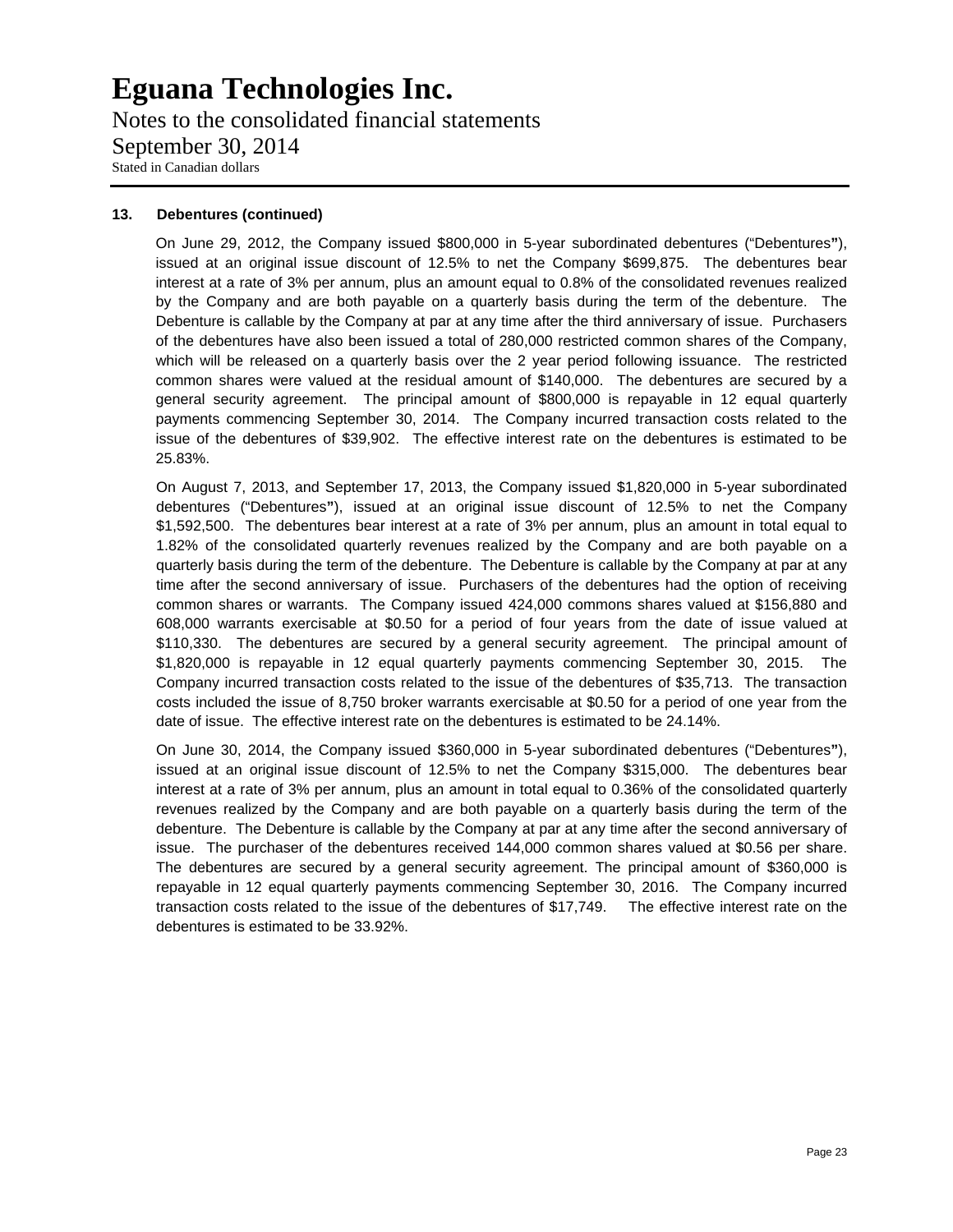Notes to the consolidated financial statements September 30, 2014 Stated in Canadian dollars

#### **13. Debentures (continued)**

The royalty payments on the debentures are linked to future gross sales of the Company. Management has determined that the royalty payments were required to be bifurcated and accounted for as an embedded derivative in accordance with IAS 39. This requires that the embedded derivative be recognized at fair value with subsequent changes in value being recognized in the consolidated statement of loss each period. The debentures also have a call feature such that at any time after two years (extended to three years for the 2012 debenture) the Company may call the debentures. The call has value to the Company and is accounted for as an embedded derivative when the royalties that are expected to be paid result in a very high interest rate on the debentures and the Company would therefore exercise its right to call. Since this embedded call derivative is integrated into the royalties' payable, the royalty and the offsetting call derivatives have been valued together. The embedded derivative was valued using Level 3 valuation information (inputs not based on observable market data). Should the Company in the future change its expectation of future gross sales, the loan and embedded derivative values will change accordingly.

In December 2014, the Company repaid a \$42,167 debenture issued in 2012 and \$240,000 of debentures issued in 2013 to key personnel and directors of the Company. (Note 32)

| <b>Preferred shares</b><br>14. |  |
|--------------------------------|--|
|--------------------------------|--|

|                                                    | Debt          | Equity       | Warrant       |                |
|----------------------------------------------------|---------------|--------------|---------------|----------------|
|                                                    | component     | component    | component     |                |
|                                                    | of preferred  | of preferred | of preferred  |                |
| Series 7                                           | shares        | shares       | shares        | Total          |
|                                                    | S             | S            | \$            | S              |
| Balance at October 1, 2012                         | 6,323,062     | 2,465,334    | 1,278,482     | 10,066,878     |
| Accretion                                          | 2,416,641     |              |               | 2,416,641      |
| Warrants expired                                   |               |              | (1, 278, 482) | (1,278,482)    |
| Conversion of preferred shares                     | (50, 855)     | (15,138)     |               | (65, 993)      |
| Balance at September 30, 2013                      | 8,688,848     | 2,450,196    |               | 11,139,044     |
| Accretion                                          | 1,234,501     |              |               | 1,234,501      |
| Conversion of preferred shares                     | (730, 822)    | (190,068)    |               | (920, 890)     |
| Change in classification due to change in<br>terms | (9, 192, 527) | (2,260,128)  |               | (11, 452, 655) |
| <b>Balance at September 30, 2014</b>               |               |              |               |                |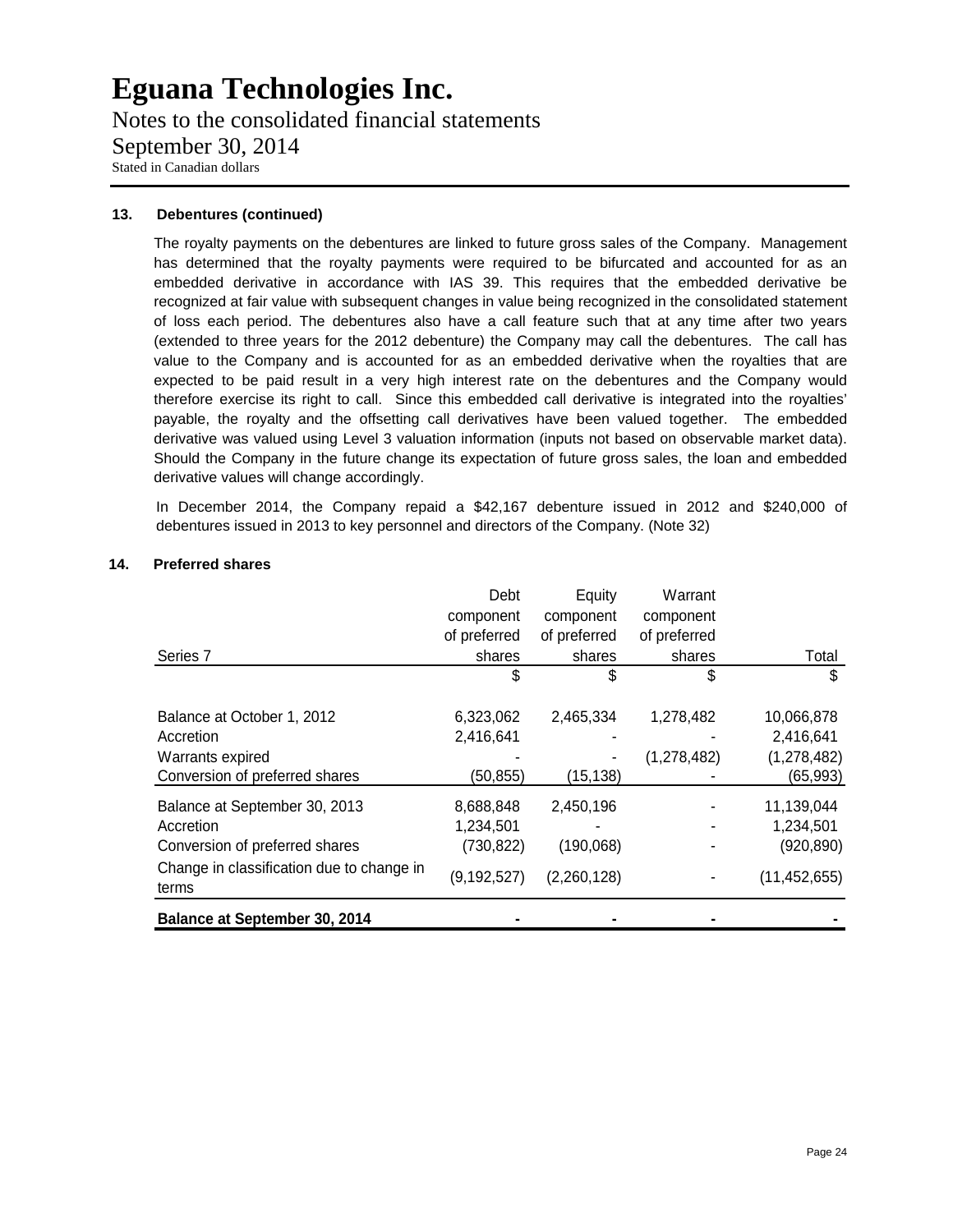Notes to the consolidated financial statements September 30, 2014 Stated in Canadian dollars

|                                                    | Debt                                                     | Equity                 | Warrant           |            |
|----------------------------------------------------|----------------------------------------------------------|------------------------|-------------------|------------|
|                                                    | component                                                | component              | component         |            |
|                                                    | of preferred                                             | of preferred           | of preferred      |            |
| Series 9                                           | shares                                                   | shares                 | shares            | Total      |
|                                                    | S                                                        | \$                     | \$                | \$         |
| Balance at October 1, 2012                         | 459,225                                                  | 99,981                 |                   | 559,206    |
| Accretion                                          | 124,564                                                  |                        |                   | 124,564    |
| Conversion of preferred shares                     | (32,057)                                                 | (5,490)                |                   | (37, 547)  |
| Balance at September 30, 2013                      | 551,732                                                  | 94,491                 |                   | 646,223    |
| Accretion                                          | 56,652                                                   |                        |                   | 56,652     |
| Conversion of preferred shares                     | (68,082)                                                 | (10,980)               |                   | (79,062)   |
| Change in classification due to change in<br>terms | (540, 302)                                               | (83, 511)              |                   | (623, 813) |
| <b>Balance at September 30, 2014</b>               |                                                          |                        |                   |            |
|                                                    | Debt<br>$\sim$ $\sim$ $\sim$ $\sim$ $\sim$ $\sim$ $\sim$ | Equity<br>$\sim$ means | Warrant<br>$\sim$ |            |

|                                           | DEDI         | ⊏yully       | <u>vvallalli</u> |             |
|-------------------------------------------|--------------|--------------|------------------|-------------|
|                                           | component    | component    | component        |             |
|                                           | of preferred | of preferred | of preferred     |             |
| Series 10                                 | shares       | shares       | shares           | Total       |
|                                           | \$           | S            | \$               | S           |
| Balance at October 1, 2012                | 588,535      | 413,307      |                  | 1,001,842   |
| Accretion                                 | 149,804      |              |                  | 149,804     |
| Balance at September 30, 2013             | 738,339      | 413,307      |                  | 1,151,646   |
| Accretion                                 | 73,167       |              |                  | 73,167      |
| Change in classification due to change in |              |              |                  |             |
| terms                                     | (811,506)    | (413, 307)   |                  | (1,224,813) |
| <b>Balance at September 30, 2014</b>      |              |              |                  |             |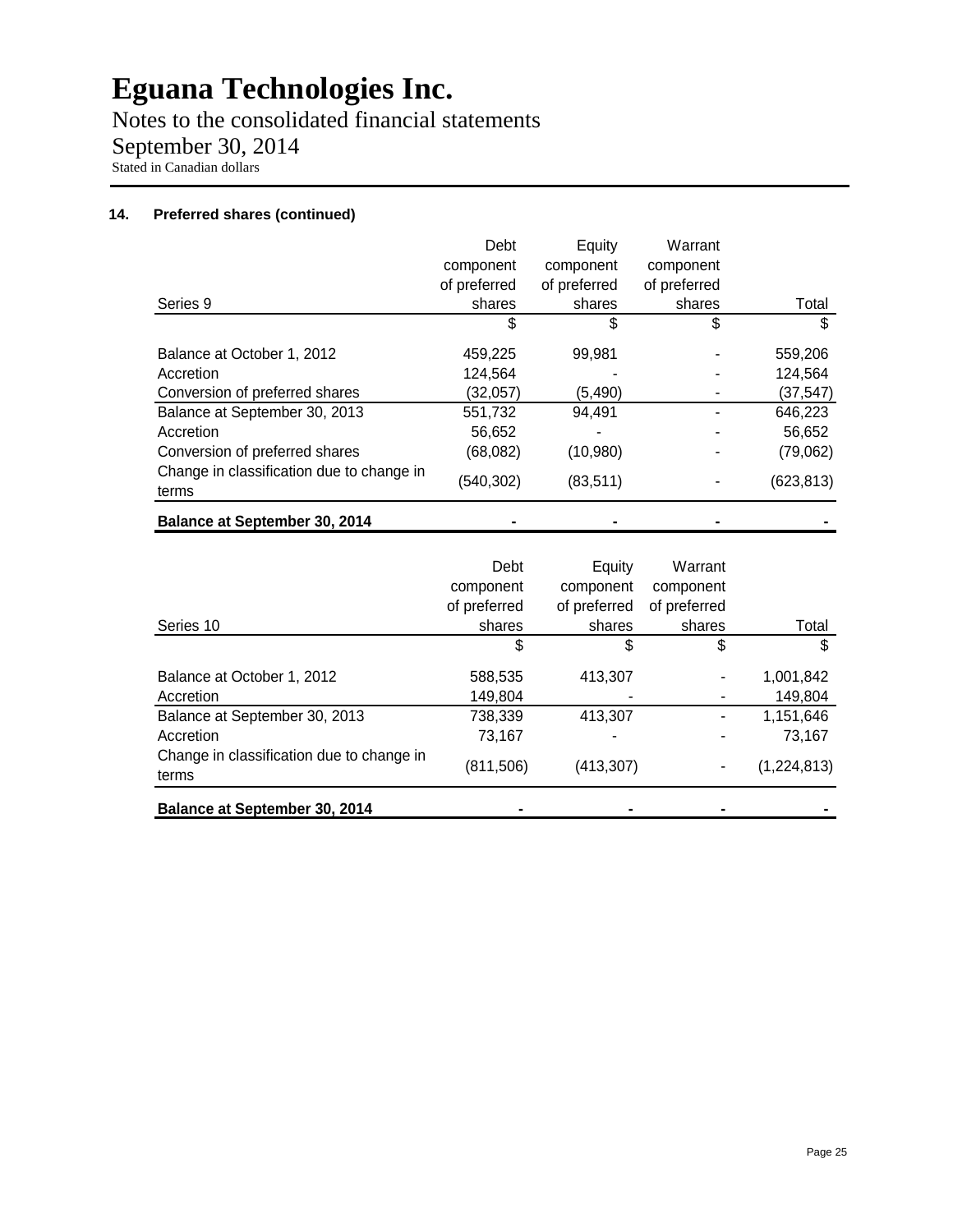Notes to the consolidated financial statements September 30, 2014 Stated in Canadian dollars

|                                                    | Debt         | Equity              | Warrant      |            |
|----------------------------------------------------|--------------|---------------------|--------------|------------|
|                                                    | component    | component           | component    |            |
|                                                    | of preferred | of preferred        | of preferred |            |
| Series 11                                          | shares       | shares              | shares       | Total      |
|                                                    | \$           | \$                  | \$           | \$         |
| Balance at October 1, 2012                         | 275,649      | 145,663             | 98,411       | 519,723    |
| Warrants expired                                   |              |                     | (98, 411)    | (98, 411)  |
| Accretion                                          | 75,764       |                     |              | 75,764     |
| Balance at September 30, 2013                      | 351,413      | 145,663             |              | 497,076    |
| Accretion                                          | 37,417       |                     |              | 37,417     |
| Change in classification due to change in<br>terms | (388, 830)   | (145, 663)          |              | (534, 493) |
| Balance at September 30, 2014                      |              |                     |              |            |
|                                                    |              |                     |              |            |
|                                                    | Debt         |                     | Warrant      |            |
|                                                    | component    | Equity<br>component | component    |            |
|                                                    | of preferred | of preferred        | of preferred |            |
| Series 12                                          | shares       | shares              | shares       | Total      |
|                                                    | \$           | \$                  | \$           | \$         |
| Balance at September 30, 2012                      | 282,947      | 263,106             |              | 546,053    |
| Accretion                                          | 72,396       |                     |              | 72,396     |
| Balance at September 30, 2013                      | 355,343      | 263,106             |              | 618,449    |
| Accretion                                          | 35,384       |                     |              | 35,384     |
| Change in classification due to change in<br>terms | (390, 727)   | (263, 106)          |              | (653, 833) |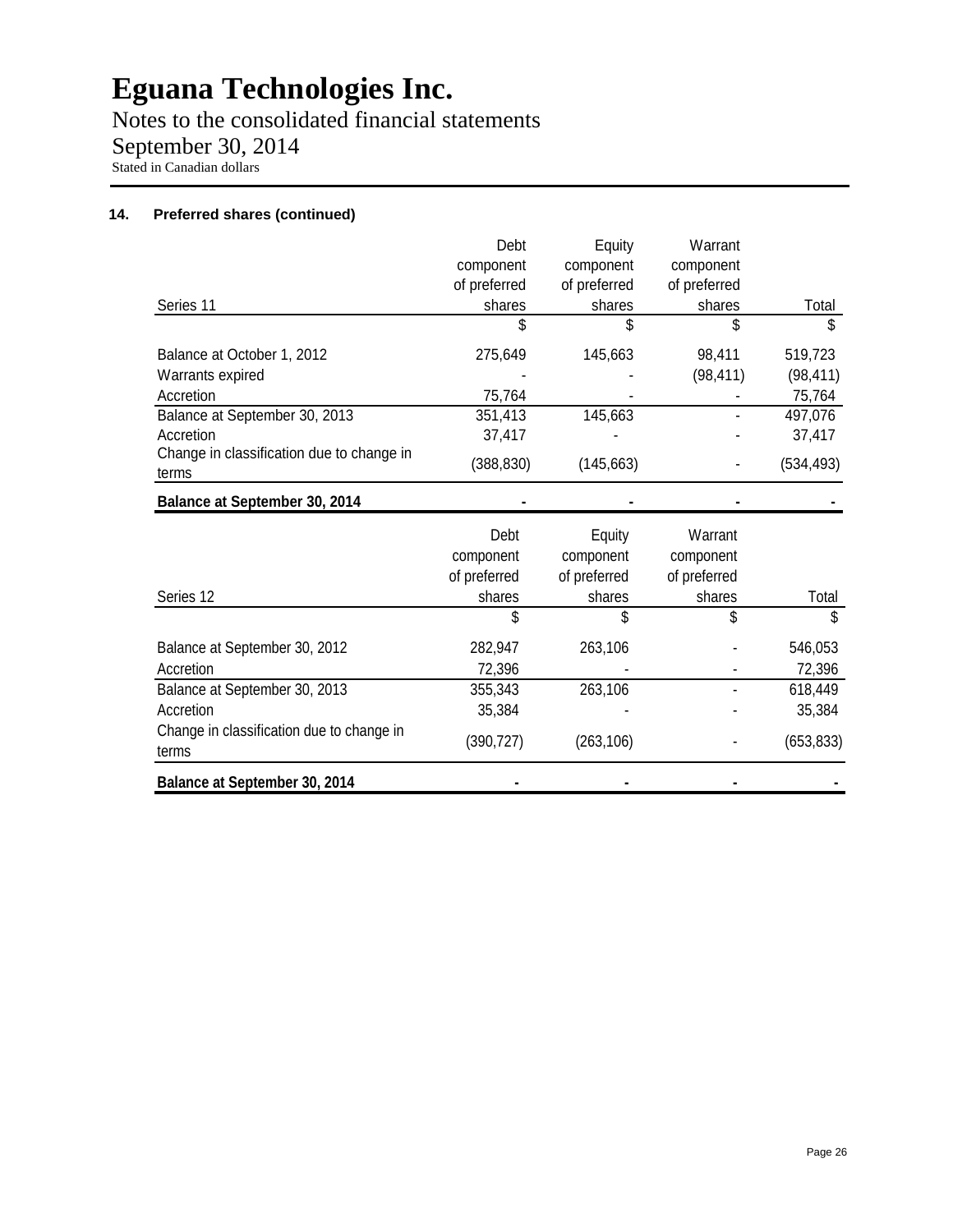Notes to the consolidated financial statements September 30, 2014 Stated in Canadian dollars

|                                                          | Debt                   | Equity                 | Warrant                |                   |
|----------------------------------------------------------|------------------------|------------------------|------------------------|-------------------|
|                                                          | component              | component              | component              |                   |
|                                                          | of preferred           | of preferred           | of preferred           |                   |
| Series 13                                                | shares                 | shares                 | shares                 | Total             |
|                                                          |                        | \$.                    | \$.                    | \$                |
| Balance at September 30, 2012                            |                        |                        |                        |                   |
| Preferred shares                                         | 225,741                | 156,569                | 94,130                 | 476,440           |
| Accretion                                                | 44,705                 |                        |                        | 44,705            |
| Balance at September 30, 2013                            | 270,446                | 156,569                | 94,130                 | 521,145           |
| Accretion                                                | 28,129                 |                        |                        | 28,129            |
| Change in classification due to change in terms          | (298, 575)             | (156, 569)             |                        | (455, 144)        |
| Exercise of warrants                                     |                        |                        | (94, 130)              | (94, 130)         |
|                                                          |                        |                        |                        |                   |
| Balance at September 30, 2014                            |                        |                        |                        |                   |
|                                                          | Debt                   |                        | Warrant                |                   |
|                                                          |                        | Equity                 |                        |                   |
|                                                          | component              | component              | component              |                   |
|                                                          | of preferred<br>shares | of preferred<br>shares | of preferred<br>shares |                   |
| Series 14                                                | \$                     | \$                     | \$                     | Total             |
|                                                          |                        |                        |                        |                   |
| Balance at September 30, 2012<br><b>Preferred shares</b> | 230,065                |                        |                        | 478,004           |
| Accretion                                                | 26,164                 | 247,939                |                        | 26,164            |
|                                                          |                        |                        |                        |                   |
| Balance at September 30, 2013<br>Accretion               | 256,229<br>26,590      | 247,939                |                        | 504,168<br>26,590 |
| Change in classification due to change in<br>terms       | (282, 819)             | (247, 939)             |                        | (530, 758)        |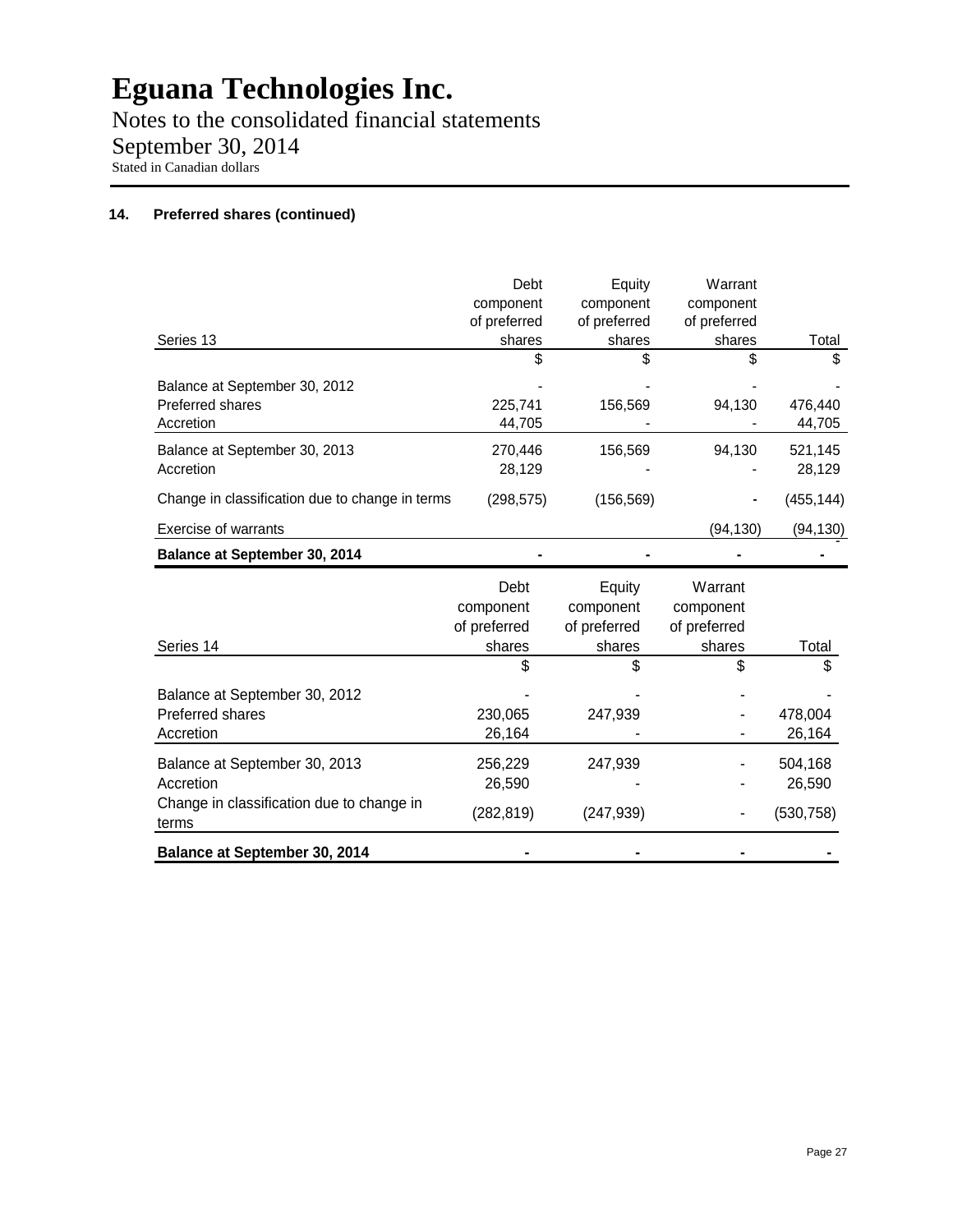Notes to the consolidated financial statements September 30, 2014 Stated in Canadian dollars

### **14. Preferred shares (continued)**

|                                                 | Debt         | Equity       | Warrant      |            |
|-------------------------------------------------|--------------|--------------|--------------|------------|
|                                                 | component    | component    | component    |            |
|                                                 | of preferred | of preferred | of preferred |            |
| Series 15                                       | shares       | shares       | shares       | Total      |
|                                                 | \$           | \$           | \$           | S          |
| Balance at September 30, 2012                   |              |              |              |            |
| Preferred shares                                | 302,687      | 308,488      | 27,305       | 638,480    |
| Accretion                                       | 33,778       |              |              | 33,778     |
| Balance at September 30, 2013                   | 336,465      | 308,488      | 27,305       | 672,258    |
| Accretion                                       | 33,321       |              |              | 33,321     |
| Conversion of preferred shares                  | (16, 042)    | (14,240)     |              | (30, 282)  |
| Change in classification due to change in terms | (353, 744)   | (294, 248)   |              | (647, 992) |
| <b>Balance at September 30, 2014</b>            |              |              | 27,305       | 27,305     |
| Total preferred shares September 30, 2014       |              |              | 27,305       | 27,305     |
| Total preferred shares September 30, 2013       | 11.548.815   | 4.079.759    | 121,435      | 15.750.009 |

Series 7 Class A Units consisted of one (1) redeemable 8%, voting, First Preferred Share, Series 7 ("Series 7 Preferred Shares") and 28 detachable warrants ("Warrants") to acquire one (1) non-voting common share at an exercise price of \$0.30 per share until May 7, 2013. Series 7 Class B Unit consisted of one (1) Series 7 Preferred Share and 22 warrants to acquire one (1) voting common share at \$0.30 per share until May 7, 2013.

Holders of Series 7 Preferred Shares are entitled to receive as and when declared by the Board of Directors out of moneys of the Company applicable to the payment of annual dividends an amount equal to 8% of the then applicable Series 7 Redemption Price payable semi-annually, the first of such dividends to become payable October 15, 2009. In the event the annual 8% dividend is not declared and paid, such dividend shall be accretive to the Series 7 Redemption Price.

After October 15, 2011, the Series 7 Preferred Shares can be redeemed by the Company if within the 90 day period preceding the date of notice of redemption, the weighted average trading price has exceeded \$6.00 per share for at least 30 consecutive trading days and the average trading volume for such 30 consecutive trading days is at least \$200,000, the Company may redeem all but not less than all the Series 7 Preferred Shares at the then applicable Series 7 Redemption Price subject to the prior right of holders to exercise their right to convert the Series 7 Preferred Shares into common shares of the Company.

Holders of the Series 7 Preferred Shares may convert, at any time, the Series 7 Preferred Shares into that number of fully paid and non-assessable common shares equal to the then applicable Series 7 Redemption Price divided by the conversion price of \$1.50 per share. The Series 7 Preferred Shares were to mature on May 15, 2014. Series 7 Preferred Shares are automatically converted into common shares if (i) approved by a majority of the Series 7 Preferred Shares or (ii) the Company undertakes an underwritten public offering pursuant to a prospectus or similar document for aggregate proceeds of \$20 million at a price per share of at least \$4.50.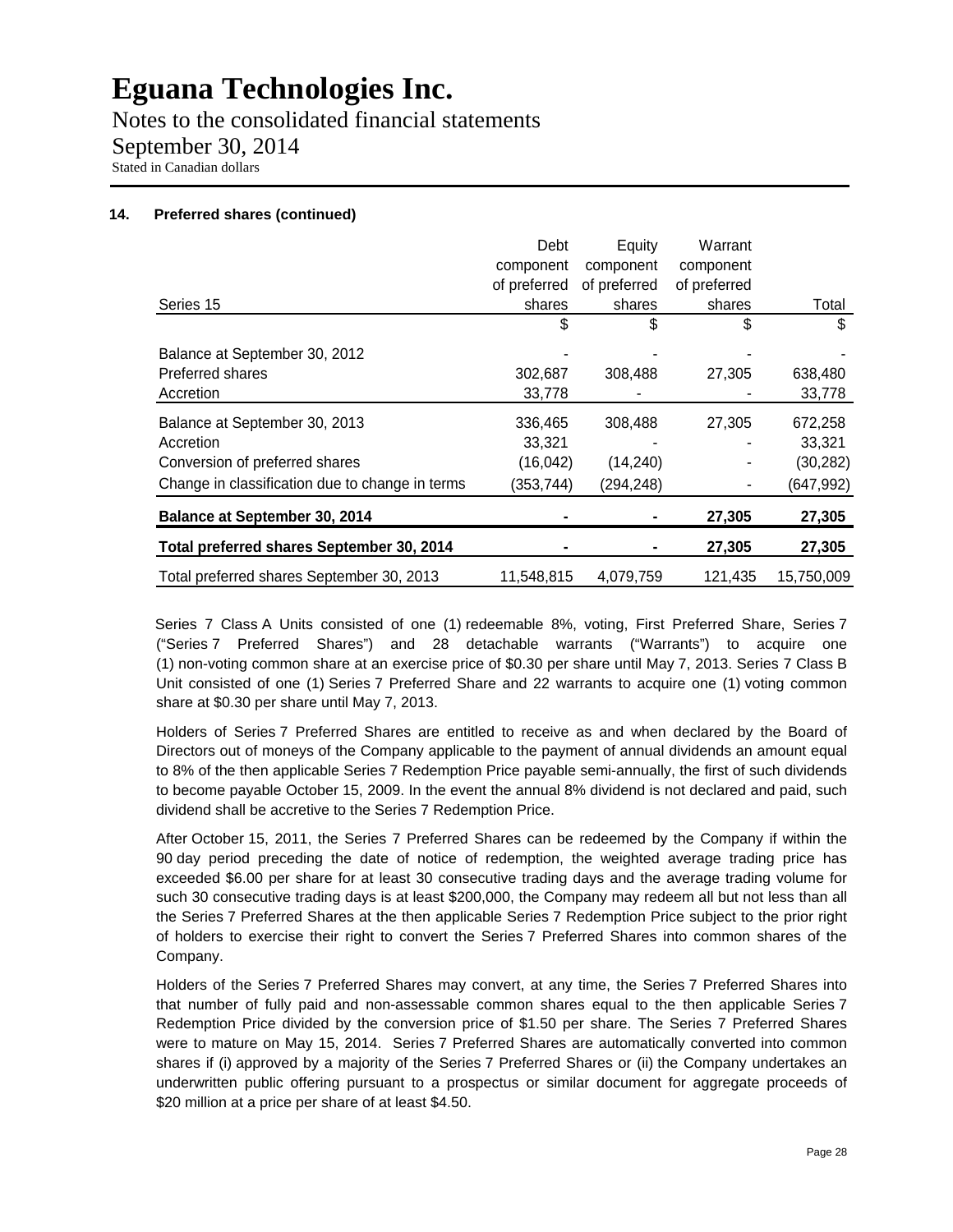Notes to the consolidated financial statements September 30, 2014 Stated in Canadian dollars

#### **14. Preferred shares (continued)**

The Class A and Class B Units were accounted for on the basis of their substance and were presented in their component parts of debt, warrants and equity. The debt component was measured at the issue date at the present value of the cash payment of dividends and principal under the terms of the preferred shares using a discount rate of 35%. The difference between the debt component, the warrants and the face value of preferred shares is classified as equity. The debt component is accreted to its face value through a charge to earnings using the effective interest method. Issue costs have been allocated between the debt and the equity components of the preferred shares. Cash transaction costs of approximately \$962,310 were allocated on a pro rata basis to the carrying values.

On May 8, 2009, the subscriber for the Class A Units was also issued one (1) First Preferred Shares Series 8. The 1 First Preferred Share Series 8, entitles the holder to designate a representative to the board of directors of the Company for so long as the holder owns in the aggregate more than 10% of the issued and outstanding common shares of the Company on a fully diluted basis. The share is redeemable at a price of \$1.00, at the option of the holder.

On August 23, 2010, the Company issued First Preferred Shares Series 9 for gross proceeds of \$687,360. The Series 9 preferred shares are similar and rank pari passu to the Series 7 preferred shares, with the exception of the detachable warrants which were not issued as part of the Series 9 preferred shares. The 50,000 Series 9 shares are convertible at a price of \$1.55. Doughty Hanson was also given 516,129 warrants exercisable for 1 year at \$1.55 as partial compensation for underwriting the equity commitment of \$3,000,000. The Company shall redeem all the outstanding Series 9 Preferred Shares on September 9, 2015. The debt component was measured at the issue date at the present value of the cash payment of dividends and principal under the terms of the preferred shares using a discount rate of 27% and a five year term. The difference between the debt and warrant components and the face value of preferred shares is classified as equity. Transaction costs of \$143,388 were allocated on a pro rata basis to the carrying values.

On October 5, 2010, the Company issued 80,000 First Preferred Shares Series 10 to Doughty Hanson, which are similar to and rank pari passu with the Series 7 preferred shares, with the exception of the detachable warrants which were not issued as part of the Series 10 preferred shares. The Series 10 preferred shares resulted in a cash inflow of \$800,000 and they are convertible at a price of \$1.40 and mature 5 years and 1 day from the date of issuance. The debt component was measured at the issue date at the present value of the cash payment of dividends and principal under the terms of the preferred shares using a discount rate of 25% and a five year term. The difference between the debt component and the face value of preferred shares is classified as equity. Transaction costs were \$36,382. The Company shall redeem all the outstanding Series 10 Preferred Shares on October 6, 2015.

On October 25, 2011, the Company issued 50,000 First Preferred Shares Series 11 to Doughty Hanson, which are similar to and rank pari passu with the Series 7 preferred shares, The Series 11 preferred shares resulted in a cash inflow of \$500,000 and they are convertible at a price of \$1.15 and mature 5 years and 1 day from the date of issuance. The debt component was measured at the issue date at the present value of the cash payment of dividends and principal under the terms of the preferred shares using a discount rate of 23% and a five year term. The difference between the debt component, the value of the warrants and the face value of preferred shares is classified as equity component of preferred shares. The transaction costs were \$36,156. Doughty Hanson was also given 634,783 additional warrants exercisable for a period of one year at \$1.15. The Company shall redeem all the outstanding Series 10 Preferred Shares on October 25, 2016.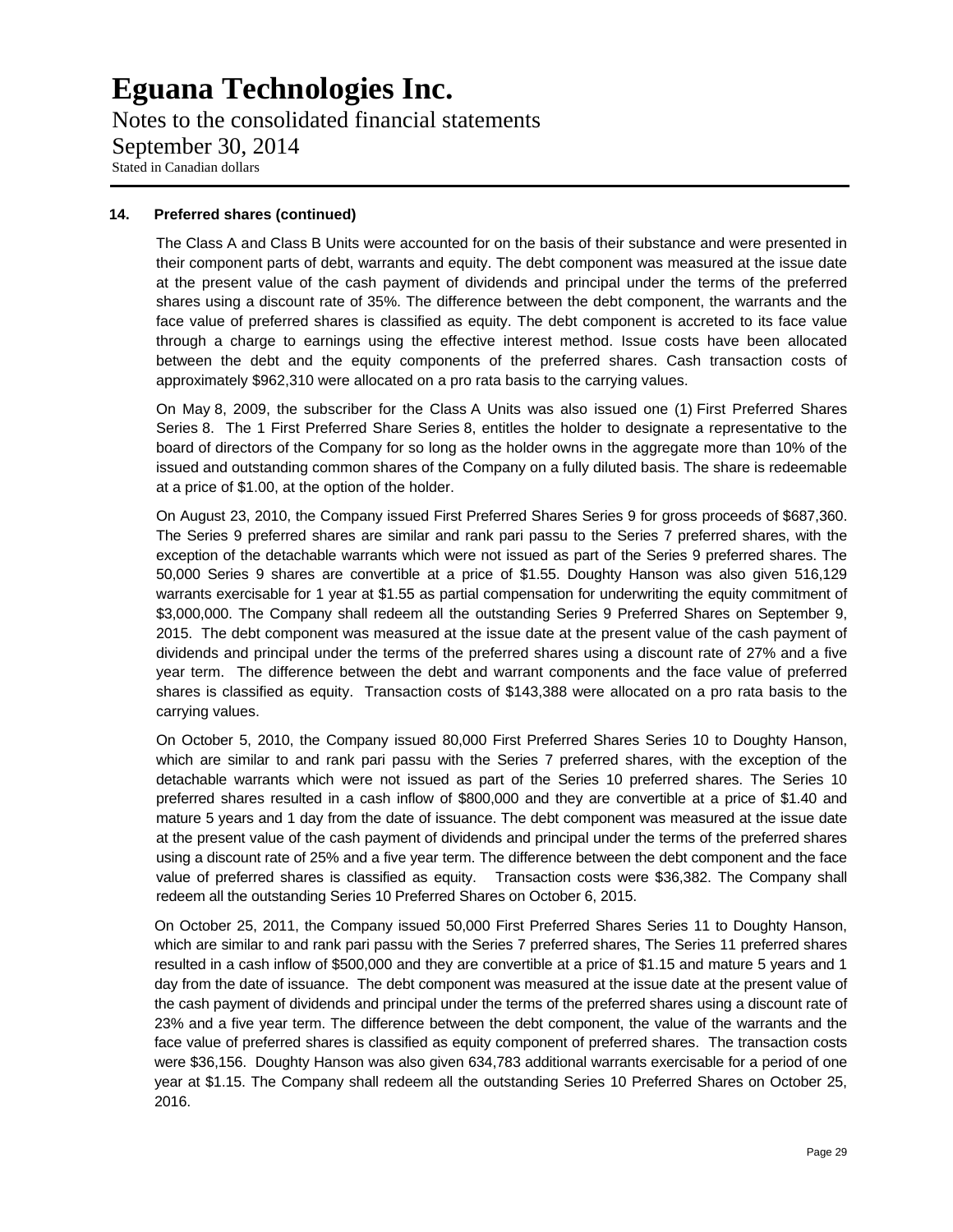Notes to the consolidated financial statements September 30, 2014 Stated in Canadian dollars

#### **14. Preferred shares (continued)**

On December 19, 2011, the Company issued 50,000 First Preferred Shares Series 12 to Doughty Hanson, which are similar to and rank pari passu with the Series 7 preferred shares with the exception of the detachable warrants which were not issued as part of the Series 12 preferred shares. The Series 12 preferred shares resulted in a cash inflow of \$500,000 and they are convertible at a price of \$0.80 and mature 5 years and 1 day from the date of issuance. The debt component was measured at the issue date at the present value of the cash payment of dividends and principal under the terms of the preferred shares using a discount rate of 23% and a five year term. The difference between the debt component and the face value of preferred shares is classified as equity. The Company shall redeem all of the outstanding Series 12 Preferred Shares on December 20, 2016.

On December 27, 2012, the Company issued 50,000 First Preferred Shares Series 13 to Doughty Hanson that are similar to and rank pari passu with the Series 7. The Series 13 preferred shares resulted in a cash inflow of \$500,000 and they are convertible at a price of \$0.40 and mature 5 years and 1 day from the date of issuance. The debt component was measured at the issue date at the present value of the cash payment of dividends and principal under the terms of the preferred shares using a discount rate of 23% and a five year term. The difference between the debt component and the face value of preferred shares is classified as equity. The transaction costs were \$23,560. Doughty Hanson was also given 1,250,000 additional warrants exercisable for a period of two years at \$0.50 (Note 18). The Company shall redeem all of the outstanding Series 13 Preferred Shares on December 28, 2017.

On April 16, 2013, the Company issued 50,000 First Preferred Shares Series 14 to Doughty Hanson, pursuant to the conversion notice that the Company received on that date in relation to the convertible debentures (Note 12). The Series 14 Preferred Shares are similar to and rank pari passu with the Series 7. The Series 14 preferred shares are convertible at a price of \$0.105. The debt component was measured at the issue date at the present value of the cash payment of dividends and principal under the terms of the preferred shares using a discount rate of 23% and a 59 month term. The difference between the debt component and the face value of preferred shares is classified as equity. The transaction costs were \$21,996. The Company shall redeem all the outstanding Series 14 Preferred Shares on March 15, 2018.

On April 16, 2013, the Company issued 65,000 First Preferred Shares Series 15, which are similar to and rank pari passu with the Series 7. The Series 15 preferred shares resulted in a cash inflow of \$600,000 as well as \$50,000 of the First Preferred Shares Series 15 were issued in settlement of amounts payable to a member of management. The First Preferred Shares Series 15 are convertible at a price of \$0.12 and mature 5 years and 1 day from the date of issuance. The debt component was measured at the issue date at the present value of the cash payment of dividends and principal under the terms of the preferred shares using a discount rate of 23% and a five year term. The difference between the debt component and the face value of preferred shares is classified as equity. The transaction costs were \$11,522. The subscribers were also given 780,000 additional warrants exercisable for a period of one year at \$0.12 (Note 18). The Company shall redeem all the outstanding Series 15 Preferred Shares on April 16, 2018.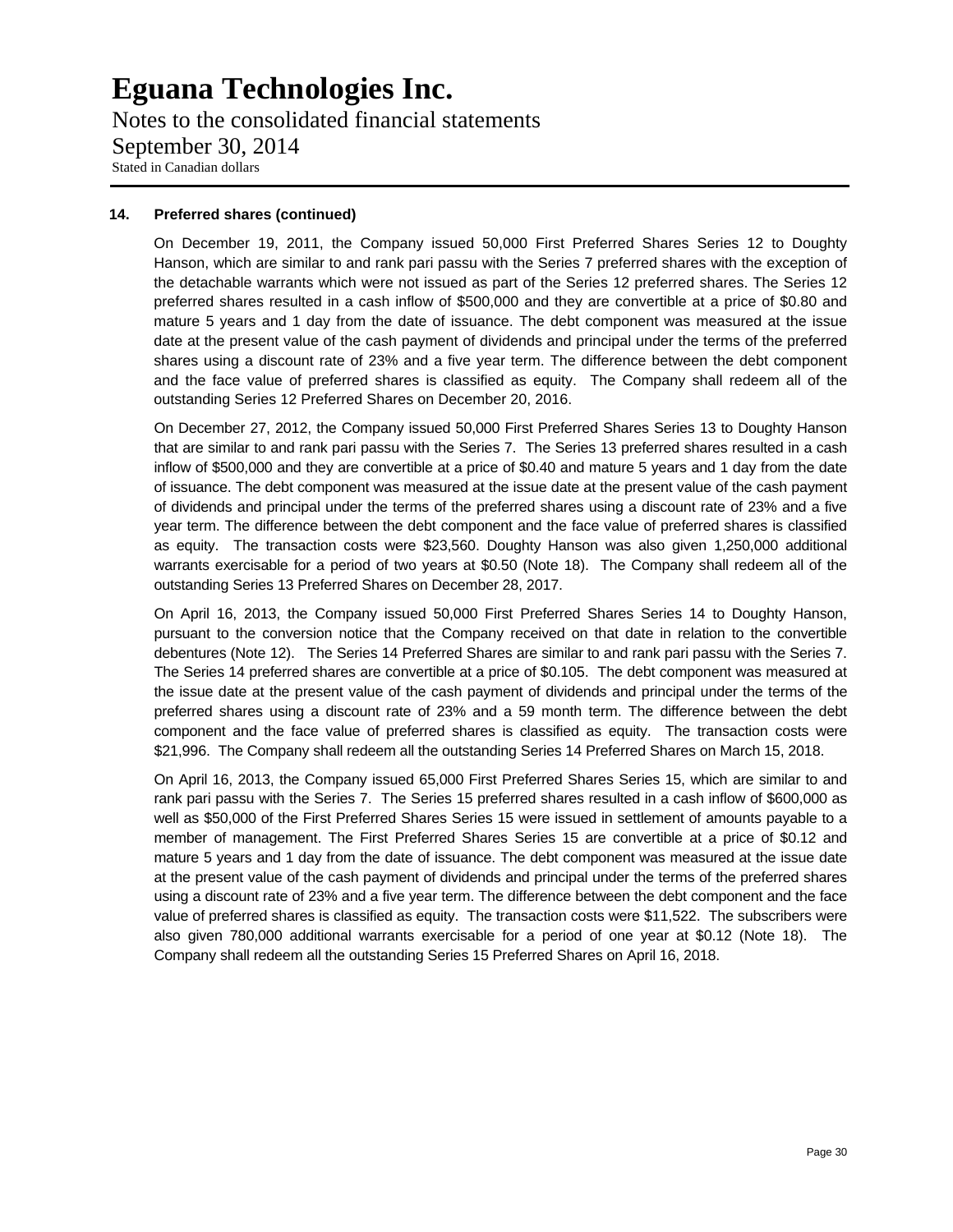Notes to the consolidated financial statements September 30, 2014 Stated in Canadian dollars

#### **14. Preferred shares (continued)**

On February 27, 2014, each of the series preferred shareholders unanimously agreed to remove the mandatory redemption feature of the preferred shares. All other terms remained the same and the shareholders received no compensation for the change of the terms. As a result of the modification to the terms of the preferred shares, the preferred shares subject to a fixed conversion price can be reclassified as equity. Dividends accreted on the preferred shares are convertible to common shares based on the market price of common shares the day prior to the conversion by the preferred shareholder and therefore, do not meet the definition of equity as per IAS 32. As a result, a liability has been recorded as "fair value of common shares to be issued on conversion in respect of accreted dividend" on the statement of financial position. This liability will be adjusted each quarter to reflect the fair value of the liability.

At the date of the modification, the Company determined the fair value of the preferred shares without the redemption feature to be the redemption value. As a result of the above modification, a gain of \$1,643,674 has been recognized of which (\$460,933) is attributable to the liability and the residual \$2,104,609 is recorded to equity. The recognition of this gain has been split between the statement of change in equity and statement of loss using the same method to allocate the consideration as was used in the original allocation between the equity and debt component when the preferred shares were originally issued as required by IFRS. Under this method the consideration allocated to the debt component of the preferred shares liability was measured at the modification date at the present value of the cash payment of dividends and principal under the terms of the preferred shares using a discount rate of 24%, and the residual of the consideration was allocated to equity.

#### **15. Common shares**

#### *Authorized,* unlimited number

The authorized capital of the Company consists of an unlimited number of common shares without nominal or par value, and an unlimited number of preferred shares, issuable in series, without nominal or par value.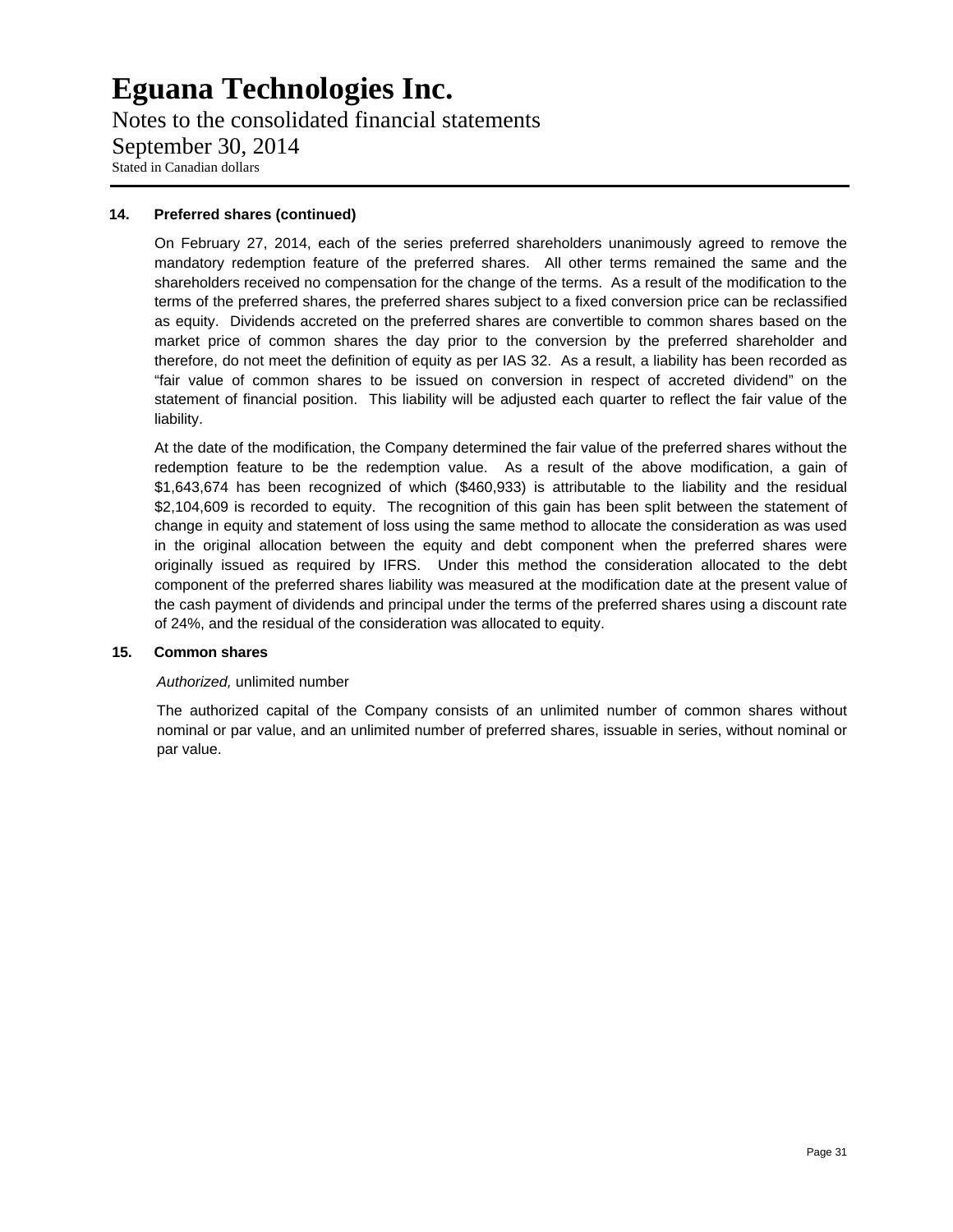Notes to the consolidated financial statements September 30, 2014 Stated in Canadian dollars

### **15. Common shares (continued)**

*Issued* 

|                                                         | Number of  |            |
|---------------------------------------------------------|------------|------------|
| Common shares                                           | shares     | Amount     |
|                                                         |            | S          |
| Balance, October 1, 2012                                | 20,915,597 | 5,004,531  |
| Issuance of bonus common shares Note 13)                | 424,000    | 153,881    |
| Conversion of preferred shares                          | 121,313    | 103,540    |
| <b>Exercise of warrants</b>                             | 4,750,000  | 515,803    |
| Balance, September 30, 2013                             | 26,210,910 | 5,777,755  |
| Conversion of preferred shares                          | 2,153,006  | 1,643,206  |
| Issuance of common shares                               | 5,994,375  | 2,397,748  |
| Issuance of common shares in conjunction with debenture | 144.000    | 80,640     |
| Issuance on settlement of accounts payable              | 237,700    | 122,987    |
| Share issuance costs                                    |            | (214, 419) |
| Exercise of warrants                                    | 788,750    | 127,293    |
| Exercise of stock options                               | 35,000     | 19,138     |
| Common shares issued in exchange for partnership units  | 2,667,778  | 1,200,500  |
| Partnership unit costs                                  |            | (151, 651) |
| Balance, September 30, 2014                             | 38,231,519 | 11,003,197 |

The Company issued 2,153,006 (2013 – 121,313) common shares on the conversion of preferred shares which included accreted dividends of \$498,205 (2013 - \$27,383) that were also converted into common shares at the time the preferred shares were converted.

In December 2013, the Company issued 1,375,000 common shares in connection with a private placement for gross proceeds of \$550,000. The commissions paid on the issuance were \$28,000. As partial compensation 70,000 broker warrants were issued with a fair market value of \$18,900 (Note 18). The warrants have an exercise price of \$0.45 and expire one year from issuance. Other costs of \$12,752 were incurred bringing the total costs on issuance to \$59,652.

In May 2014 and June 2014, the Company issued 4,619,375 common shares units in connection with a private placement for gross proceeds of \$1,847,748. Each unit consists of 1 common share and  $\frac{1}{2}$ common share purchase warrant exercisable at \$0.60 (Note 18). The commissions paid on the issuance were \$55,664. As partial compensation 139,160 broker warrants were issued with a fair market value of \$46,165 (Note 18). The warrants have an exercise price of \$0.40 and expire 18 months from issuance. Other costs of \$45,868 were incurred bringing the total costs on issuance to \$147,696.

In July 2014, the Company settled \$147,907 of debt by issuing 237,700 common share units. Each unit is comprised of one common share and ½ share purchase warrant exercisable at \$0.60 for a period of 18 months after issuance (Note 18). The fair value of the warrants was determined to be \$42,228.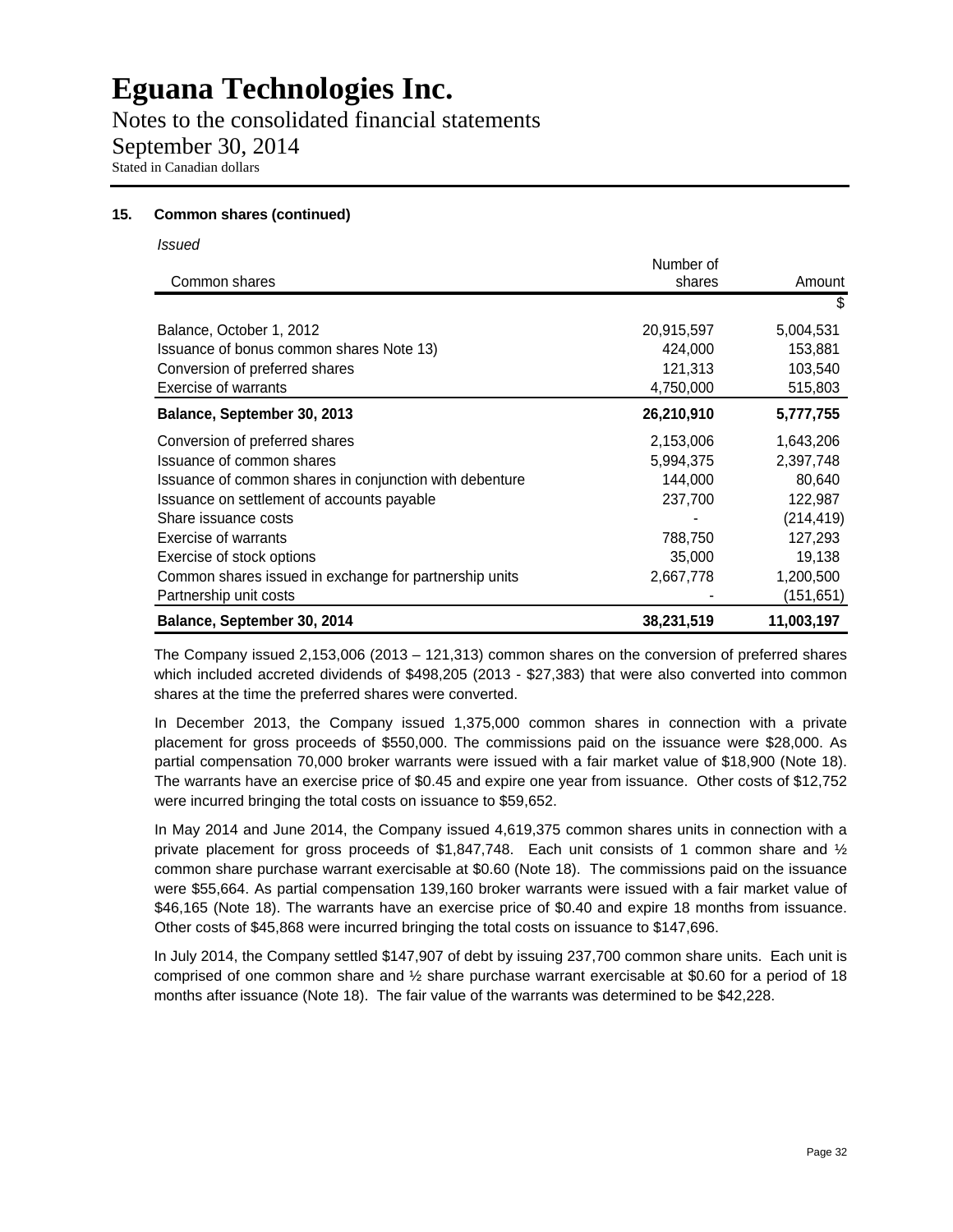Notes to the consolidated financial statements September 30, 2014 Stated in Canadian dollars

#### **15. Common shares (continued)**

#### *Restricted shares*

In June 2012, the Company issued debentures and in conjunction with the issuance of the debentures, a total of 280,000 restricted common shares of the Company were issued to the debenture holders (Note 13). A total of 32,000 shares were released immediately. The remaining shares will be released to the debenture holders on a quarterly basis. At September 30, 2014, there were nil (September 30, 2013 – 88,000) shares remaining to be released.

#### *Weighted average number of common shares*

The weighted average number of shares for September 30, 2014 and 2013 were determined by excluding preferred shares, stock options and warrants because the Company was in a loss position. In calculating diluted common share amounts for September 30, 2014 and 2013, the Company excluded 1,019,087 (2013 – 1,133,587) preferred shares convertible into 28,941,041 (2013 – 26,644,821) common shares, 8,078,226 (2013 –6,167,411) warrants and 3,086,119 (2013 – 2,676,019) options.

The conversion for the preferred shares includes a fixed conversion plus the conversion of accreted dividends to common shares. The unpaid dividend conversion price is based on the closing price of the common shares on the day prior to the conversion. In order to determine the number of shares that are convertible to common shares for unpaid dividends, the Company uses the closing share price on the day prior to the period end. The actual number of common shares that would be issued will vary from this estimate based on the share price and the amount of unpaid dividends at the time of conversion. As at September 30, 2014, the common shares related to the conversion of the unpaid dividends was estimated to be 11,628,803 (2013 – 8,346,756) and is included in the 28,941,041 (2013 – 26,644,821) disclosed above.

On October 8, 2014, issued 777,906 common shares on the conversion of 38,600 Series 7 preferred shares which included accreted dividends of \$498,227 that were also converted into common shares at the time the preferred shares were converted.

In December 2014, the Company issued 27,986,575 common shares on the conversion of all remaining outstanding series of preferred shares, except series 8, on the date of conversion. The conversion included accreted dividends of \$4,248,047 that were also converted into common shares. (Note 32)

Subsequent to year end, the Company issued 16,057,903 common shares in relation to a private placement of units at a price of \$0.30 per Unit. (Note 32)

#### **16. Preferred shares**

#### *Authorized*

Unlimited number of voting preferred shares issuable in a series, redeemable at the option of the Company at the then redemption price, if within the 90 day period preceding the date of notice of redemption, the weighted average trading price has exceeded \$6.00 per share for at least 30 consecutive trading days and the average trading volume for such 30 consecutive trading days is at least \$200,000, subject to the prior right of holders to exercise their right to convert the Preferred Shares into common shares.

Holders of preferred shares are entitled to receive as and when declared by the Board of Directors annual dividends of 8% of the then applicable Series Redemption Price payable semi-annually. In the event the annual 8% dividend is not declared and paid, such dividend shall be accretive to the Redemption Price.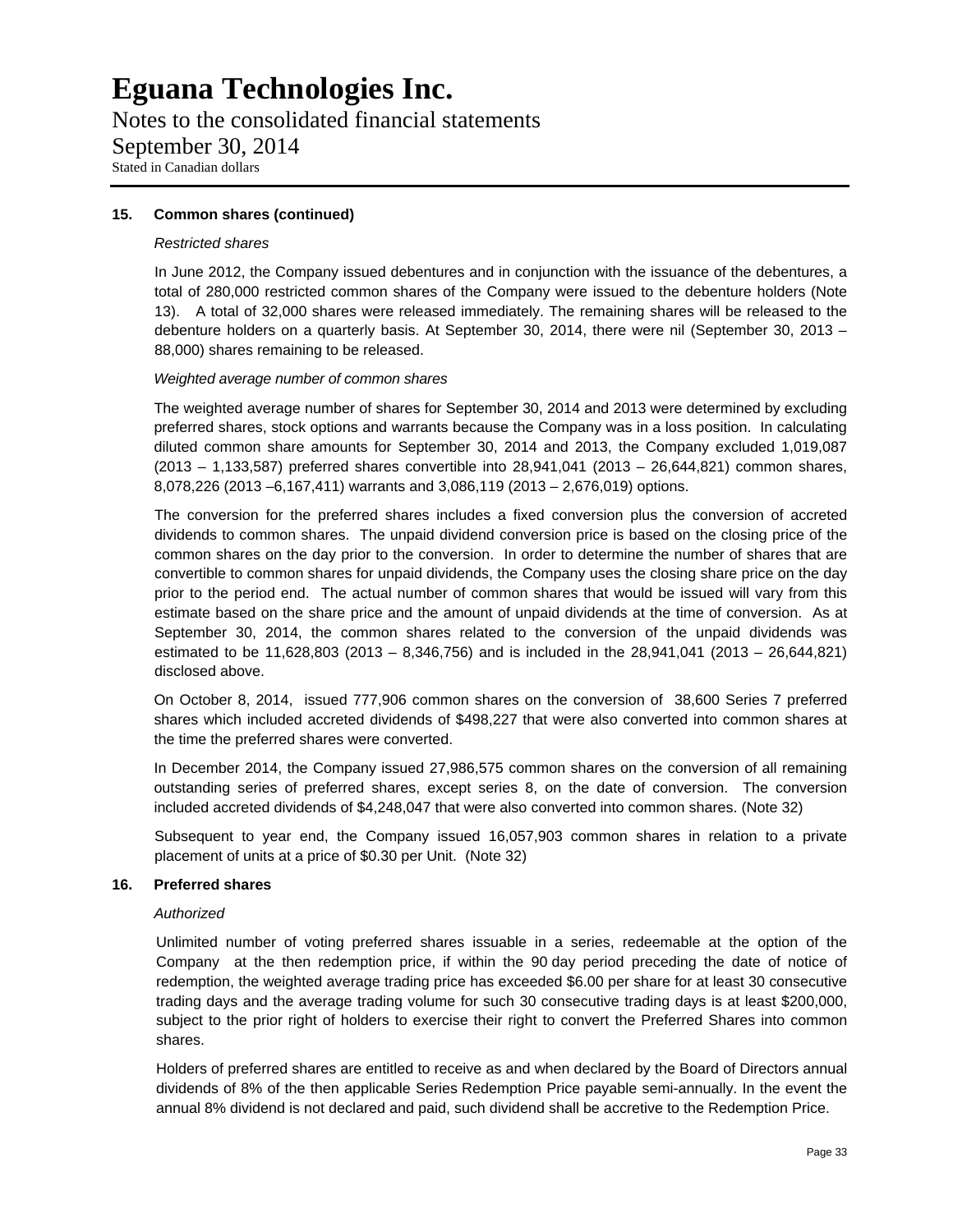Notes to the consolidated financial statements September 30, 2014 Stated in Canadian dollars

#### **16. Preferred shares (continued)**

Holders of the preferred shares may convert, at any time, into that number of fully paid and nonassessable common shares equal to the then applicable Series Redemption Price divided by the conversion price. The conversion for the preferred shares includes a fixed conversion price on the initial subscription plus the conversion of accreted dividends to common shares. The accreted dividend conversion price is based on the closing price of the common shares on the day prior to the conversion.

The fixed conversion price for each of the issued series outstanding as at September 30, 2014 is as follows:

Series 7 \$1.50 Series 8 \$1.00 Series 9 \$1.55 Series 10 \$1.40 Series 11 \$1.15 Series 12 \$0.80 Series 13 \$0.40 Series 14 \$0.105 Series 15 \$0.12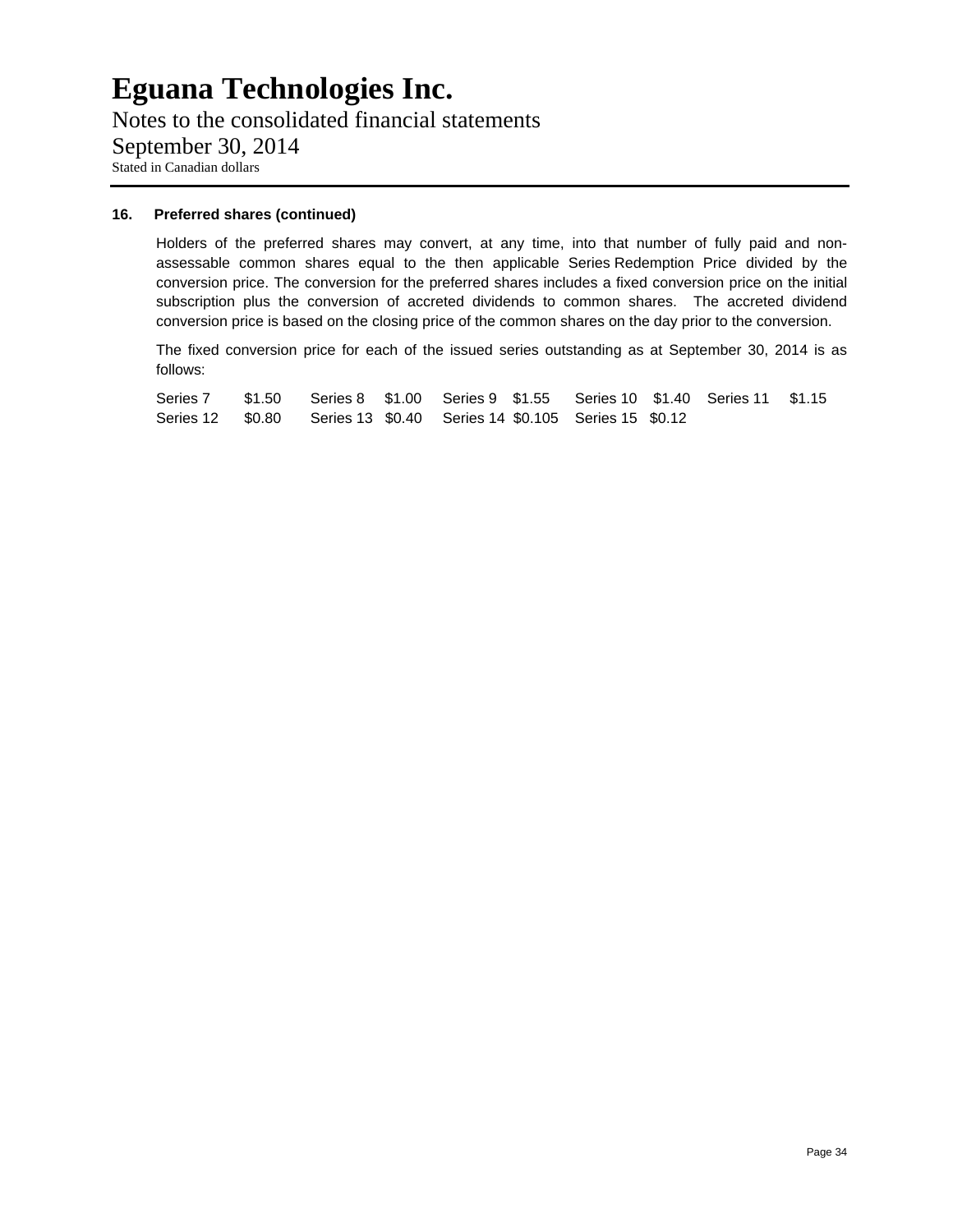Notes to the consolidated financial statements September 30, 2014 Stated in Canadian dollars

| <i><b>Issued</b></i>                                      |                     |             |
|-----------------------------------------------------------|---------------------|-------------|
| <b>Preferred shares</b>                                   | Number of<br>shares | Amount<br>S |
| Series 7                                                  |                     |             |
| Balance September 31, 2013                                |                     |             |
| Preferred shares transferred to equity on change in terms | 671,850             | 6,718,500   |
| Conversion to common shares                               | (48,000)            | (480,000)   |
| Balance, September 30, 2014                               | 623,850             | 6,238,500   |
| Series 8                                                  |                     |             |
| Balance September 31, 2013                                |                     |             |
| Preferred shares transferred to equity on change in terms | 1                   | 1           |
| Balance, September 30, 2014                               | 1                   | 1           |
| Series 9                                                  |                     |             |
| Balance September 31, 2013                                |                     |             |
| Preferred shares transferred to equity on change in terms | 53,236              | 532,360     |
| Conversion to common shares                               |                     |             |
| Balance, September 30, 2014                               | 53,236              | 532,360     |
| Series 10                                                 |                     |             |
| Balance September 31, 2013                                |                     |             |
| Preferred shares transferred to equity on change in terms | 80,000              | 800,000     |
| Balance, September 30, 2014                               | 80,000              | 800,000     |
| Series 11                                                 |                     |             |
| Balance September 31, 2013                                |                     |             |
| Preferred shares transferred to equity on change in terms | 50,000              | 500,000     |
| Balance, September 30, 2014                               | 50,000              | 500,000     |
| Series 12                                                 |                     |             |
| Balance September 31, 2013                                |                     |             |
| Preferred shares transferred to equity on change in terms | 50,000              | 500,000     |
| Balance, September 30, 2014                               | 50,000              | 500,000     |
| Series 13                                                 |                     |             |
| Balance September 31, 2013                                |                     |             |
| Preferred shares transferred to equity on change in terms | 50,000              | 500,000     |
| Balance, September 30, 2014                               | 50,000              | 500,000     |
| Series 14                                                 |                     |             |
| Balance September 31, 2013                                |                     |             |
| Preferred shares transferred to equity on change in terms | 50,000              | 500,000     |
| Balance, September 30, 2014                               | 50,000              | 500,000     |
| Series 15                                                 |                     |             |
| Balance September 31, 2013                                |                     |             |
| Preferred shares transferred to equity on change in terms | 62,000              | 620,000     |
| Conversion to common shares                               |                     |             |
| Balance, September 30, 2014                               | 62,000              | 620,000     |
| Total preferred shares September 30, 2014                 | 1,019,087           | 10,190,861  |
| Total preferred shares September 30, 2013                 |                     |             |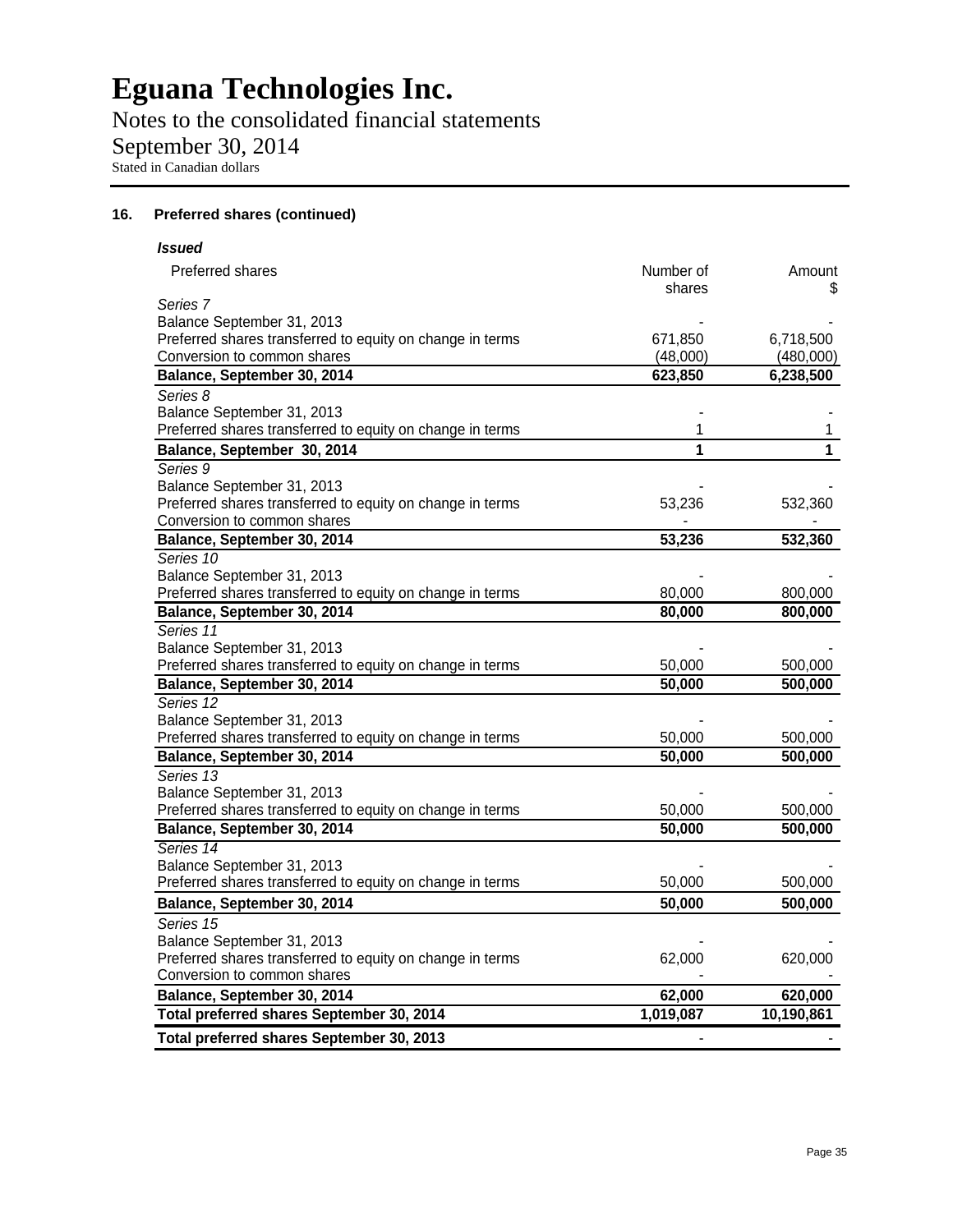Notes to the consolidated financial statements September 30, 2014 Stated in Canadian dollars

#### **16. Preferred shares (continued)**

On October 8, 2014, 38,600 Series 7 preferred shares including accreted dividends were converted into common shares. (Note 32)

In December 2014, the Company issued 27,986,575 common shares on conversion of all remaining outstanding series of preferred shares outstanding on the date of conversion. This conversion was a result of the majority holder of the individual series electing to cause the conversion. (Note 32)

#### **17. EGT Markets Limited Partnership**

EGT Markets Limited Partnership ("EGTLP") is an Alberta Limited Partnership which carries on the business of commercializing manufacturing and marketing inverters under license from Eguana and certain of Eguana's subsidiaries. The General Partner of EGTLP is SES which exercises control over EGTLP's operations. The Limited Partners of STGLP are Eguana, and from time to time, private investors who have provided capital to EGTLP by purchasing limited partnership units ("LP Units") at a price of \$1,000 per LP Unit.

As Limited Partners of the Partnership on December 31 of each year, the investors are entitled to deduct their share of non-capital losses of the Partnership for the year to a maximum of \$1,000 per LP Unit. As a result, 99.99% of non-capital losses are not available to Eguana to offset future taxable income realized by it.

The financial results of EGTLP have been consolidated with the financial results of Eguana since inception as SES has full control over the operations of EGTLP and Eguana has at all times the right to acquire all the LP Units not held by it directly.

In December 2013, EGTLP issued 1,200.5 Limited Partnership units at a price of \$1,000 per unit resulting in gross proceeds of \$1,200,500. The commissions paid on the issuance were \$77,385. As partial compensation 171,967 broker warrants were issued with a fair market value of \$46,431 (Note 18). The warrants have an exercise price of \$0.45 and expire one year from issuance. Other costs of \$27,835 related to the issue of the partnership units were also incurred bringing the total costs on issuance to \$151,651.

The limited partnership units are exchangeable for a total of 2,667,778 common shares of Eguana after December 31, 2013, at an exchange ratio of \$0.45 per share. On January 31, 2014, Eguana exercised its right to convert the units to common shares of Eguana and issued 2,667,778 shares (Note 15).

In December 2014, the Company issued 314 Limited Partnership units at a price of \$1,000 per unit resulting in gross proceeds of \$314,000. The commission paid on the issuance were \$21,980. As partial compensation the Company issued 66,598 finder`s warrants exercisable for 1 year at a price of \$0.33 common shares. (Note 32)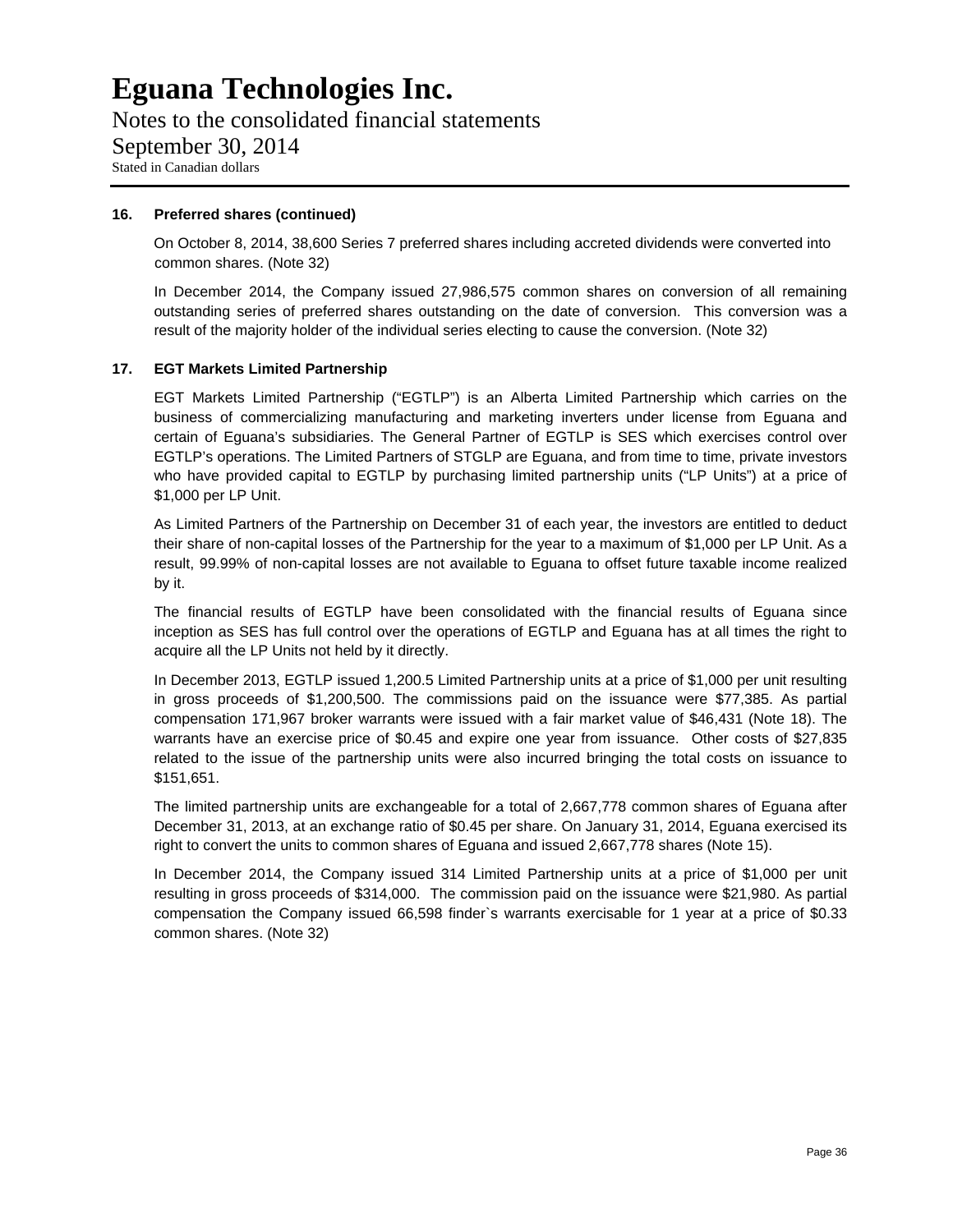Notes to the consolidated financial statements September 30, 2014 Stated in Canadian dollars

#### **18. Warrants**

Changes in the Company's purchase warrants are as follows:

|                             |                    |               |             | Allocated     |
|-----------------------------|--------------------|---------------|-------------|---------------|
|                             | <b>Issued with</b> |               | Total       | fair          |
|                             | common or          | <b>Broker</b> | purchase    | market        |
|                             | preferred shares   | warrants      | warrants    | value         |
|                             |                    |               |             | S             |
| Balance, October 1, 2012    | 4,863,626          | 106,350       | 4,969,976   | 2,270,651     |
| Warrants issued             | 10.917.411         | 8.750         | 10,926,161  | 557,890       |
| Warrants exercised          | (4,750,000)        |               | (4,750,000) | (17,053)      |
| Warrants expired            | (4,863,626)        | (106,350)     | (4.969.976) | (2, 270, 651) |
| Balance September 30, 2013  | 6,167,411          | 8,750         | 6,176,161   | 540,837       |
| Warrants revalued           |                    |               |             | 511,765       |
| Warrants exercised          | (780,000)          | (8,750)       | (788, 750)  | (29, 318)     |
| Warrants issued             | 2,428,338          | 381,127       | 2,809,465   | 153,724       |
| Balance, September 30, 2014 | 7,815,749          | 381.127       | 8,196,876   | 1,177,008     |

Outstanding warrants at September 30, 2014 were as follows:

|                             |           |          | Weighted |
|-----------------------------|-----------|----------|----------|
|                             |           | Weighted | average  |
| Range of exercise           |           | average  | years to |
| prices                      | Warrants  | price    | expiry   |
|                             |           | \$       |          |
| $$0.01 - $0.30$             | 3,529,411 | 0.17     | 3.59     |
| $$0.31 - $0.40$             | 139.160   | 0.40     | 1.16     |
| $$0.41 - $0.50$             | 2,099,967 | 0.49     | 2.78     |
| $$0.51 - $0.60$             | 2,428,538 | 0.60     | 1.20     |
| Balance, September 30, 2014 | 8,197,076 | 0.38     | 2.64     |

- 1,250,000 warrants were issued to Doughty Hanson on December 27, 2012 exercisable for a period of five years at \$0.50. These warrants were issued in conjunction with the issue of Series 13 Preferred Shares (Note 14). The Black-Scholes option model was used to calculate the fair value of the warrants using a nil dividend yield, a 1.31% interest rate and a volatility of 114.49%. The value assigned at issuance was \$94,130.
- 4,750,000 warrants were issued to Doughty Hanson on March 15, 2013 exercisable for a period of six months at \$0.105. These warrants were issued in conjunction with the issue of the convertible debenture. The Black-Scholes option model was used to calculate the fair value of the warrants using a nil dividend yield, a 1.55% interest rate and a volatility of 113%. The value allocated to the warrants at issuance was \$17,053.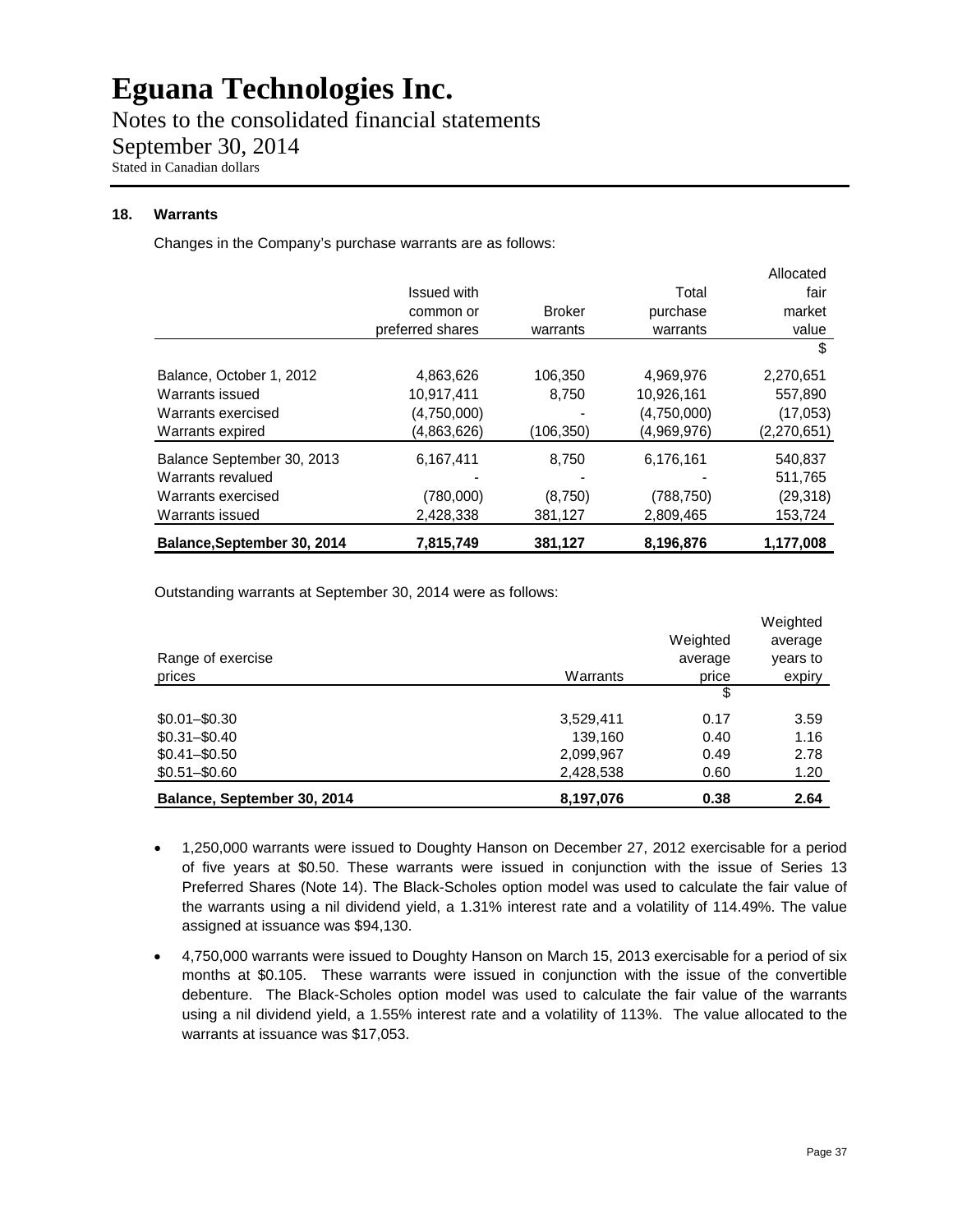Notes to the consolidated financial statements September 30, 2014 Stated in Canadian dollars

#### **18. Warrants (continued)**

- 780,000 warrants were issued on April 16 and May 30, 2013 exercisable for a period of one year at \$0.12. These warrants were issued in conjunction with the issue of Series 15 Preferred Shares (Note 14). The Black-Scholes option model was used to calculate the fair value of the warrants using a nil dividend yield, a 1.21% interest rate and a volatility of 113.81%. The value assigned to the warrants at issuance was \$27,305. Of the 780,000 additional warrants issued, 96,000 were issued to directors or members of management of the Company. During the period, 780,000 warrants were exercised for proceeds of \$93,600.
- 3,529,411 warrants were issued to Doughty Hanson on June 13, 2013, exercisable until May 1, 2014 at \$0.17 as a result of an agreement reached on May 20, 2013. These warrants were compensation for extending the equity commitment agreement of \$1,500,000 as security for the bank operating line to April 30, 2014 (Note 10). The Black-Scholes option model was used to calculate the fair value of the warrants using a nil dividend yield, a 1.06% interest rate and a volatility of 159.4%. The fair market value at issuance was \$307,058. In December 2013, the Company extended the exercise date on the warrants to May 1, 2018.

The overall weighted average incremental fair value granted on account of this modification was measured using the Black-Scholes option pricing model. The weighted average fair value calculated for these warrants as of the measurement date of December 23, 2013, was \$0.22. This fair value was calculated based on the weighted average assumptions of a share price of \$0.365 an exercise price of \$0.17, expected stock price volatility of 153.92%, risk free interest rate of 1.00%, expected dividend yield of 0%, and an expected option life of 0.36 years. The incremental fair value granted was computed based on the difference in the modified life (from a 0.36 years to 4.36 years) while using the weighted average assumptions of a share price of \$0.365 an exercise price of \$0.17, expected stock price volatility of 278.24%, risk free interest rate of 2.50%, expected dividend yield of 0%, and an expected option life of 4.36 years.. The resulting weighted average incremental fair value granted on account of this modification was \$0.145 per warrant, which computed to \$511.765 of additional warrant value that will be recognized over the life of the equity commitment agreement as part of financing costs.

- 608,000 warrants were issued on August 7, 2013, or September 17, 2013, in conjunction with the issue of the debenture (Note 13). The warrants are exercisable for a period of four years at \$0.50. The Black-Scholes option model was used to calculate the fair value of the warrants using a nil dividend yield, a 1.3963% interest rate and a volatility of 260.33%. The fair market value at issuance was \$110,330. Of the 608,000 additional warrants issued, 48,000 were issued to directors or key personnel of the Company
- 8,750 broker warrants were issued on August 7, 2013, in conjunction with the issue of the debenture (Note 13). The warrants are exercisable for a period of one year at \$0.50. The Black-Scholes option model was used to calculate the fair value of the warrants using a nil dividend yield, a 1.0431% interest rate and a volatility of 194.31%. The fair market value at issuance was \$2,013.
- 241,967 broker warrants were issued in December 2013, in conjunction with the issue of common shares and partnership units (Note 15 and 17). The warrants are exercisable for a period of one year at \$0.45. The Black-Scholes option model was used to calculate the fair value of the warrants using a nil dividend yield, a 1.0% interest rate and a volatility of 199.66%. The fair market value at issuance was \$65,331. Subsequent to year end, these warrants expired without being exercised.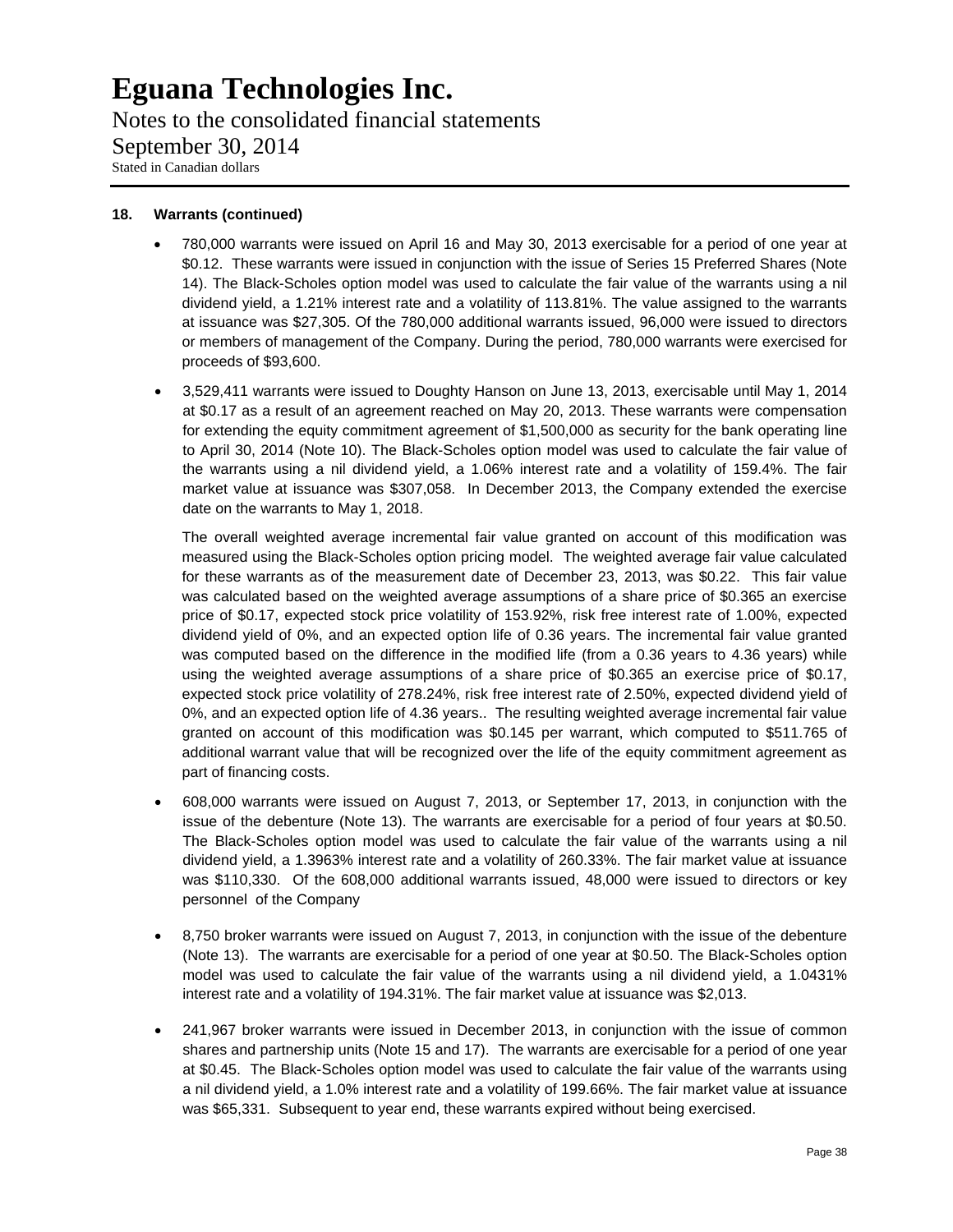Notes to the consolidated financial statements September 30, 2014 Stated in Canadian dollars

#### **18. Warrants (continued)**

- 139,160 broker warrants were issued in May and June 2014, in conjunction with the issue of common shares units (Note 15). The warrants are exercisable for a period of 18 months at \$0.40. The Black-Scholes option model was used to calculate the fair value of the warrants using a nil dividend yield, a 1.0% interest rate and a volatility of 175.63%. The fair market value at issuance was \$46,165.
- 2,309,668 warrants were issued on May 28, 2014 and June 17, 2014, in conjunction with the issue of common share units (Note 15). The warrants are exercisable for a period of 18 months at \$0.60. The fair value of the warrants is \$Nil based on the residual method where proceeds are first allocated to commons shares according to the quoted price of common shares at the time of issuance and any residual is allocated to warrants.
- 118,850 warrants were issued in June 2014 and July 2014, in conjunction with the settlement of debt (Note 15). The warrants are exercisable for a period of 18 months at \$0.60. The Black-Scholes option model was used to calculate the fair value of the warrants using a nil dividend yield, a 1.0% interest rate and a volatility of 172.06%. The fair market value at issuance was \$42,228.

### **19. Contributed surplus**

The Company has established an option plan (the "Plan") whereby the Company may grant options to purchase common shares to directors, officers, employees, and consultants. Options generally vest over a 3-year period with 1/6 vesting every 6 months. The Company's plan allows for a maximum term on any options to be ten years. The Company, at the discretion of the Board of Directors, may issue options to a maximum of 5,233,588. The plan was approved by the shareholders on October 29, 2013. The minimum price at which the options may be granted is the closing price on the TSX-V on the date of issue.

|                                     | Number of<br>options to<br>employees | Weighted<br>average<br>price to<br>employees | Number of<br>options to<br>non-employees | Weighted<br>average price to<br>non-employees |
|-------------------------------------|--------------------------------------|----------------------------------------------|------------------------------------------|-----------------------------------------------|
|                                     |                                      | \$                                           |                                          | \$                                            |
| Balance, October 1, 2012<br>Granted | 1,330,142<br>969,147                 | 1.80<br>0.40                                 | 329,230<br>182,500                       | 1.50<br>0.40                                  |
| Forfeited                           | (135,000)                            | 1.81                                         |                                          |                                               |
| Stock options amended (old price)   | (277,500)                            | (1.54)                                       | (79, 230)                                | (2.76)                                        |
| Stock options amended (new price)   | 277,500                              | 0.30                                         | 79,230                                   | 0.30                                          |
| Balance, September 30, 2013         | 2,164,289                            | 0.91                                         | 511,730                                  | 0.73                                          |
| Granted<br>Exercised                | 75.000<br>(35,000)                   | 0.43<br>(0.30)                               | 435,000                                  | 0.46                                          |
| Forfeited                           | (64,900)                             | (0.35)                                       |                                          |                                               |
| Stock options amended (old price)   | (917, 642)                           | (1.64)                                       | (250,000)                                | (0.93)                                        |
| Stock options amended (new price)   | 917,642                              | 0.30                                         | 250,000                                  | 0.30                                          |
| Balance, September 30, 2014         | 2,139,389                            | 0.35                                         | 946,730                                  | 0.39                                          |

The following summarizes information about stock options outstanding as at September 30, 2014: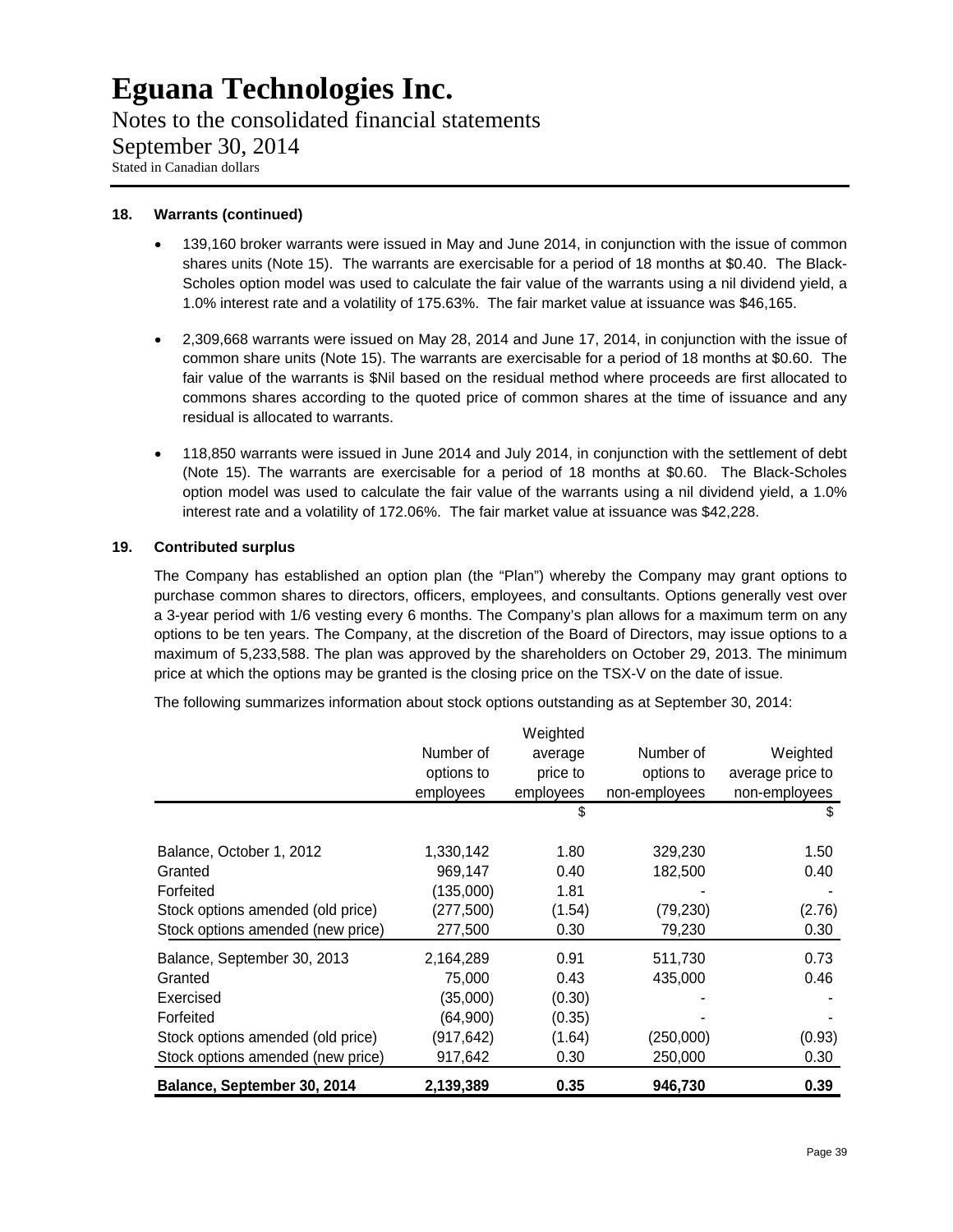Notes to the consolidated financial statements September 30, 2014 Stated in Canadian dollars

#### **19. Contributed surplus (continued)**

|                             |           | Outstanding options |          |           | Exercisable options |
|-----------------------------|-----------|---------------------|----------|-----------|---------------------|
|                             |           |                     | Weighted |           |                     |
|                             |           | Weighted            | average  |           | Weighted            |
| Range of exercise           |           | average             | years to |           | average             |
| prices                      | Options   | price               | expiry   | Options   | price               |
|                             |           | \$                  |          |           |                     |
| $$0.01 - $0.30$             | 1,459,372 | 0.30                | 5.01     | 1.369.372 | 0.30                |
| $$0.31 - $0.40$             | 1,131,747 | 0.40                | 8.68     |           |                     |
| $$0.41 - $0.50$             | 495,000   | 0.46                | 7.29     |           |                     |
| Balance, September 30, 2014 | 3,086,119 | 0.36                | 6.72     | 1,369,372 | 0.30                |

The total share-based compensation calculated for year ended September 30, 2014, was \$114,984 (2013  $-$  \$22,693).

On April 16, 2014, the Company issued a total of 335,000 new incentive stock options to consultants and employees exercisable at a price of \$0.44 with an expiry date of April 16, 2024. The stock options are only exercisable following two consecutive quarters of positive earnings before interest, depreciation and taxes, or if the Company is acquired within the next 24 months. The fair value of the options was determined to be \$133,561. Management has estimated that as at September 30, 2014, no options are exercisable as the performance indicator has not being achieved and there is uncertainty as to when it will be achieved, resulting in no stock based compensation being recognized.

On April 16, 2014, the Company issued a total of 175,000 new incentive stock options to consultants and employees exercisable at a price ranging from \$0.40 to \$0.50 with expiry dates of April 16, 2017 to April 15, 2024. The stock options vest in the first year.

Subsequent to year end, the company issued an additional 300,000 stock options at \$0.38 per option. (Note 32)

The fair values of Eguana stock options granted have been estimated on their respective grant dates using the Black-Scholes valuation model and the following assumptions:

|                             |         | 2014  |  | 2013    |
|-----------------------------|---------|-------|--|---------|
| Risk free interest rate     |         | 1.15% |  | 1.24%   |
| Expected volatility (1)     | 183.71% |       |  | 133.72% |
| Dividend Yield              | ۰       |       |  |         |
| Expected life (years)       |         |       |  | 3       |
| Weighted average fair value |         | 0.35  |  | 0.17    |

(1) Expected volatility is estimated by considering historic av erage share price v olatility ov er 3 y ears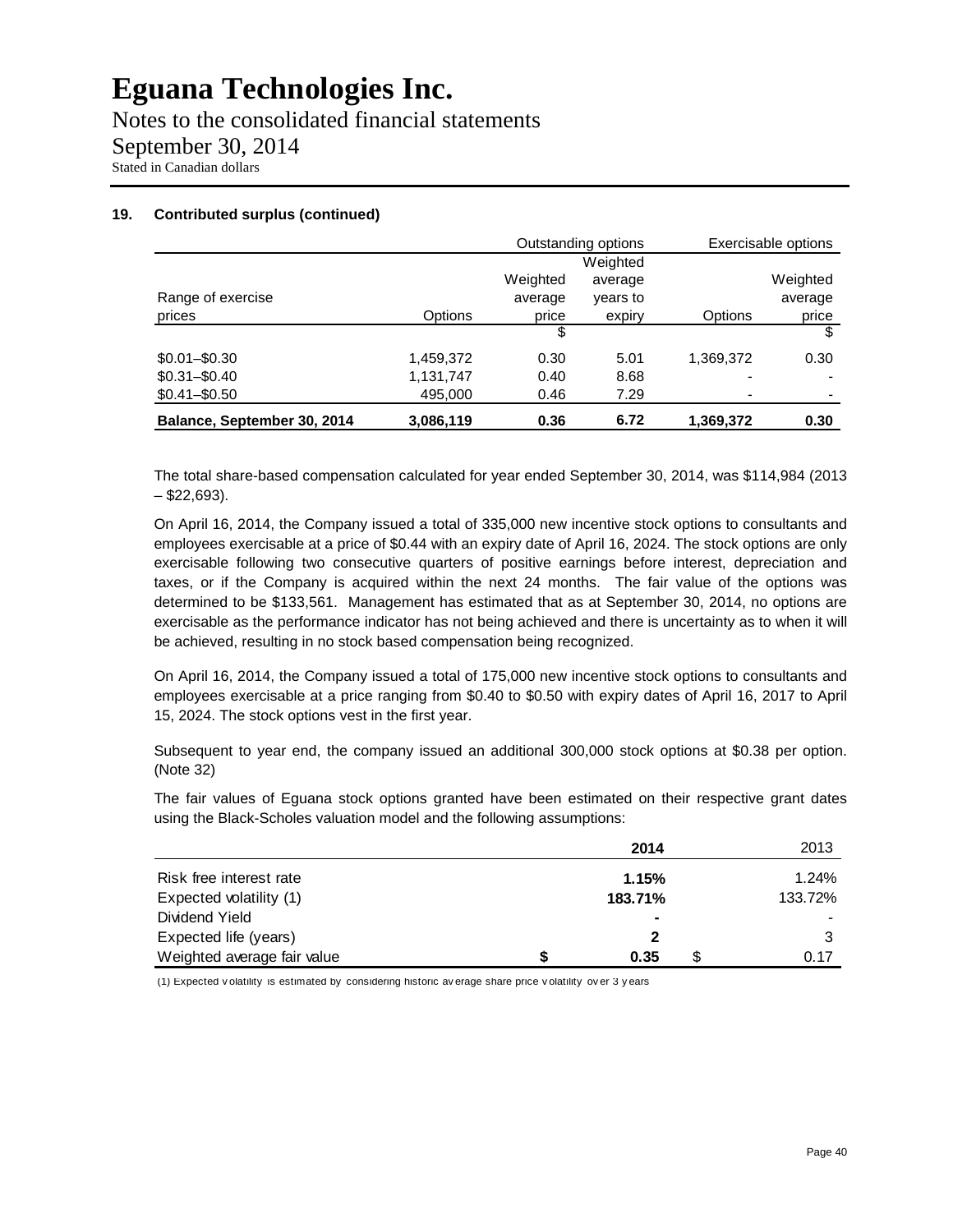Notes to the consolidated financial statements September 30, 2014 Stated in Canadian dollars

### **19. Contributed surplus (continued)**

In May 2013, the Company announced that the Board of Directors had authorized a revision to the terms of a total of 1,524,372 stock options, with original exercise prices ranging from \$1.00 to \$4.00, to reduce the exercise price of such options to \$0.30 per option. Of the 1,524,372 stock option authorized for repricing, 1,164,642 options are held by Insiders (as that term is defined in the TSX Venture Exchange policies) ("Insider Options"). Pursuant to the Policies of the TSX Venture Exchange, the Insider Options may not be exercised at the revised exercise price until the re-pricing is approved by the Company's shareholders. The shareholder's approved the re-pricing of the Insider Options at the Company's annual general meeting on October 29, 2013. All other terms for these options (vesting periods, expiry, etc.) were not modified as part of this re-pricing. As such, the amended options had a weighted average expiry term of 6.28 years as of the date of the re-pricing.

The overall weighted average incremental fair value granted on account of this re-pricing was measured using the Black-Scholes option pricing model to estimate the incremental increase in fair value of these options due to the modification of exercise price. Overall, the weighted average fair value calculated for these re-priced options as of the measurement date of May 27, 2013, was \$0.14. This fair value was calculated based on the weighted average assumptions of a share price of \$0.20 an exercise price of \$0.30, expected stock price volatility of 133.72%, risk free interest rate of 1.24%, expected dividend yield of 0%, and an expected option life of 6.28 years. The incremental fair value granted was computed based on the difference in the modified exercise price (from a weighted average of \$1.59 per option to \$0.30 per option) while using the same weighted average assumptions that existed as previously mentioned. The resulting weighted average incremental fair value granted on account of this re-pricing was \$0.051 per option, which computed to \$59,550 of additional stock based compensation for the "Insider Options" that was recognized during the period.

#### **20. Capital management**

The Company's objectives when managing capital is to safeguard the entity's ability to continue as a going concern, so that it can continue to provide returns for shareholders and benefits for other stakeholders. The Company sets the amount of capital in proportion to risk. The Company manages the capital structure and makes adjustments to it in light of changes in economic conditions and the risk characteristics of the underlying assets. The Company's objective is met by obtaining adequate equity funding to provide for the possibility that cash flows from operations will not be sufficient to meet future cash flow requirements. The Board of Directors does not establish quantitative return on capital criteria for management; but rather promotes year over year sustainable profitable growth.

The Company defines capital as the aggregate of total shareholders' deficit and bank debt less cash as follows:

|                                | 2014        | 2013           |
|--------------------------------|-------------|----------------|
|                                |             | Φ              |
| Total shareholders' deficiency | (6,622,959) | (13,694,398)   |
| Cash                           | (55,960)    | (399, 874)     |
| Bank debt                      | 955,104     | 617,157        |
| <b>Total capital</b>           | (5,723,815) | (13, 477, 115) |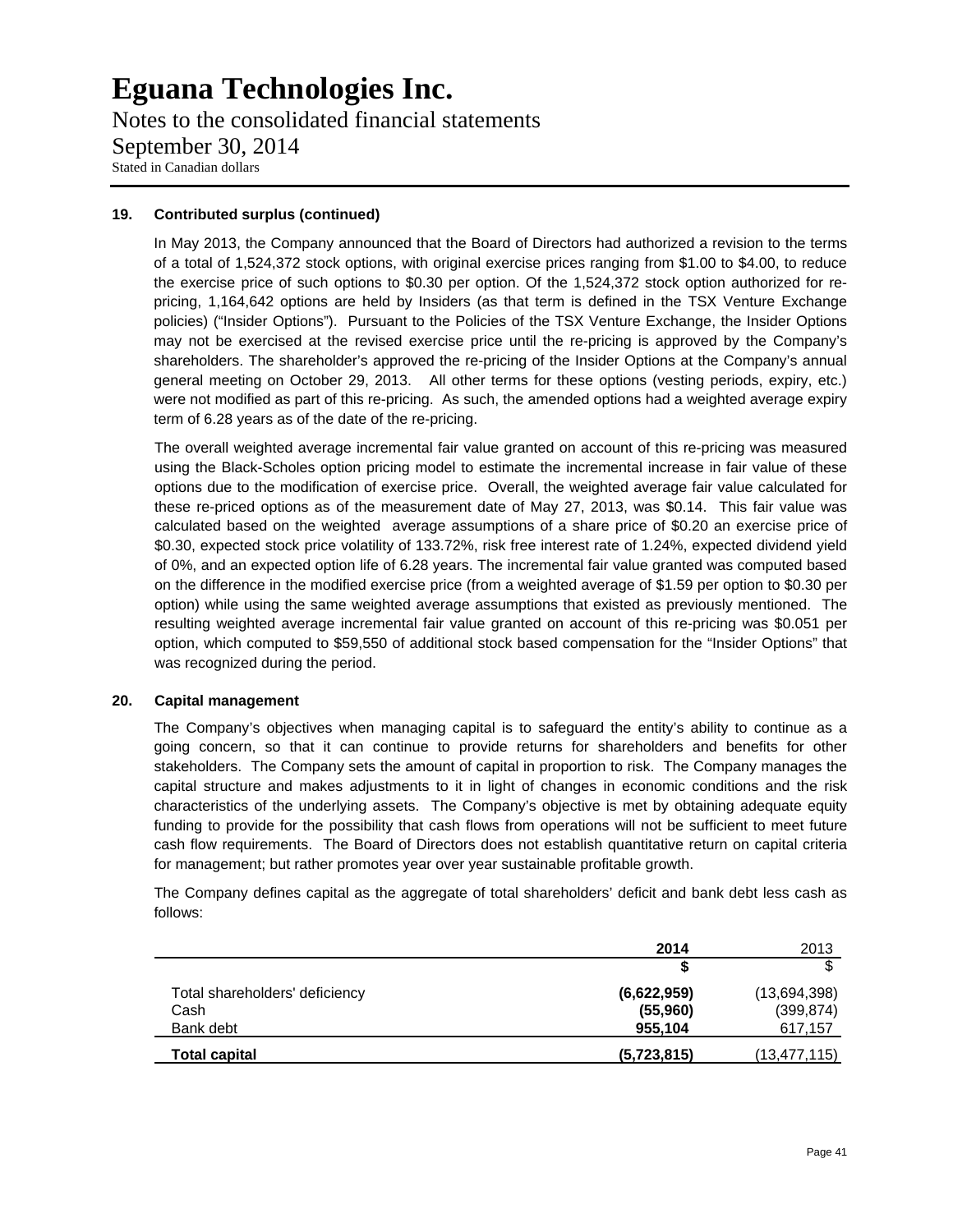Notes to the consolidated financial statements September 30, 2014 Stated in Canadian dollars

#### **20. Capital management (continued)**

There have been no changes to the Company's objectives in managing capital or in the management of capital since September 30, 2014. The Company presently has negative total capital and is currently working toward reversing this (Note 3 and Note 32).

#### **21. Financial instruments and financial risk management**

 *Credit risk* 

The Company has significant credit risk exposure to a single counterparty at September 30, 2014. Approximately 65% (2013 – 33%) of the total accounts receivable is due from one customer. The credit risk on cash is considered to be limited because the counterparties are financial institutions with high credit ratings assigned by international credit rating agencies.

The following table illustrates the Company's receivables and advances:

|                                       | 2014      | 2013      |
|---------------------------------------|-----------|-----------|
|                                       |           |           |
| Trade                                 | 1,111,367 | 244,078   |
| <b>Taxation authorities</b>           | 492,328   | 281,109   |
| Employee advances and other           | 140,740   | 25,712    |
|                                       | 1,744,435 | 550,899   |
| Less: allowance for doubtful accounts | (51, 702) | (51, 702) |
|                                       | 1,692,733 | 499,197   |

The Company assesses quarterly if there should be any impairment of the financial assets of the Company. During year ended September 30, 2014, there was \$nil respectively (2013 – \$115,066) of bad debts expensed.

The maximum exposure to credit risk is represented by the carrying amount on the consolidated statement of financial position. There are \$51,702 (September 30, 2013 - \$51,702) of financial assets that the Company considers past due, and the majority of the remainder of the \$266,373 is due from a significant supplier. The amount owed by the Company to this suppliers is significantly greater than the outstanding amount due from the supplier. In 2013 the remainder of the \$81,668 over 90 days past due has been collected subsequent to year end.

The following is a schedule of trade receivables:

|                                   | 2014      | 2013    |
|-----------------------------------|-----------|---------|
|                                   | \$        | S       |
| Neither impaired or past due      | 437,094   | 3,005   |
| Past due in the following periods |           |         |
| 31 - 60 days                      | 407,900   | 99,368  |
| 61 - 90 days                      |           | 60,037  |
| over 90 days                      | 266,373   | 81,668  |
|                                   | 1,111,367 | 244,078 |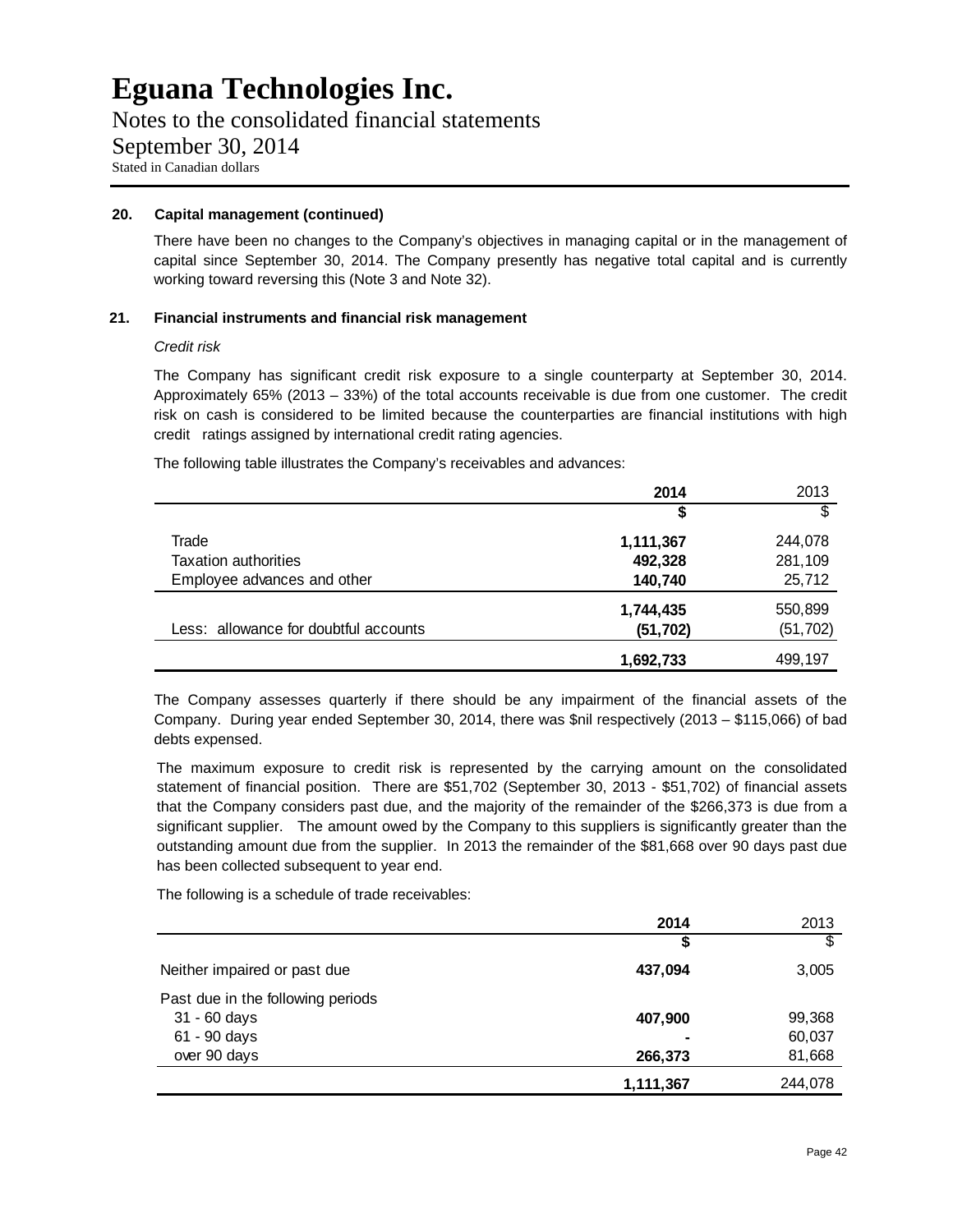Notes to the consolidated financial statements September 30, 2014 Stated in Canadian dollars

#### **21. Financial instruments and financial risk management (continued)**

#### *Liquidity risk*

The Company's operating cash requirements, including amounts projected to complete the Company's existing capital expenditure program, are continuously monitored and adjusted as input variables change. These variables include but are not limited to available bank lines and government assistance. As these variables change, liquidity risks may necessitate the need for the Company to conduct equity issues or obtain project debt financing. There is no assurance that adequate funds from equity or debt markets will be available to the Company in a timely manner. The company also mitigates liquidity risk by maintaining an insurance program to minimize exposure to insurable losses.

The following are the contractual maturities of financial liabilities at September 30, 2014:

| <b>Financial liabilities</b>             | < 1 Year  | 1-3 Years | Thereafter               | Total     |
|------------------------------------------|-----------|-----------|--------------------------|-----------|
|                                          |           |           |                          |           |
| Accounts payable and accrued liabilities | 2,143,965 |           |                          | 2,143,965 |
| Bank loan                                | 955,104   | $\,$      | $\overline{\phantom{0}}$ | 955.104   |
| <b>Energy Northwest obligation</b>       | 66.474    | 86.100    |                          | 152.574   |
| Government grant obligation              | 162,745   | 104,675   |                          | 267,420   |
| <b>Debentures</b>                        | 665,167   | 2,158,167 | 90,000                   | 2,913,334 |
| Total                                    | 3,993,455 | 2,348,942 | 90.000                   | 6,432,397 |

#### *Foreign currency risk*

The Company's exposure to currency risk on financial instruments based on carrying amount in Canadian currency was as follows for the year ended September 30, 2014:

|                                          | Euros         | <b>US Dollars</b> | Total         |
|------------------------------------------|---------------|-------------------|---------------|
|                                          | \$            | \$                | \$            |
| Cash                                     | 34,176        | (44, 947)         | (10, 771)     |
| Accounts receivable and advances         | 708,856       | 215,007           | 923,863       |
| Deposits                                 | 146,151       | 101,500           | 247,651       |
| Accounts payable and accrued liabilities | (1, 132, 018) | (163, 292)        | (1, 295, 310) |
| <b>Energy Northwest obligation</b>       |               | (128, 549)        | (128, 549)    |
|                                          | (242, 835)    | (20,281)          | (263, 116)    |

The Company's exposure to currency risk on financial instruments based on carrying amount in Canadian currency was as follows for the year ended September 30, 2013:

|                                          | Euros          | US Dollars | Total     |
|------------------------------------------|----------------|------------|-----------|
|                                          | \$             | \$         | \$        |
| Cash                                     | 3.874          | (14,920)   | (11,046)  |
| Accounts receivable and advances         | 402,138        | 10.320     | 412.458   |
| Accounts payable and accrued liabilities | 428,415        | 663,417    | 1,091,832 |
| <b>Energy Northwest obligation</b>       | $\blacksquare$ | 109,598    | 109,598   |
|                                          | 834.427        | 768.415    | 1,602,842 |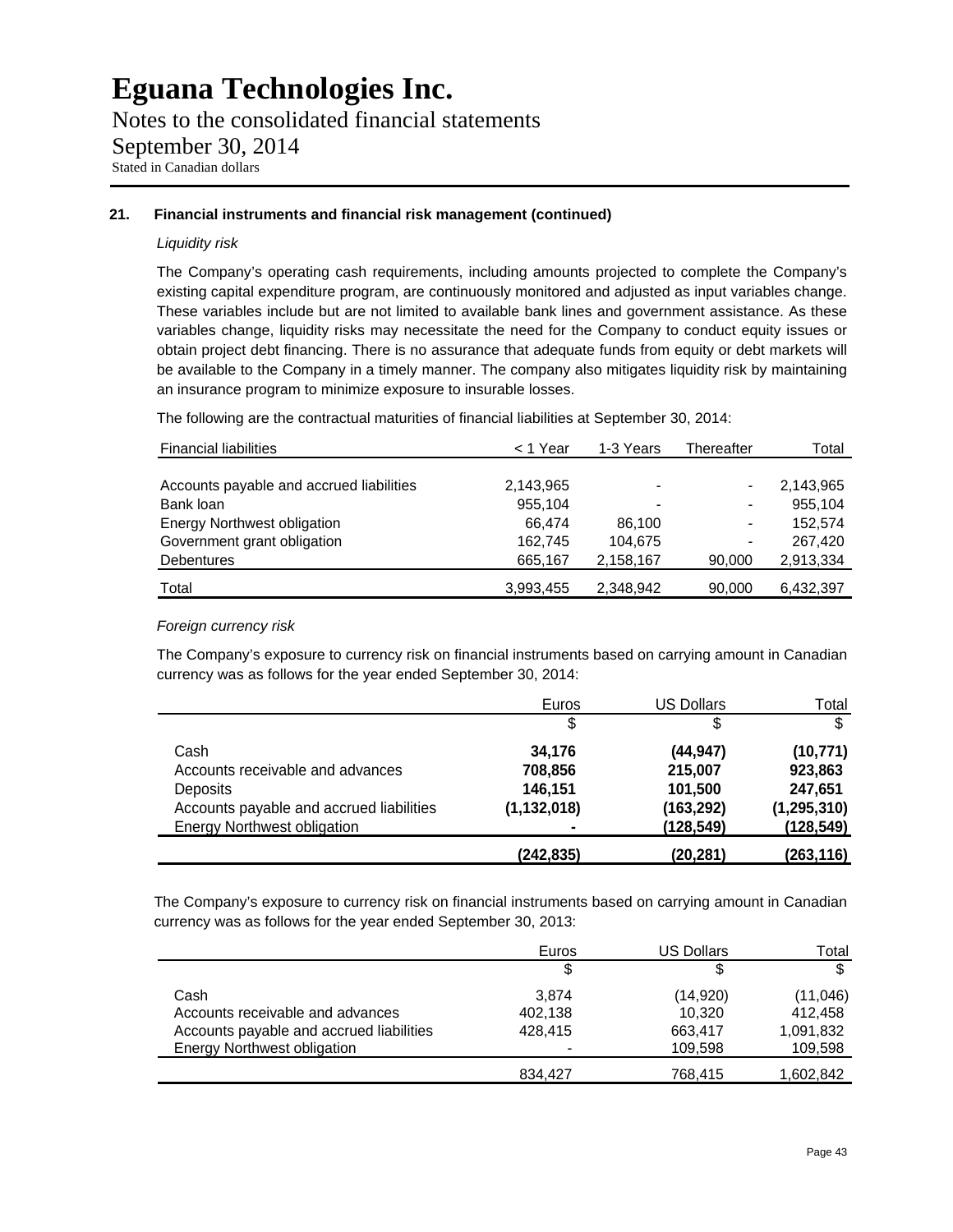Notes to the consolidated financial statements September 30, 2014 Stated in Canadian dollars

#### **21. Financial instruments and financial risk management (continued)**

#### *Foreign currency risk (continued)*

Assuming all other variables remain constant, a \$0.05 change in the Canadian/US exchange rate would decrease the Company's net loss by approximately \$15,392 (2013 - \$18,328) and increase the total comprehensive loss by \$5,761 for the year ended September 30, 2014 Assuming all other variables remain constant, a \$0.05 change in the Canadian/Euro exchange rate would increase the Company's net loss by approximately \$7,731 (2013 - \$6,869)and decrease the total comprehensive loss by \$849 for the year ended September 30, 2014. An opposite change in the Canadian/ US exchange rate and the Canadian/Euro exchange rate will result in an opposite impact on net loss. The Company had no forward exchange rate contracts in place as at or during the year ended September 30, 2014.

#### *Interest rate risk*

Interest rate risk refers to the risk that cash flows associated with the instrument will fluctuate due to changes in market interest rates. The Company currently does not use interest rate hedges, fixed interest rate contracts or variable rate debt to manage the Company's exposure to interest rate fluctuations.

#### *Fair value*

 The carrying value and fair value of financial instruments at September 30, 2014, is disclosed below by financial instrument category, as well as any related gain, loss, expense or revenue for the period September 30, 2014:

|                                          | Carrying  |                   |             |
|------------------------------------------|-----------|-------------------|-------------|
| <b>Financial instrument</b>              | value     | <b>Fair value</b> | Gain/(loss) |
|                                          |           |                   |             |
| Accounts receivable and advances         | 1,692,733 | 1,692,733         |             |
| Accounts payable and accrued liabilities | 2,143,965 | 2,143,965         |             |
| Bank debt                                | 955,104   | 955,104           |             |

The Company categorizes its financial instruments carried at fair value into one of three different levels depending on the observability of the inputs employed in the measurement. The Company valued cash using Level 1 input and the embedded derivatives on the Company's debentures (Note 13), preferred shares (Note 14) and Energy Northwest obligation (Note11) were measured at a fair value using level 3 inputs.

- Level 1 Quoted prices are available in active markets for identical assets or liabilities as of the reporting date. Active markets are those in which transactions occur in sufficient frequency and volume to provide pricing information on an ongoing basis.
- Level 2 Pricing inputs are other than quoted prices in active markets included in Level 1. Prices in Level 2 are either directly or indirectly observable as of the reporting date. Level 2 valuations are based on inputs, including quoted forward prices for commodities, time value and volatility factors, which can be substantially observed or corroborated in the marketplace.
- Level 3 Valuations in this level are those with inputs for the asset or liability that are not based on observable market data.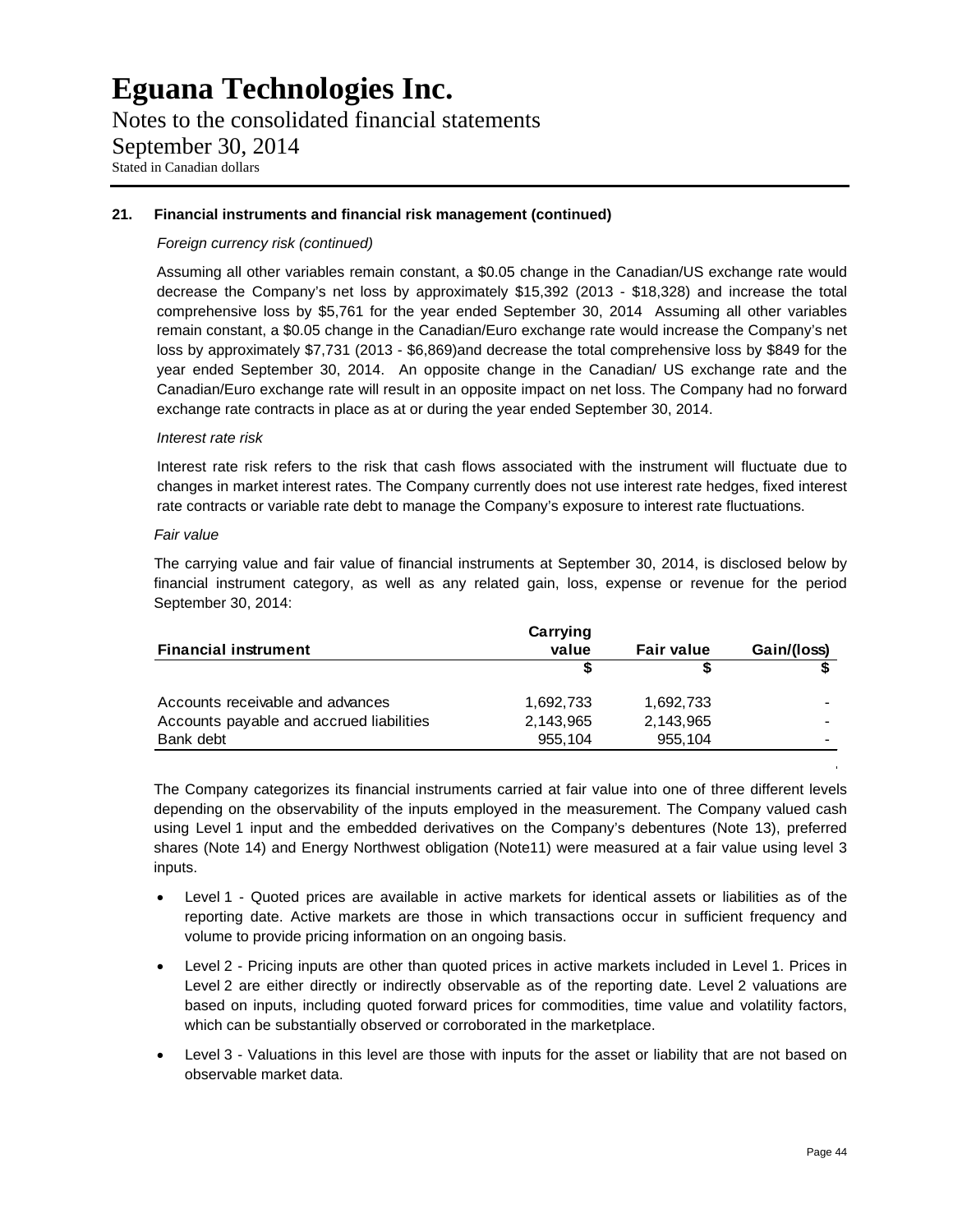Notes to the consolidated financial statements September 30, 2014 Stated in Canadian dollars

#### **22. Related party transactions**

Other than as disclosed elsewhere in the consolidated financial statements, the Company had the following related party transaction:

|                                  | 2014         |                    | 2013     |              |
|----------------------------------|--------------|--------------------|----------|--------------|
|                                  | Salaries and | <b>Share based</b> |          | Shared based |
|                                  | benefits     | compensation       | benefits | compensation |
|                                  |              | S                  | \$       |              |
| General and administrative       | 378,887      | 30,319             | 337,979  | 30,883       |
| Product research and development | 124,546      | 13,427             |          |              |
| <b>Operations</b>                | 198,000      | 30,356             | 194,000  |              |
| <b>Total</b>                     | 701,433      | 74,102             | 531,979  | 30,883       |

Financing costs of \$74,091 for the year ended September 30, 2014 (2013 - \$15,361) related to the debentures and preferred shares series 15 held by key personnel and directors are included in the statement of loss. Interest payments amounted to \$15,848 (2013 - \$3,910) for the year ended September 30, 2014.

Included in accounts payable and accrued liabilities is \$122,476 (September 30, 2013 - \$139,421) due to directors and members of key management personnel.

In April 2013, key management personnel and directors subscribed for \$80,000 of First Preferred Shares Series 15 (Note 14) and received 96,000 detachable warrants valued at \$6,432.

Key management personnel and directors subscribed for \$240,000 of the debentures (Note 13) issued in August 2013 and paid \$210,000 as a result of the initial discount. They also received 72,000 shares valued at \$26,640 and 48,000 warrants valued at \$3,880.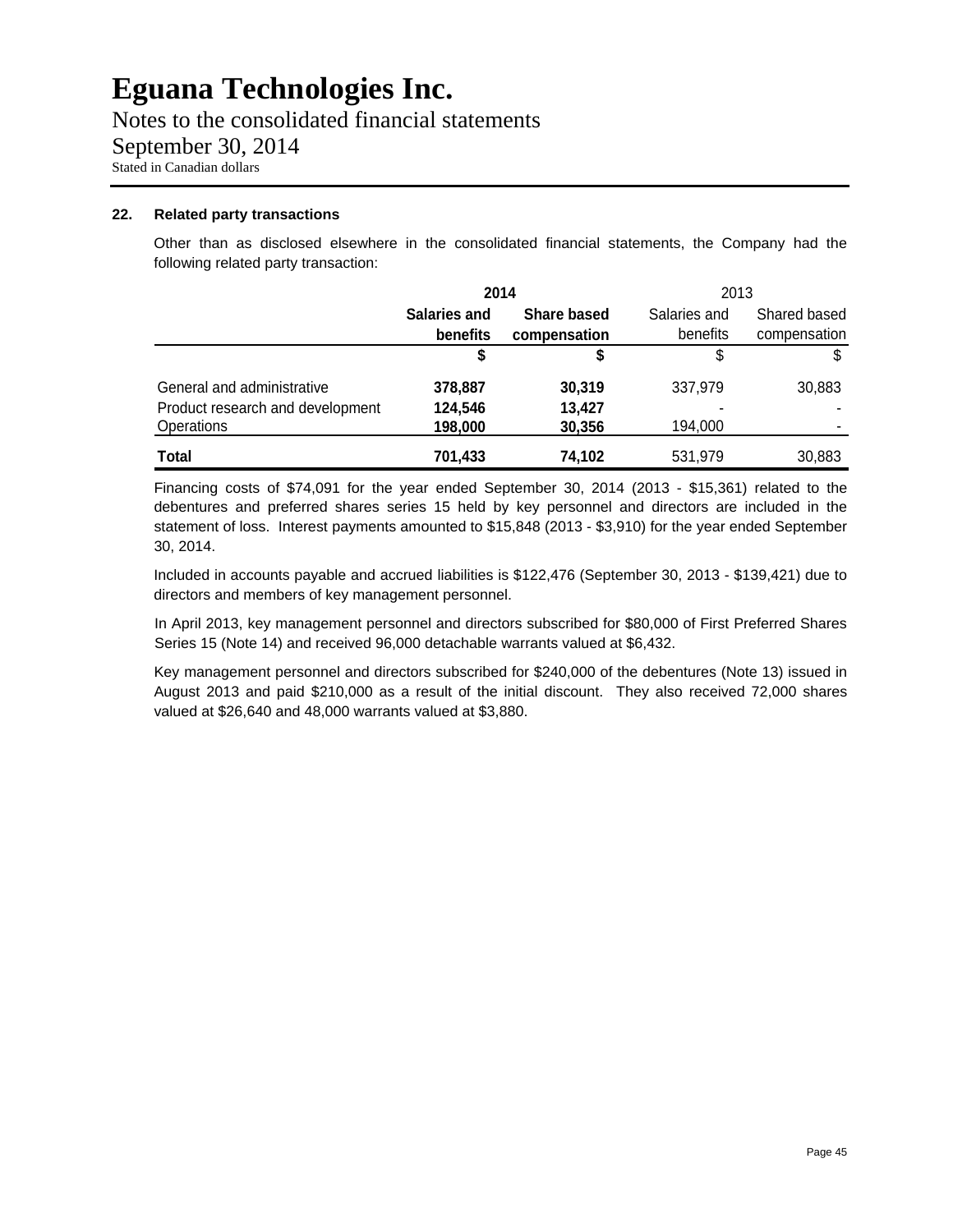Notes to the consolidated financial statements

September 30, 2014

Stated in Canadian dollars

### **23. Financing costs**

|                                                                                                     | 2014      | 2013       |
|-----------------------------------------------------------------------------------------------------|-----------|------------|
|                                                                                                     | S         | \$         |
| Interest on Northwest obligation                                                                    | 13,785    | 14,635     |
| Interest on bank debt                                                                               | 37,187    | 68,596     |
| Interest on debenture                                                                               | 465,626   | 148,896    |
| Change in fair value of embedded derivatives                                                        | 234,310   | (160, 919) |
| Interest on convertible debenture                                                                   |           | 10,891     |
| Accretion of government grant obligation                                                            | 36,426    | 48,155     |
| Accretion of preferred shares                                                                       | 1,525,161 | 2,943,816  |
| Change in fair value of common shares to be issued on<br>conversion in respect of accreted dividend | 662,873   |            |
| Amortization of financing fees                                                                      | 263,082   | 281,941    |
| Gain on conversion of preferred shares                                                              | (72, 165) |            |
| Loss on change in cash flow of debenture                                                            |           | 32,870     |
| Loss on conversion of convertible debenture                                                         |           | 15,060     |
| Other                                                                                               |           | 117        |
| Total                                                                                               | 3,166,285 | 3,404,058  |

### **24. Personnel expenses**

|                 | 2014      | 2013      |
|-----------------|-----------|-----------|
|                 | \$        | ጦ<br>J    |
| Wages           | 1,051,326 | 959,053   |
| <b>Benefits</b> | 92.422    | 90,061    |
| <b>Total</b>    | 1,143,748 | 1,049,114 |

#### **25. Government grants**

Eguana has received contributions related to the development of its technologies and to marketing from Canadian and French government agencies.

#### *Alberta Innovates*

The Company entered into an agreement with Alberta Innovates for funding related to research salaries in Alberta. The Company received a grant of \$62,000 for a period of one year ending October 31, 2014. At September 30, 2014, the Company had received \$62,000 (2012 -\$50,417) from Alberta Innovates and has credited this amount against product research and development.

#### *OSEO*

The Company entered into an agreement with OSEO, Service de l'Innovation et de l'Immateriel in France, for funding for the marketing and research project relating to energy storage. A grant of \$44,219 (35,000 euro) was received in June 2012. As at September 30, 2013, the Company has incurred eligible expenditures of \$22,291 (17,040 euro) (2012 - \$22,291 (17,040 euro) related to the project. The Company has not submitted the final project report to OSEO and as a result OSEO has asked for funding granted to be returned.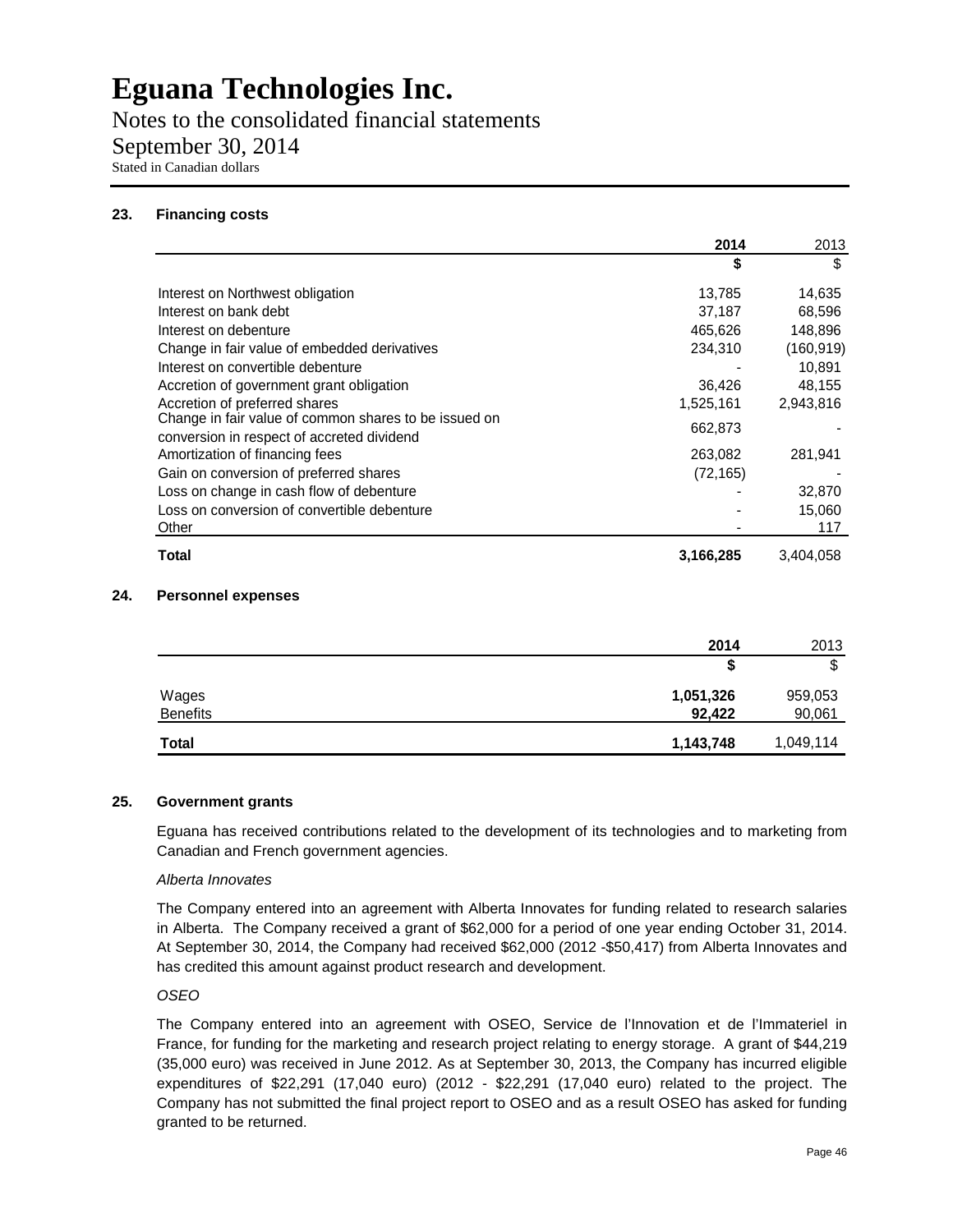Notes to the consolidated financial statements September 30, 2014 Stated in Canadian dollars

#### **25. Government grants (continued)**

#### *La Societe Clairant France S.A.*

The Company entered into an agreement with La Societe Clairant France S.A. ("Clairant") for funding related to the creation of full time employment in France. A grant of \$63,170 (50,000 euro) was received to cover expenditures related to the program for the two year period ending December 2012. As at September 30, 2013, management has determined that the terms of the agreement have been fulfilled and the grant was recognized as other income in the statement of loss and other comprehensive loss.

#### *German-Canadian Centre for Innovation and Research (GCCIR)*

The Company entered in an agreement with German-Canadian Centre for Innovation and Research ("GCCIR)" for funding related to the development of the bidurex inverter platform. The grant is to a maximum of \$150,000. As at September 30, 2014, the Company had incurred \$124,822 qualifying expenditures and received \$20,000 in funding. Subsequent to year end, an additional \$32,714 has been received. The Company has accrued \$104,822 in relation to this grant as at September 30, 2014.

#### **26. Income taxes**

Unrecognized deferred tax assets:

|                                                 | 2014          | 2013          |
|-------------------------------------------------|---------------|---------------|
|                                                 | S             | \$            |
| Development costs and capital assets            | 229,000       | 106,000       |
| Non-capital loss carry forwards                 | 6,147,000     | 5,432,000     |
| Preferred shares                                |               | (837,000)     |
| Scientific research expenditure pool            | 32,000        | 32,000        |
| Share issue costs                               | 798,000       | 731,000       |
|                                                 | 7,206,000     | 5,464,000     |
| Assets not recognized                           | (7, 206, 000) | (5,464,000)   |
| Total                                           |               |               |
| Reconciliation of effective tax rate            |               |               |
| Loss for the year                               | (7,147,278)   | (8, 256, 988) |
| Rate                                            | 27.3%         | 28.6%         |
| Expected income tax recovery                    | (1,951,000)   | (2,361,000)   |
| Differences resulting from:                     |               |               |
| Share based payments                            | 31,000        | 6,000         |
| Foreign jurisdiction losses not carried forward | 1,000         | 29,000        |
| Non-allowable losses from partnership           | 179,000       |               |
| Other                                           | 120,000       | 145,000       |
| Accretion                                       | 967,000       | 993,000       |
| Non-capital loss carry forward                  | 653,000       | 1,188,000     |
| Total income tax recovery                       |               |               |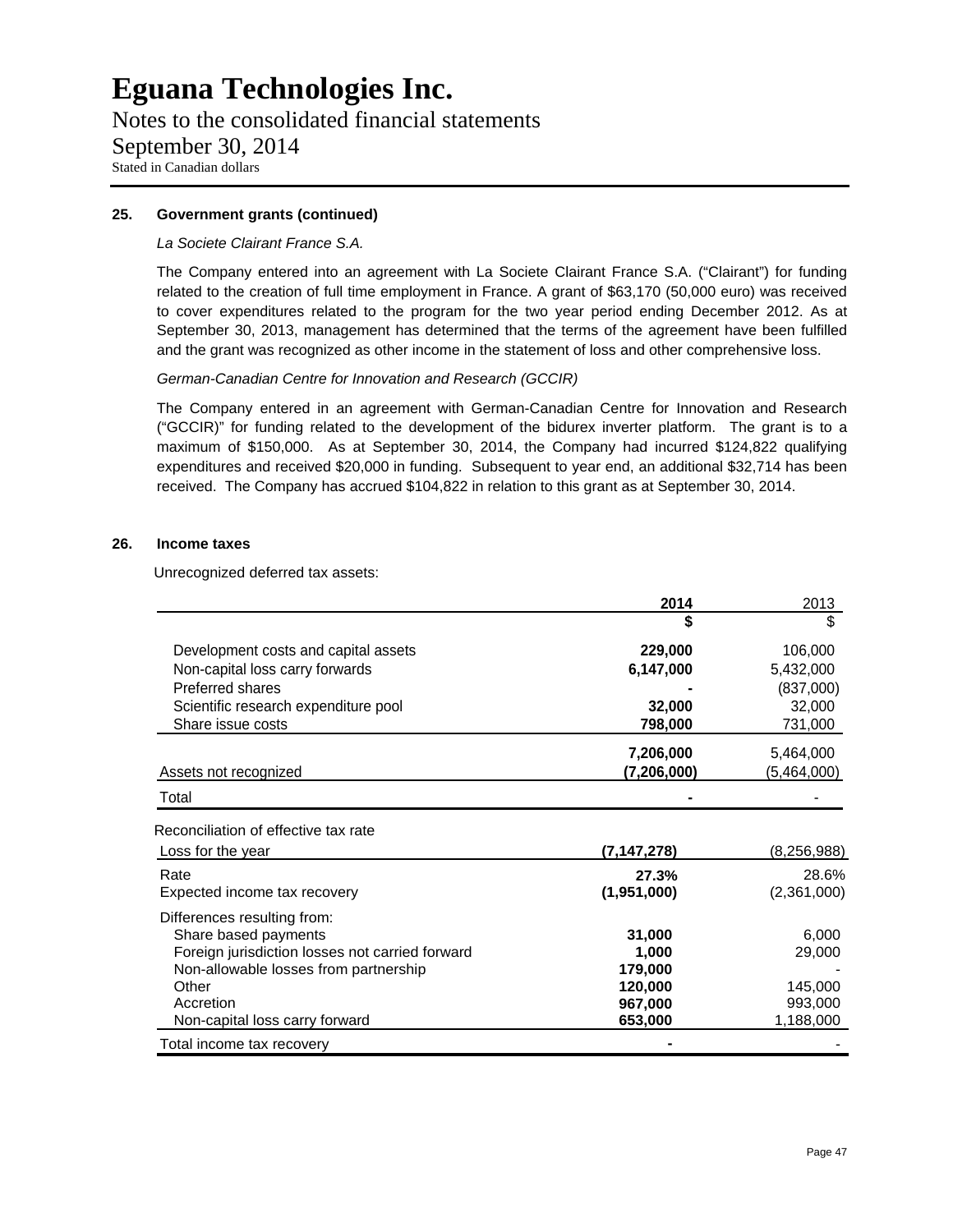Notes to the consolidated financial statements September 30, 2014 Stated in Canadian dollars

#### **26. Income taxes (continued)**

Deferred tax assets have not been recognized in respect of these items because it is not probable that future taxable profit will be available against which the Company can utilize the benefits. At September 30, 2014, the Company has approximately \$18.7 million (2013 - \$16.2 million) in Canadian non-capital loss carry forwards available. The unused losses will expire between 2027 and 2034. At September 30, 2014, the Company has approximately \$3.0 million (2013 - \$2.9 million) in United States non-capital loss carry forwards available. The unused losses will expire between 2020 and 2034. At September 30, 2014, the Company has approximately \$2.0 million (2013 - \$1.9 million) in Spain of non-capital loss carry forwards available. The unused losses will expire in 2023.

#### **27. Supplemental information**

The changes in non-cash working capital for the year ended September 30, 2014 and 2013 is as follows:

|                                          | 2014          | 2013      |
|------------------------------------------|---------------|-----------|
|                                          | \$            | \$        |
| Operating activities                     |               |           |
| Decrease (increase) in assets            |               |           |
| Accounts receivable and advances         | (1,184,967)   | 443,218   |
| Prepaid expense and deposits             | (240, 193)    | (49, 100) |
| Inventory                                | 5,422         | 89,157    |
|                                          | (1, 419, 738) | 483,275   |
| Increase (decrease) in liabilities       |               |           |
| Accounts payable and accrued liabilities | 46,343        | 26,741    |
|                                          | (1,373,395)   | 510,016   |

#### **28. Commitments**

(a) At September 30, 2014, Eguana had commitments for premises, investor relations services and computer services as follows:

|                            | 2014    |
|----------------------------|---------|
|                            |         |
| Less than one year         | 92,000  |
| Between one and five years | 175,000 |
| More than five years       |         |
|                            | 267,000 |

The Company has the right to renew is Calgary premises for a period of five years at the end of the term.

(b) Consulting services of \$42,000 US were provided in fiscal 1998 to a subsidiary of the Company. Repayment is contingent upon SEL achieving sales or capital funding of \$2,000,000 US. Interest at an annual rate of 20% per year commences from the date upon which the liability first accrues. It is the opinion of management that SEL will not meet the performance targets based on its history and the future plans for the subsidiary and therefore it is unlikely that any amount will be payable under the agreement.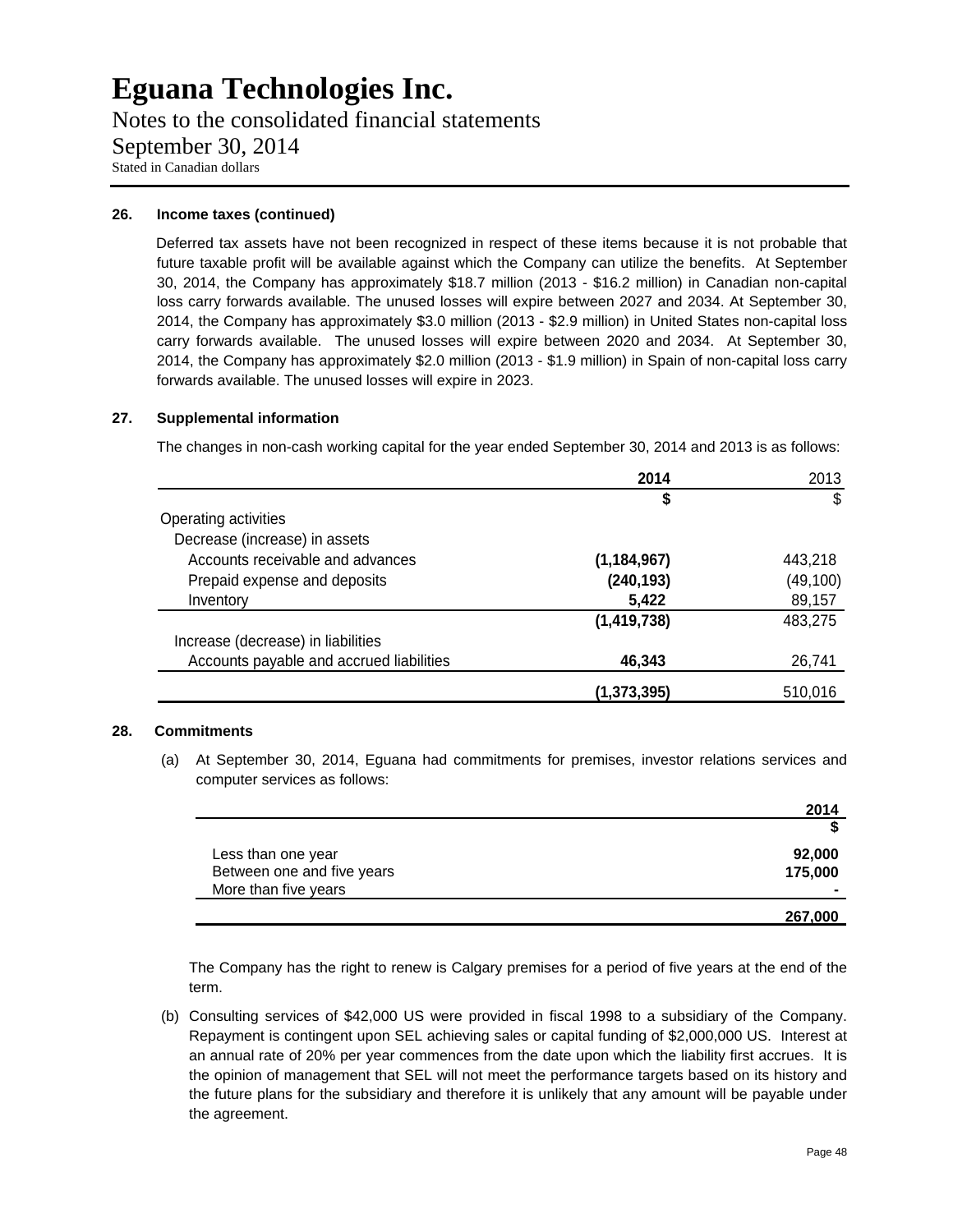Notes to the consolidated financial statements September 30, 2014 Stated in Canadian dollars

#### **28. Commitments (continued)**

- (c) There is a legal action for which the ultimate result cannot be ascertained at this time. Management does not expect the outcome of these proceedings to have a material effect on the financial position or results of operations.
- (d) The Company is party to an employment agreement with a director of the Company, under which payment of a portion of the director's compensation is contingent upon the Company realizing positive earnings for any one fiscal quarter before interest, taxes, depreciation and amortization, a change of control of the Company, liquidation or receivership of the Company or termination of the employment relationship. At September 30, 2014, the total contingent amount was approximately \$562,500 (2013 - \$412,500) because the Company has not achieved the criteria for payment no amount has been accrued for this.

#### **29. Segmented information**

#### *Major customers*

The Company had one customer where product sales were greater than 10% in the year ended September 30, 2014. The customer had attributed sales of approximately \$2,151,401 for the year ended September 30, 2014 (2013 – two customers, \$221,934 and 44,624).

#### **30. Convertible debenture**

On March 15, 2013, the Company issued a \$500,000 six month unsecured subordinated convertible debenture ("Convertible debenture**"**) to Doughty Hanson. The convertible debenture bore interest at a rate of 8% per annum and matured on September 15, 2013. The debenture was convertible into redeemable preferred shares at any time by the holder at a price of \$10 per preferred share. If the debenture was converted into preferred shares, the preferred shares issued were entitled to receive annual dividends of an amount equal to 8% redemption price payable semi-annually. In the event the annual 8% dividend is not declared and paid, such dividend would be accretive to the redemption price. The preferred shares would be convertible into common shares at a price of \$0.105 at the option of the holder and, if not converted to common shares, would mature 5 years and 1 day from the date of issuance. The debt component was measured at the issue date at the present value of the cash payment of dividends and principal under the terms of the convertible debenture using a discount rate of 25% and a six month term. 4,750,000 additional warrants were issued to Doughty Hanson exercisable for a period of six months at \$0.105 (Note 18). The conversion feature of the convertible debenture is an embedded derivative and has been valued at \$23,013.

The Company incurred transaction costs related to the issue of the convertible debenture of \$5,501. The effective interest rate on the debentures is estimated to be 28.76%.

On April 16, 2013, the convertible debenture was converted to First Preferred Shares Series 14 (Note 14) and the Company recognized a loss on conversion of \$15,060 in the consolidated statement of loss.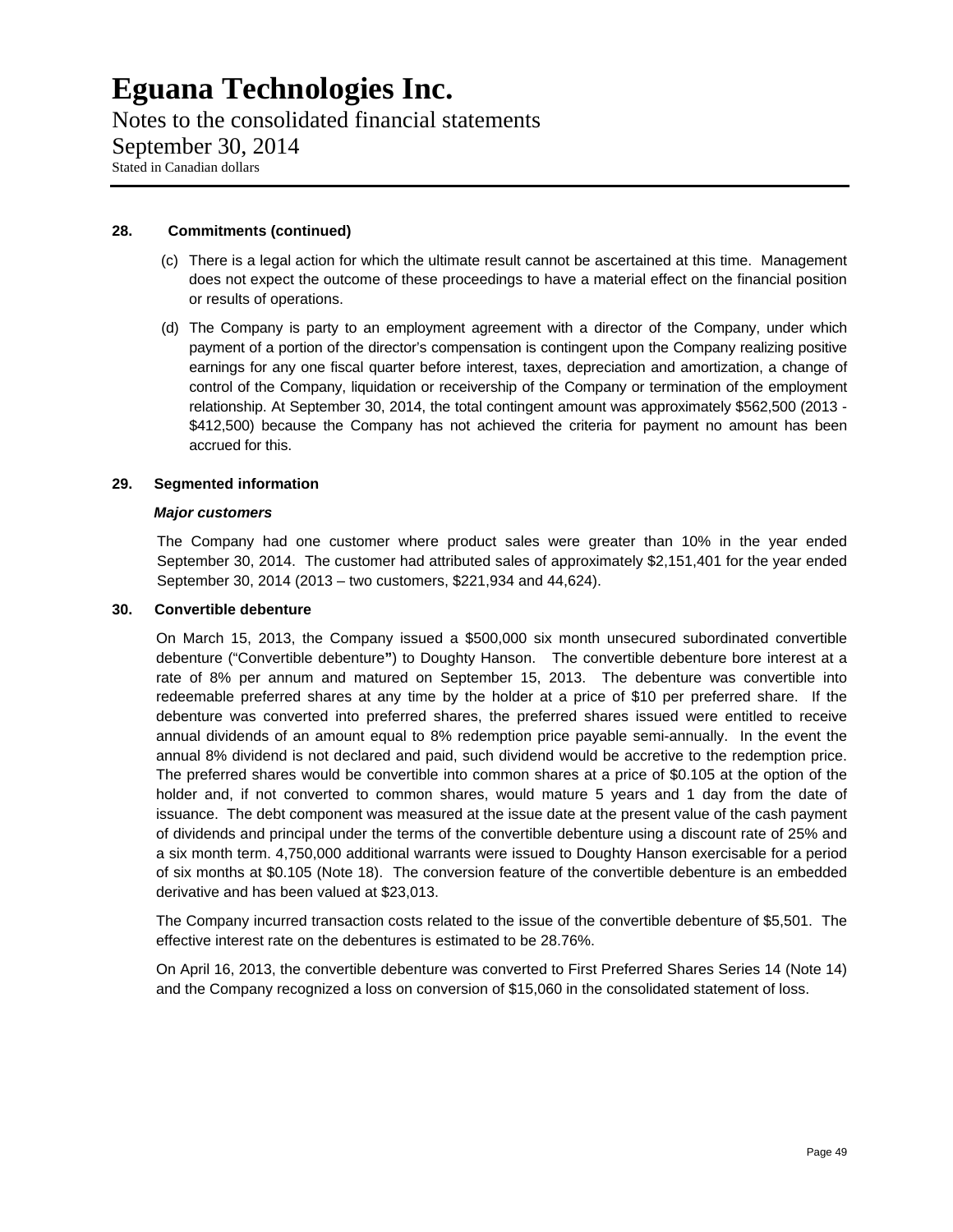Notes to the consolidated financial statements September 30, 2014 Stated in Canadian dollars

#### **30. Convertible debenture (continued)**

The components of the convertible debenture as at September 30, 2013 are as follows:

|                                             | Debt           | Conversion  | Warrant        |           |
|---------------------------------------------|----------------|-------------|----------------|-----------|
|                                             | component      | feature of  | component      |           |
|                                             | of convertible | convertible | of convertible |           |
|                                             | debenture      | debenture   | debenture      | Total     |
|                                             | \$             | \$          | S              | S         |
| Balance at October 1, 2012                  |                |             |                |           |
| Convertible debenture                       | 454,433        | 23,013      | 17,053         | 494,499   |
| Accretion (net of repayments)               | 7.494          |             |                | 7.494     |
| Exercise of warrants                        |                |             | (17,053)       | (17,053)  |
| Conversion of debenture to preferred shares | (461,927)      | (23, 013)   |                | (484,940) |
| <b>Balance at September 30, 2013</b>        |                |             |                |           |

#### **31. Other income**

The Company agreed to sell a non-exclusive license during the quarter ended December 31, 2012, which allows the licensee to manufacture the Company's new STX inverter platform; however, the licensee has been unable to close on the purchase. As such, the licensee has forfeited a \$250,000 deposit which has been included in other income in the consolidated statement of loss and comprehensive loss.

#### **32. Subsequent events**

Subsequent to year end, the Company issued 300,000 stock options at \$0.38 that expire October 28, 2024. The stock options are only exercisable following one quarter of positive earnings before interest, depreciation and taxes, or if the Company is acquired within the next 24 months.

Subsequent to year end, 38,600 Series 7 preferred shares were converted to common shares.

In December 2014, the Company issued 27,986,575 common shares on the conversion of all remaining outstanding series of preferred shares, except series 8, on the date of conversion. This conversion was the result of the majority holder of the individual series electing to cause the conversion. The conversion included accreted dividends of \$4,248,047 that were also converted into common shares.

In December, the Company raised \$4,817,371 through a brokered private placement of 16,057,903 million units of the Company at a price of \$0.30 per unit. Each unit consisted of one common share of the Company and one half of one common share purchase warrant. Each warrant will entitle the holder to purchase one common share of the Company for a period of 5 years from the closing date at a price of \$0.39 per common share. In connection with the offering, Eguana paid total cash commission of \$310,966 and issued warrants to purchase 764,720 common shares at a price of \$0.30 per share for a period of 2 years and warrants to purchase 271,883 common shares at a price of \$0.39 per share for a period of 5 years. The Company also issued 400,000 warrants to purchase common shares at a price of \$0.33 per share for a period of 3 years for future corporate advisory services. 1,100,000 units were issued to key personal and directors of the Company.